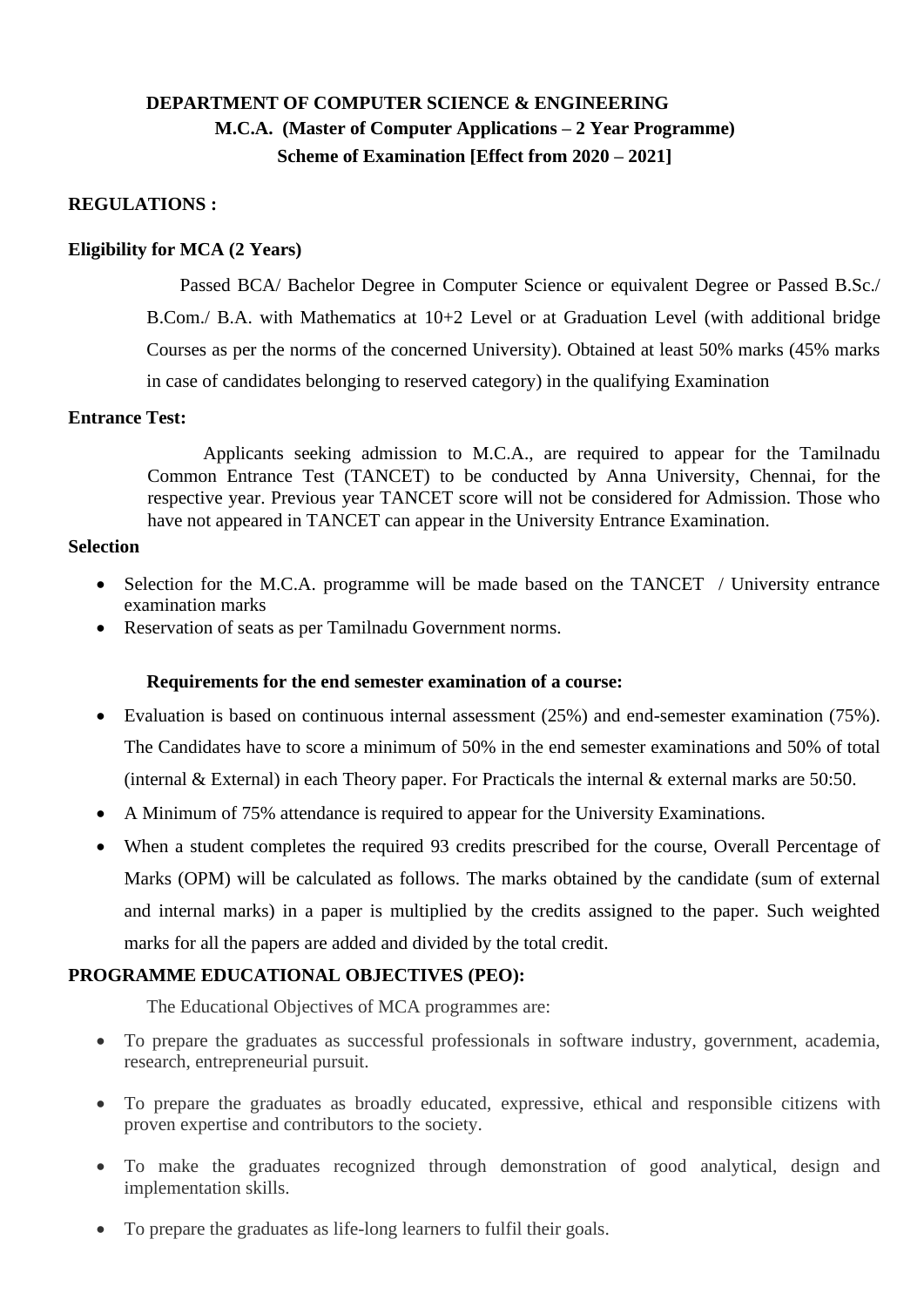#### **PROGRAMME OUTCOMES (PO):**

After completion of the MCA programme the students are expected to have the:

- ability to apply the knowledge of computing techniques and other related specialisation for the abstraction and conceptualisation of computing models from the user requirements
- ability to select modern computing tools and techniques and use them confidently
- ability to transform complex business challenges into well defined problems, investigate, understand and propose integrated solutions using emerging technologies
- ability to understand the impact of system solutions in a contemporary, global, economical, environmental, and societal context for sustainable development
- ability to function professionally with ethical responsibility as an individual as well as in multidisciplinary teams with positive attitude
- ability to communicate the technical information effectively both orally and practically
- ability to appreciate the importance of goal setting and to recognize the need for life-long learning
- ability to work collaboratively as a member or a leader in multidisciplinary teams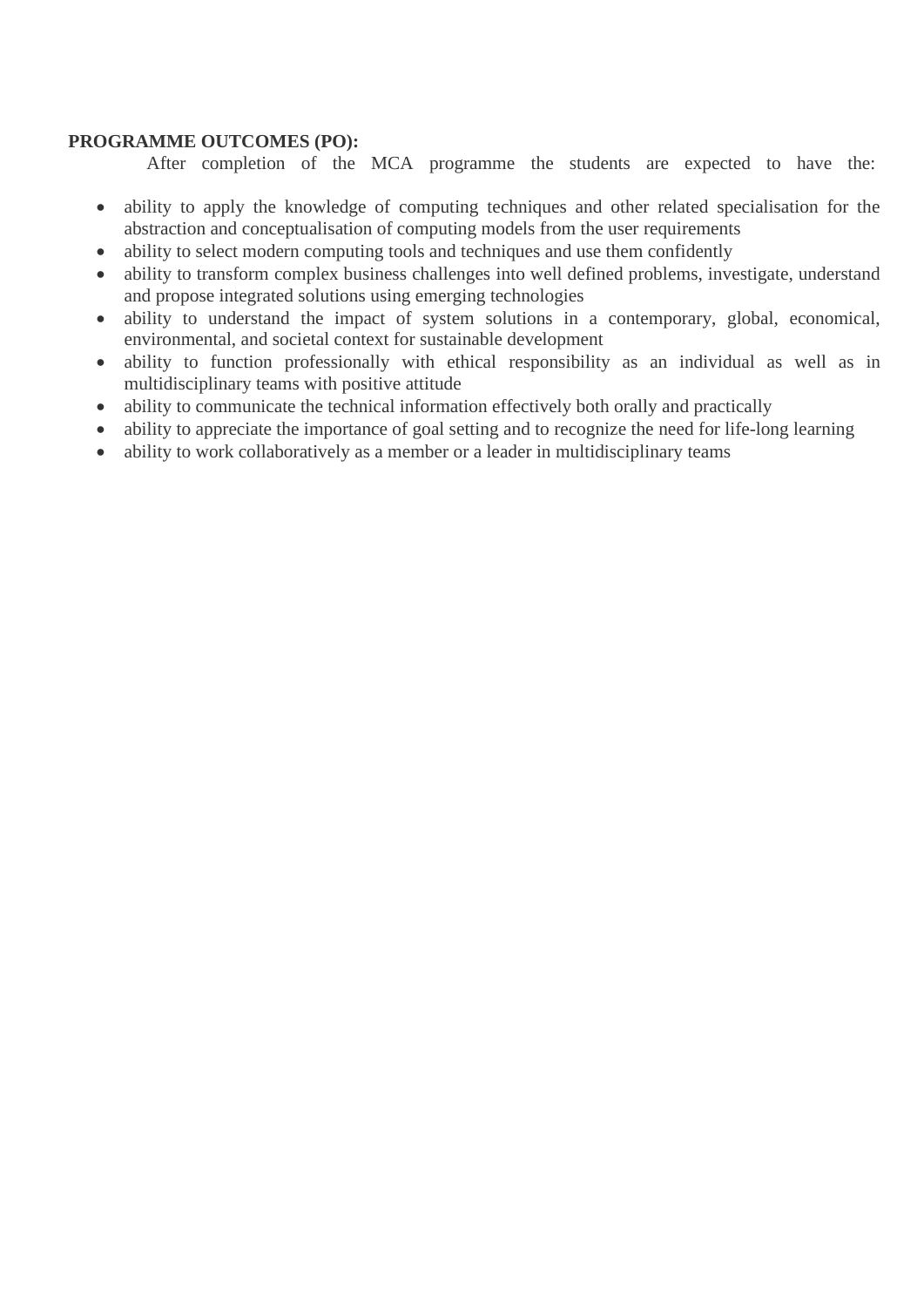**COURSE NAME : Master of Computer Applications** 

3 NCAC13 Cryptography and Network Security 4 3 1 0 25 75

4 | NCAC14 | Advanced Database Management Systems | 4 | 3 | 1 | 0 | 25 | 75

5 NCAC15 Advanced Web Technology 4 3 1 0 25 75

6 | NCAL11 | Advanced Web Technology Laboratory | 2 | 0 | 0 | 3 | 50 | 50

**Sub total 26**

 $2 | 0 | 0 | 3 | 50 | 50$ 

 $0 \t 2 \t 50 \t 50$ 

1

| <b>COURSE NAME</b> | <b>Master of Computer Applications</b> |
|--------------------|----------------------------------------|
| <b>SEMESTER</b>    |                                        |

7 NCAL12 Advanced Database Management Systems

8 | NCAL13 | Communication Skill Laboratory | 2

Laboratory

| S.No           | <b>SUB</b><br><b>CODE</b> | <b>SUBJECT TITLE</b>                 | $\mathbf C$    | L              | T        | P              | <b>INT</b> | <b>EXT</b> |
|----------------|---------------------------|--------------------------------------|----------------|----------------|----------|----------------|------------|------------|
| $\mathbf{1}$   | NCAC21                    | Distributed Operating System         | $\overline{4}$ | 3              | 1        | $\theta$       | 25         | 75         |
| $\overline{2}$ | NCAC <sub>22</sub>        | <b>Python Programming</b>            | $\overline{4}$ | 3              |          | $\overline{0}$ | 25         | 75         |
| 3              | NCAC <sub>23</sub>        | <b>Advanced Java Programming</b>     | 4              | 3              |          | $\Omega$       | 25         | 75         |
| $\overline{4}$ | <b>NCAEPA</b>             | Software Engineering                 | $\overline{4}$ | 3              | 1        | $\theta$       | 25         | 75         |
| 5              |                           | <b>Supportive Course</b>             | 3              | 3              | $\theta$ | $\theta$       | 25         | 75         |
| 6              | NCAL <sub>21</sub>        | Advanced Java Programming Laboratory | $\overline{2}$ | $\overline{0}$ | $\Omega$ | 3              | 50         | 50         |
| 7              | NCAL <sub>22</sub>        | <b>Python Programming Laboratory</b> | $\overline{2}$ | $\overline{0}$ | $\Omega$ | 3              | 50         | 50         |
|                |                           | Sub total                            | 23             |                |          |                |            |            |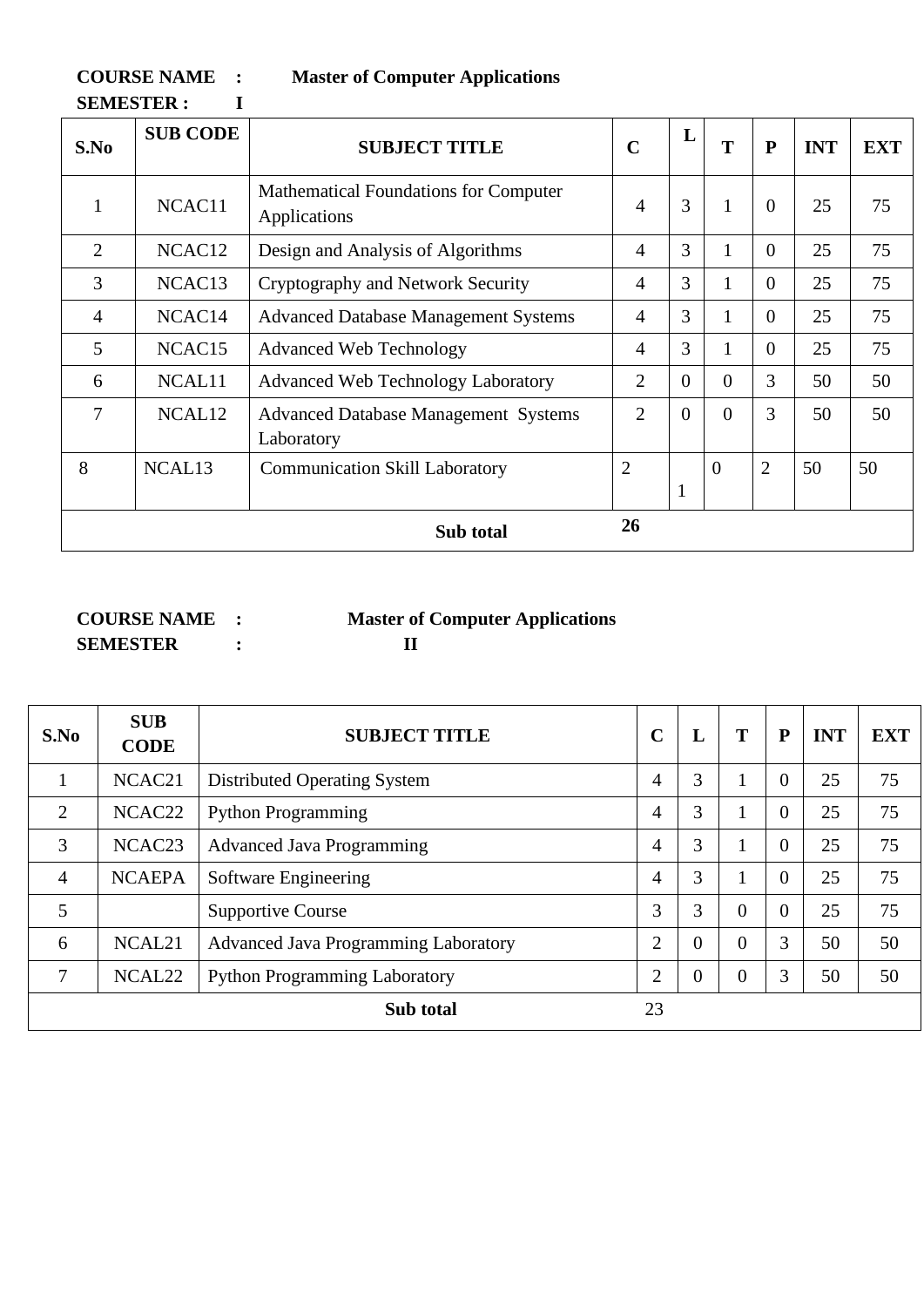# **COURSE NAME : Master of Computer Applications SEMESTER : III**

| S.No           | <b>SUB</b><br><b>CODE</b> | <b>SUBJECT TITLE</b>                                                                                                                                                                                                                             | $\mathbf C$    | L              | T              | ${\bf P}$      | <b>INT</b> | <b>EXT</b> |
|----------------|---------------------------|--------------------------------------------------------------------------------------------------------------------------------------------------------------------------------------------------------------------------------------------------|----------------|----------------|----------------|----------------|------------|------------|
| $\mathbf{1}$   | NCAC31                    | Data Science and Big Data Analytics                                                                                                                                                                                                              | 4              | 3              | 1              | $\Omega$       | 25         | 75         |
| $\overline{2}$ | NCAC32                    | Internet of Things                                                                                                                                                                                                                               | 4              | 3              | 1              | $\Omega$       | 25         | 75         |
| 3              | NCAC33                    | <b>Digital Image Processing</b>                                                                                                                                                                                                                  | 4              | 3              | 1              | $\overline{0}$ | 25         | 75         |
| $\overline{4}$ | Annexure                  | Elective                                                                                                                                                                                                                                         | 3              | 3              | $\Omega$       | $\Omega$       | 25         | 75         |
| 5              |                           | <b>Supportive Course</b>                                                                                                                                                                                                                         | 3              | 3              | $\Omega$       | $\Omega$       | 25         | 75         |
| 6              | NCAL <sub>31</sub>        | Data Science and Big Data Analytics Laboratory                                                                                                                                                                                                   | $\overline{2}$ | $\Omega$       | $\Omega$       | 3              | 50         | 50         |
| 7              | NCAP31                    | Mini Project                                                                                                                                                                                                                                     | 7              | $\Omega$       | $\Omega$       | 3              | 50         | 50         |
| 8              | NCAP32                    | Industry Seminar and Report Writing *                                                                                                                                                                                                            | 1              | $\overline{2}$ | $\overline{0}$ | $\Omega$       | 50         | 50         |
|                |                           | Sub total<br>*One lecture per week in the 5th semester by an<br>industry representative who would present the<br>current application of computer in their industry.<br>Practical Examination will be based on technical<br>report writing alone. | 28             |                |                |                |            |            |

# **COURSE NAME : Master of Computer Applications**

**SEMESTER : IV** 

| S.No | <b>SUB</b><br><b>CODE</b> | <b>SUBJECT TITLE</b> | $\mathbf C$ | m | P  | <b>INT</b> | <b>EXT</b> |
|------|---------------------------|----------------------|-------------|---|----|------------|------------|
|      | NCAP41                    | Major Project        | 16          |   | 16 | 50         | 50         |
|      |                           | Sub total            | 16          |   |    |            |            |
|      |                           | <b>Total Credits</b> | 93          |   |    |            |            |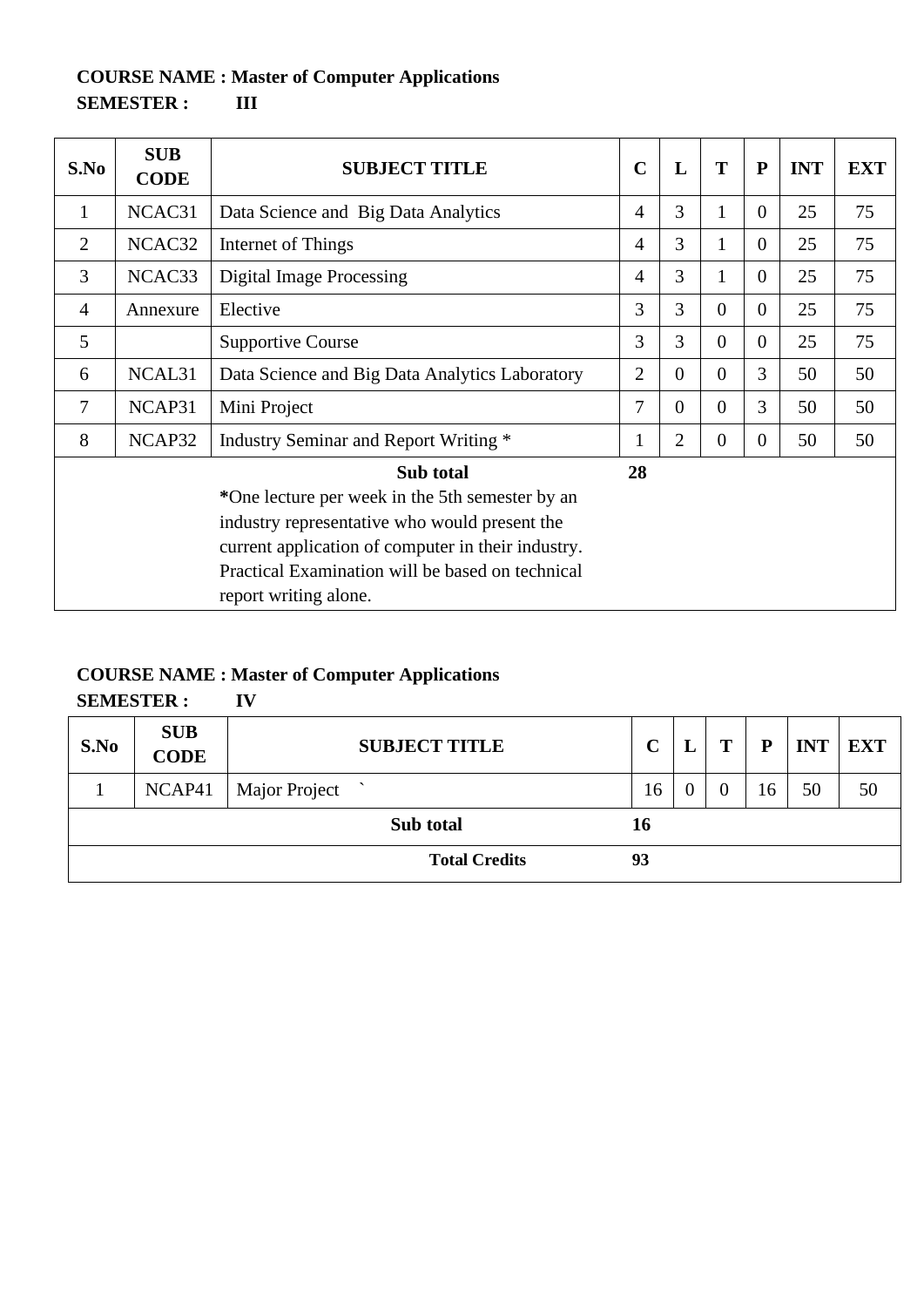# **LIST OF ELECTIVE COURSES**

| S.No             | <b>SUB CODE</b> | <b>SUBJECT TITLE</b>               | $\mathbf C$ | L              | T        | $\mathbf{P}$   | <b>INT</b> | <b>EXT</b> |
|------------------|-----------------|------------------------------------|-------------|----------------|----------|----------------|------------|------------|
| 1.               | <b>NCAEA</b>    | <b>Advanced Computer Networks</b>  | 3           | 3              | $\theta$ | $\theta$       | 25         | 75         |
| 2.               | <b>NCAEB</b>    | <b>Cloud Computing</b>             | 3           | 3              | $\Omega$ | $\Omega$       | 25         | 75         |
| 3.               | <b>NCAEC</b>    | Theory of Computation              | 3           | 3              | $\Omega$ | $\overline{0}$ | 25         | 75         |
| $\overline{4}$ . | <b>NCAED</b>    | <b>Embedded Systems</b>            | 3           | 3              | $\theta$ | $\overline{0}$ | 25         | 75         |
| 5.               | <b>NCAEE</b>    | <b>Natural Language Processing</b> | 3           | 3              | $\theta$ | $\overline{0}$ | 25         | 75         |
| 6.               | <b>NCAEF</b>    | <b>Cyber Forensics</b>             | 3           | 3              | $\theta$ | $\overline{0}$ | 25         | 75         |
| 7.               | <b>NCAEG</b>    | <b>Wireless Sensor Networks</b>    | 3           | 3              | $\theta$ | $\overline{0}$ | 25         | 75         |
| 8.               | <b>NCAEH</b>    | Human Computer Interaction         | 3           | 3              | $\theta$ | $\theta$       | 25         | 75         |
| 9.               | <b>NCAEJ</b>    | <b>Bio Informatics</b>             | 3           | $\overline{3}$ | $\Omega$ | $\Omega$       | 25         | 75         |
| 10.              | <b>NCAEK</b>    | <b>Block Chain Technology</b>      | 3           | 3              | $\Omega$ | $\Omega$       | 25         | 75         |
| 11.              | <b>NCAEL</b>    | <b>Web Services</b>                | 3           | 3              | $\theta$ | $\overline{0}$ | 25         | 75         |
| 12.              | <b>NCAEM</b>    | <b>Soft Computing</b>              | 3           | 3              | $\Omega$ | $\theta$       | 25         | 75         |
| 13.              | <b>NCAEN</b>    | Dot Net Programming                | 3           | 3              | $\Omega$ | $\Omega$       | 25         | 75         |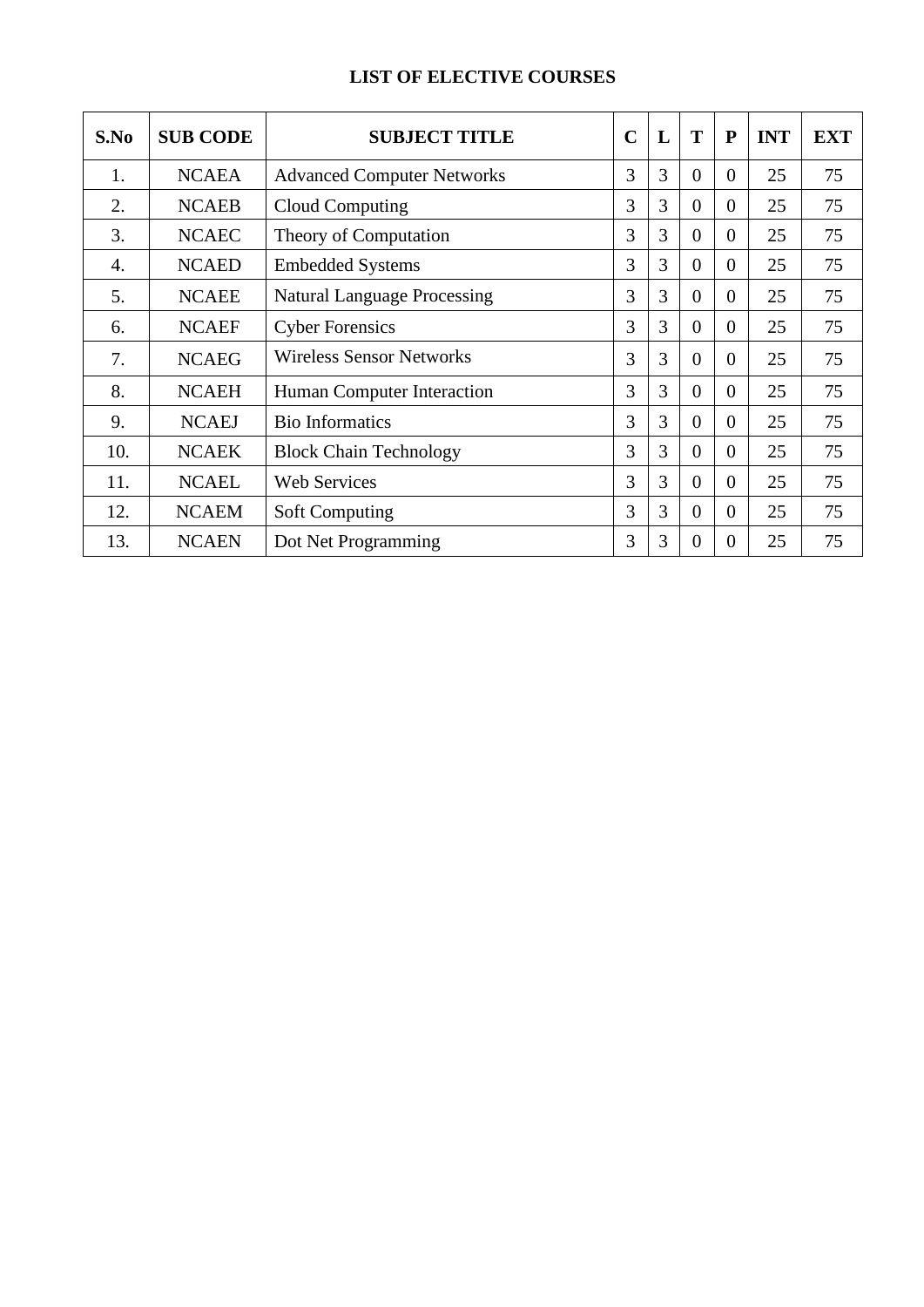### **Mathematical Foundations for Computer Applications C LT P**

#### **4 3 1 0**

## **Objectives:**

- $\triangleright$  To provide the strong mathematical foundation that will help the students in writing programs.
- $\triangleright$  To improve the logical reasoning while programming with computer languages.

# **Unit I: Mathematical Logic**

Statements and Notations – Connectives: Negation – Conjunction - Disjunction – Statement formulae and Truth tables – Well Formed Formulae - Tautology – Conditional and Biconditional. Normal forms: Disjunctive. Conjunctive – Ordering and uniqueness. Therory of Inference: Rules of inference – Validity using truth tables – Predicate Calculus: Predicates – The statement functions – Variables and Quantifiers.

# **Unit II: Set Theory**

Basic Concept of set Theory: Notation – The Power Sets. Operation on sets – Some basic set identities – Ordered Pairs and n-tupules – Cartesian Product Relations and Ordering: Properties of Binary relations in Set – Equivalence relations – Composition of Binary relations. Functions: Composition of functions – Inverse Functions – Characteristic function of a set – Pigeonhole Principle – Inclusion-Exclusion Principle – Measures for Information.

### **Unit III: Algebraic Structure**

Algebraic systems – Properties – Semigroups – Monoids – homomorphism – Subsemigroups and submonoids.Algebraic Systems with two binary Operations. The application of Residue arithmetic to Computers: Introduction of Number Systems – residue Arithmetic.

### **Unit IV: Lattices and Boolean Algebra**

Partial Ordering – Poset – Hassae diagram – Lattices and their Properties – Sublattices – Some Special Lattices – Boolean algebra: Subalgebra. Direct Product and Homomorphism – Boolean Functions: Boolean Forms and free Boolean algebra.

### **Unit V: Graph Theory**

Basic definitions – Paths, rechability and connectiedness – Regular and Bipartite Graphs- Cycles and Circuits – Trees – Distance and centers in Tree – rooted and Binary trees – Spanning Trees – Eccentricity of a vertex, radius and diameter of graph – Hamiltonian and Eulerian Graph – Planner Graph – Note: Definitions and Examples only on Unit III, IV & V, No Theorem Proofs.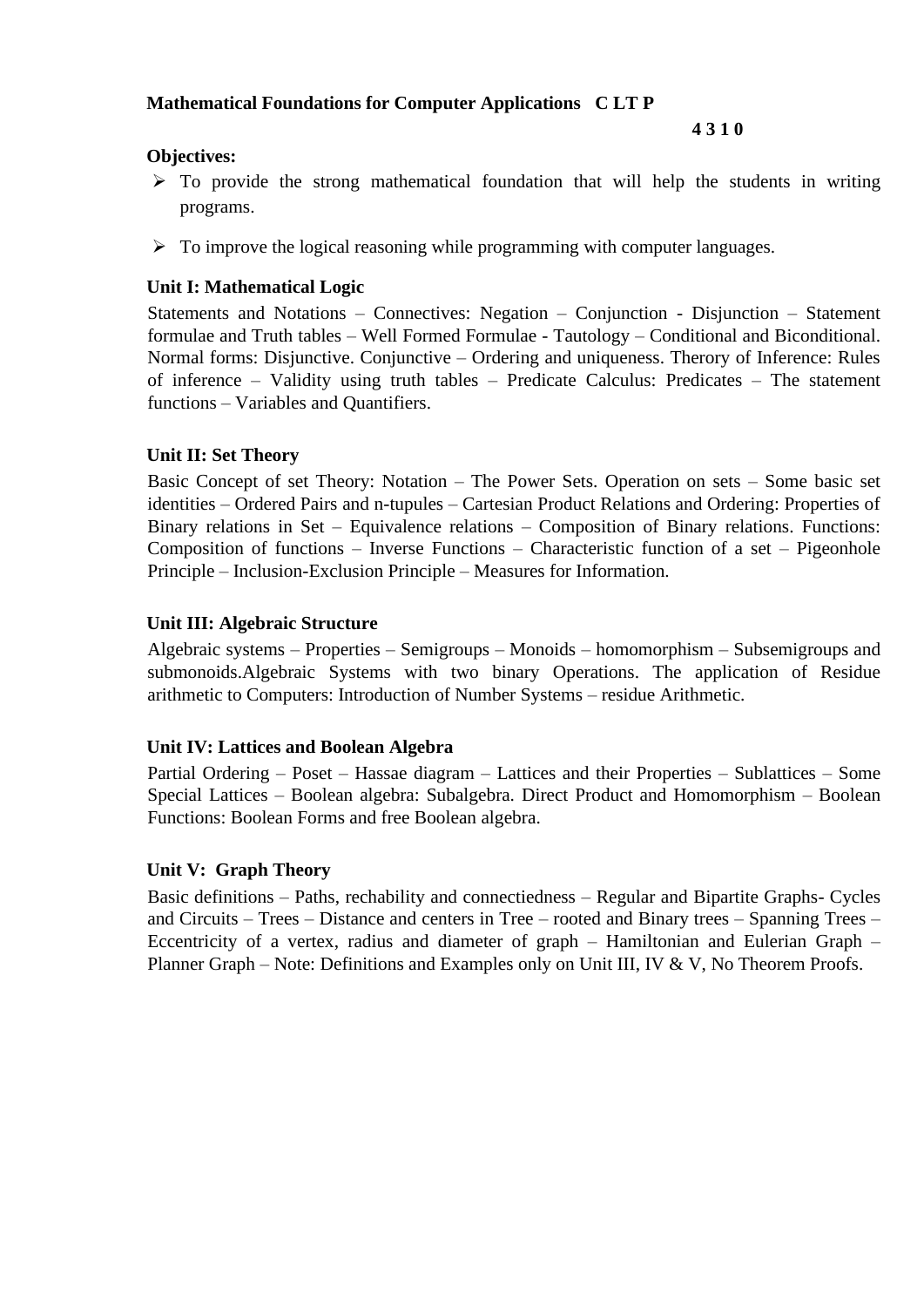#### **Outcomes:**

At the end of the course the students will:

- $\checkmark$  Be familiar with the mathematical logic and the other related concepts.
- $\checkmark$  Understand the importance of the Boolean algebra and graph theory.
- $\checkmark$  Be in a position to apply the concepts such as set theory and algebraic structure.

#### **Reference:**

- 1. J.P.Trembley, R.Manohar, "Discrete Mathematical Structures with Applications to Computer Science" – Tata Mc – Graw Hill Publication, Edition – 2000.
- 2. NarsinghDeo, "Graph Theory and its Applications", Tata Mc Graw Hill Publication 1989.
- 3. Kenneth. H. Rosen –"Discrete Mathematics and its Applications" Tata Mc Graw Hill Publication, Edition –1999.
- 4. B.S.VatsaWishwaPrakashan, "Discrete Mathematics" Tata McGraw Hill Publication 2001.
- 5. Kamala Krithivasan, "Discrete Mathematics & Its Applications" TataMcGraw Hill Publication 2011.
- 6. 1. V. Krishnamurthy, "Graph Theory", 1988. 2. T. Sengadir, "Discrete Mathematics and Combinatorics" , 2009
- 7. Richard A. Brualdi, "Introductory Combinatorics", 4th Ed, Pearson Education, 2008.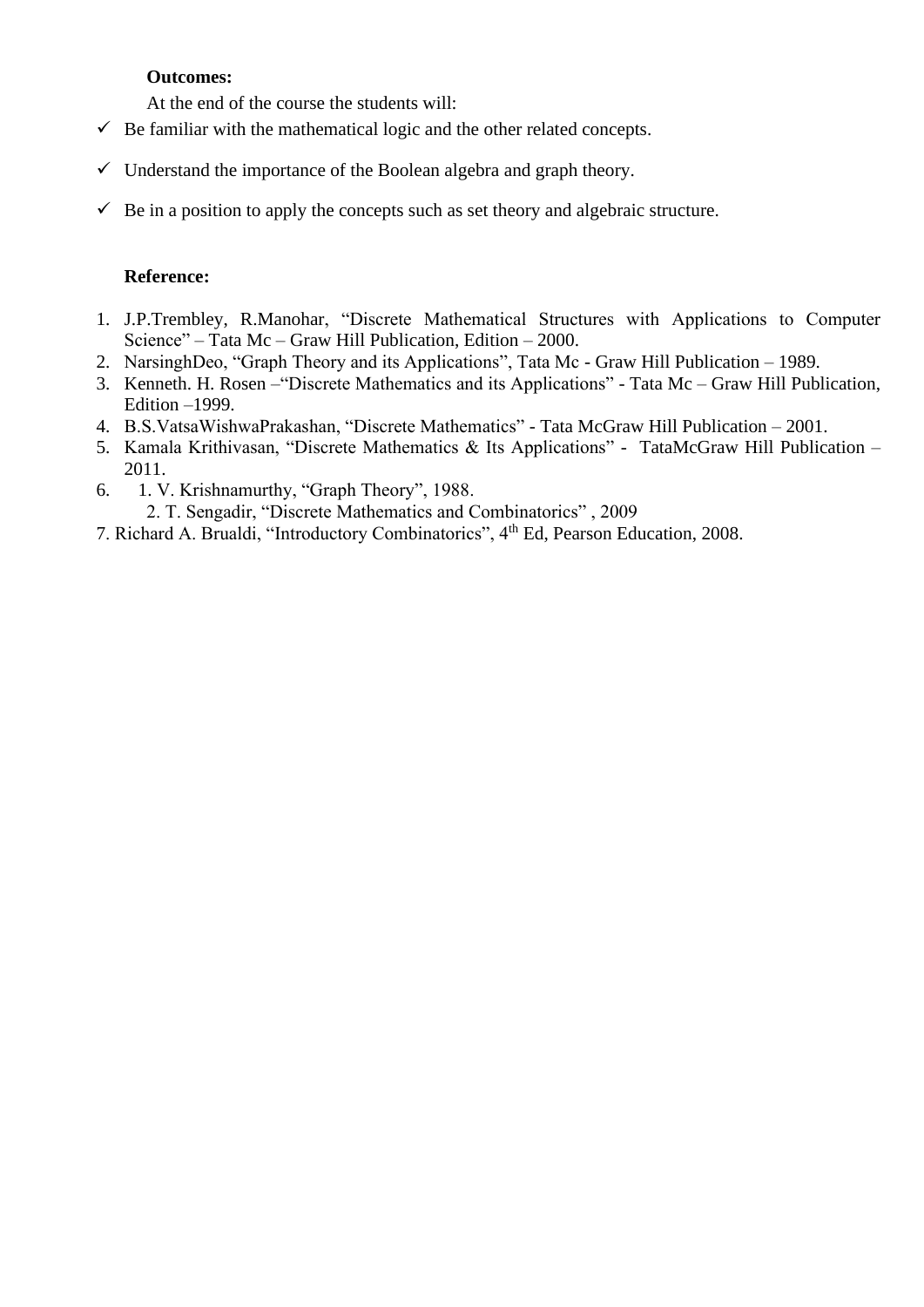#### **DESIGN AND ANALYSIS OF ALGORITHMS C L T P**

#### **4 3 1 0**

#### **Objective:**

To learn effective problem solving in Computing applications and analyze the algorithmic procedure to determine the computational complexity of algorithms.

#### **Unit I INTRODUCTION**

**Introduction**: Algorithm Definition – Algorithm Specification Performance Analysis-Asymptotic Notations. ElementaryData Structures: Stacks and Queues– Trees – Dictionaries – Priority Queues– SetsandDisjointSetUnion–Graphs

#### **Unit II DIVIDE AND CONQUER**

**Divide and Conquer**: The General Method – Defective Chessboard – Binary Search – Finding The Maximum And Minimum – Merge Sort – Quick Sort – Selection - Strassen's Matrix Multiplication.

#### **Unit III THE GREEDY METHOD**

**The Greedy Method**: General Method - ContainerLoading - Knapsack Problem - Tree Vertex Splitting – Job Sequencing With Deadlines - MinimumCost Spanning Trees - Optimal Storage On Tapes– OptimalMergePatterns-SingleSourceShortestPaths.

#### **Unit IV DYNAMIC PROGRAMMING**

**Dynamic Programming**: The General Method – Multistage Graphs – All-Pairs Shortest Paths – Single-SourceShortest Paths - Optimal Binary Search Trees - StringEditing - 0/1 Knapsack - Reliability Design - The Traveling Salesperson Problem - Flow Shop Scheduling. Basic Traversal and Search Techniques: Techniques for Binary Trees – Techniques for Graphs – Connected Components and SpanningTrees

– Biconnected Components and DFS.

#### **Unit V BACK TRACKING**

**Backtracking:** The General Method – The 8-Queens Problem – Sumof Subsets – Graph Coloring– Hamiltonian Cycles – Knapsack Problem Branch and Bound: Least Cost searchhod - 0/1 Knapsack Problem.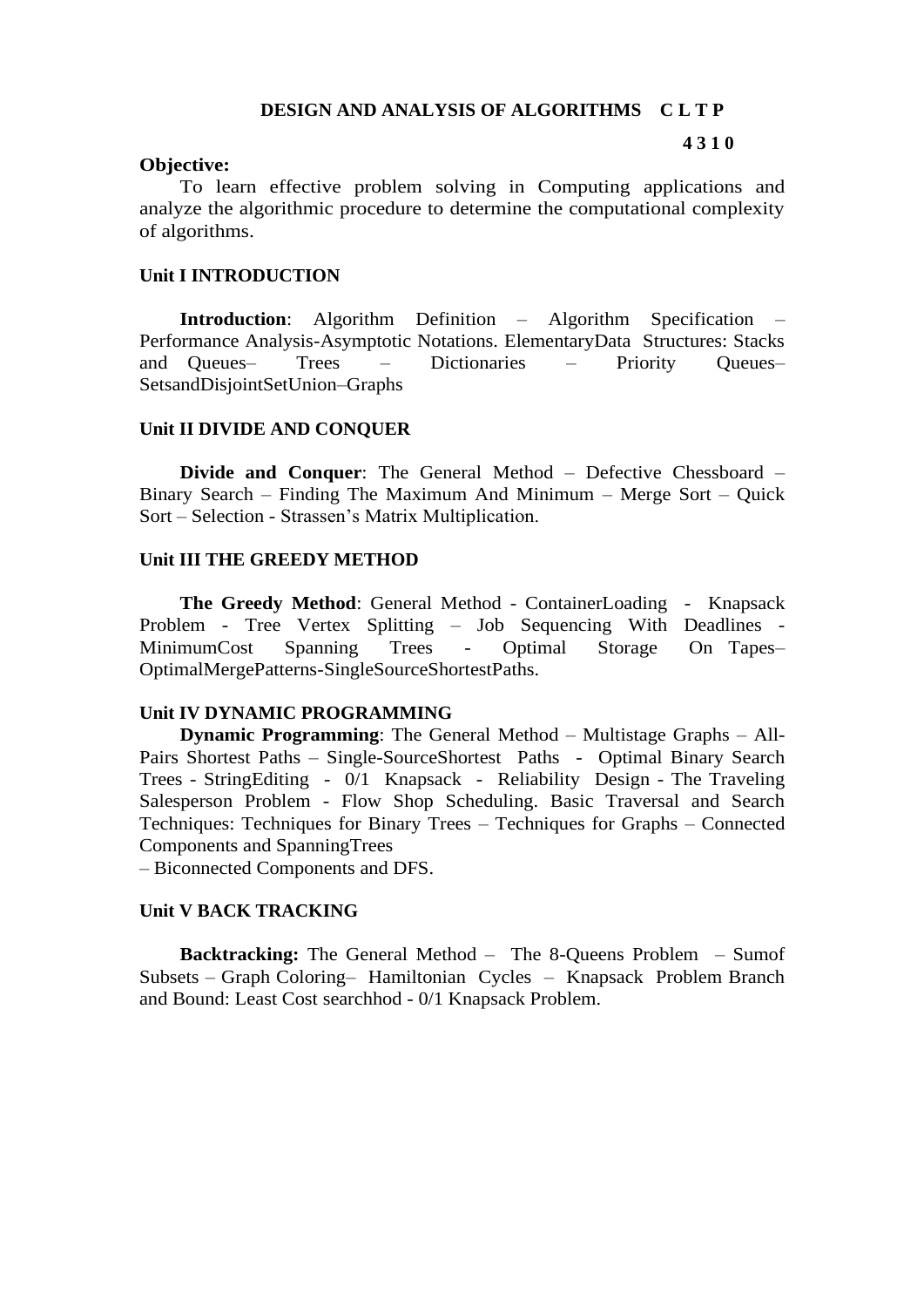#### **Outcomes**

- $\triangleright$  It gives stepwise procedure to solve problems.
- ➢ The Problems can be broken down into small pieces for program development.
- ➢ Efficient approach of solving problems by a model of computations

#### **References**

**1.** Ellis Horowitz, SatrajSahni and SanguthevarRajasekaran, Fundamentals of Computer Algorithms, Universities Press, Second Edition, Reprint2009.

**2.**Data Structures Using C - Langsam, Augenstien, Tenenbaum, PHI

**3.**Data structures and Algorithms, V.Aho, Hopcropft, Ullman ,LPE

**4.**Introduction to design and Analysis of Algorithms - S.E. Goodman, ST. Hedetniem-TMH.

**5.**CarlosA.CoelloCoello, Gary B.Lamont, David A.VanVeldhuizen, "Evolutionary Algorithms for Solving Multi-Objective Problems", Springer 2ndEdition,2007.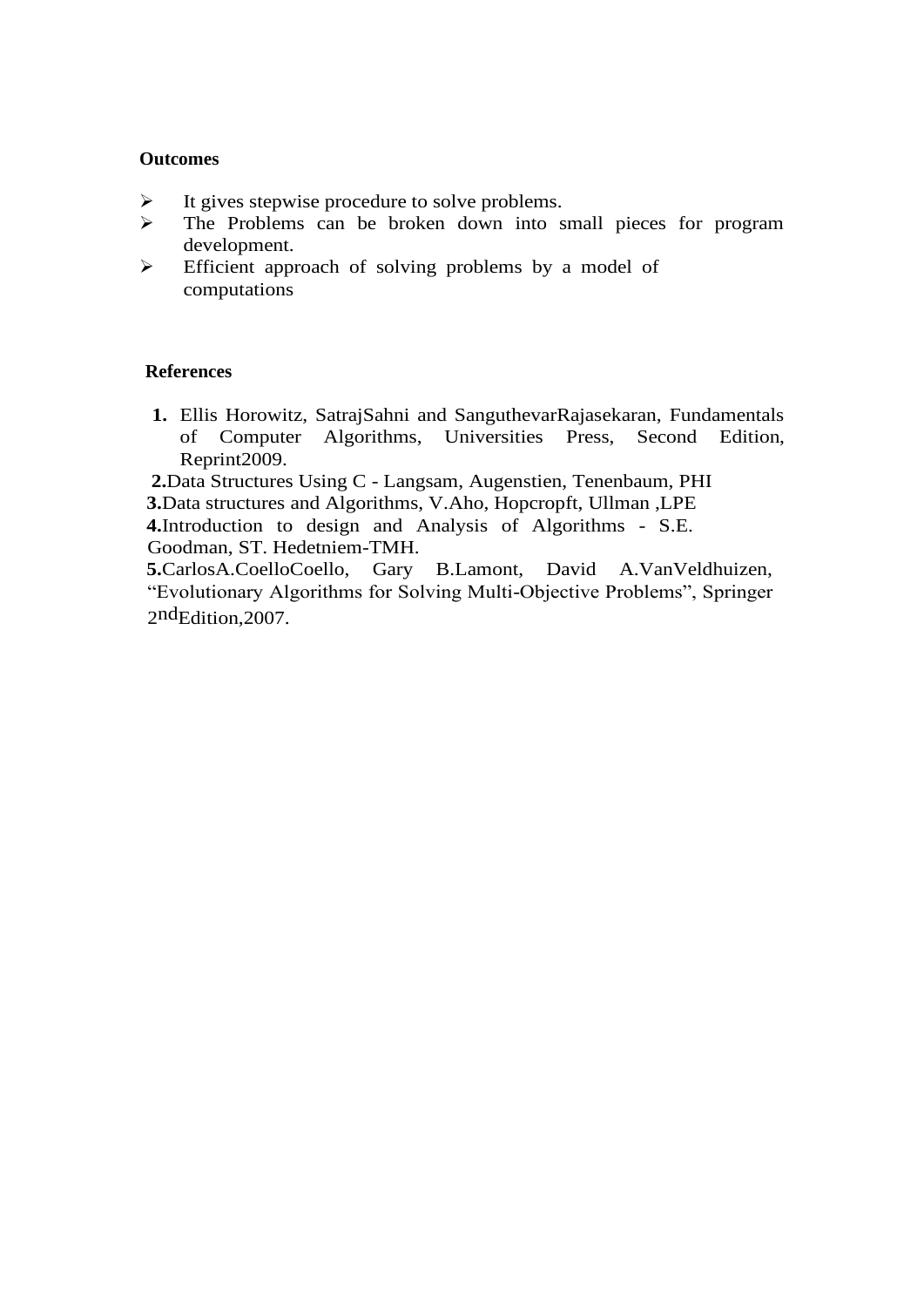#### **Objectives**

- ➢ To understand Cryptography Theories, Algorithms andSystems.
- ➢ To understand necessary Approaches and Techniques to build protection mechanisms in order to secure computernetworks.
- $\triangleright$  To know about the malicious software &firewalls.

#### **Unit I INTRODUCTION**

**Introduction -** Security trends – Legal, Ethical andProfessional Aspects of Security, Need for Securityat Multiple levels, Security Policies – Model of network security – Security attacks, services and mechanisms – OSI security architecture – Classicalencryption techniques: substitution techniques, transposition techniques, steganography- Foundations of modern cryptography: perfectsecurity

– information theory – product cryptosystem – cryptanalysis.

#### **Unit II ENCRYPRION & DECRYPTION**

**Symmetric Encryption and Message Confidentiality -** Symmetric Encryption Principles, Symmetric Block Encryption Algorithms, Stream Ciphers and RC4 ,Chipher Block Modes of Operation, Location of Encryption Devices, Key Distribution. Public-key Cryptography and Message Authentication: Approaches to Message Authentication, Secure Hash Functions and HMAC, Public-Key Cryptography Principles, Public-Key Cryptography Algorithms, Digital Signatures, KeyManagement.

#### **Unit III AUTHENTICATION APPLICATIONS**

**Authentication Applications -** Kerberos, x.509 Authentication Service, Public-Key Infrastructure. Electronic Mail Security: Pretty Good Privacy (PGP), S/MIME.

#### **Unit IV IP SECURITY**

**IP Security -** IP Security Over view, IP Security Architecture, Authentication Header, Encapsulating Security Payload, Combining Security Associations. Web Security: Web SecurityConsiderations, Secure Socket Layer(SSL) and Transport Layer Security(TLS), Secure Electronic Transaction(SET).Network Management Security: Basic Concepts of SNMP, SNMPv1 Community Facility,SNMPv3.

#### **Unit V INTRUDERS**

**Intruders -** Intruders, Intrusion Detection, Password Management.**Malicious Software:** Virus and Related Threats, Virus Countermeasures, Distributed Denial of Service Attacks. **Firewalls:** Firewall Design Principles, Trusted Systems, Common Criteria for Information Technology Security Evaluation.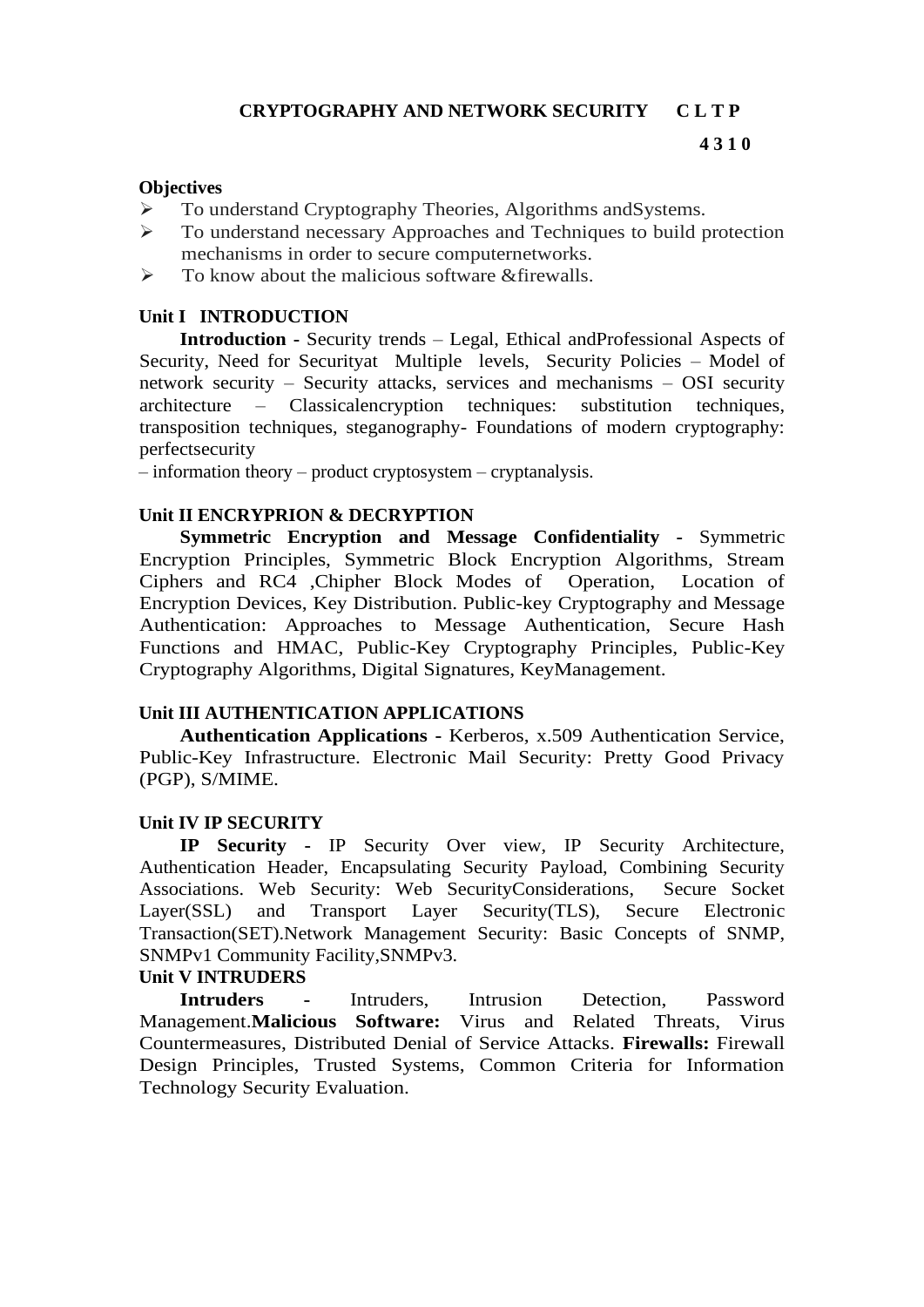# **Outcomes**

At the end of the course, the student should be able to:

- ➢ Understand the fundamentals of networks security, security architecture, threats andvulnerabilities
- ➢ Apply the different cryptographic operations of symmetric cryptographicalgorithms
- ➢ Apply the different cryptographic operations of public key cryptography
- ➢ Apply the various Authentication schemes to simulate different applications.
- ➢ Understand various Security practices and System security standards

# **References**

- Behrouz A. Ferouzan, "Cryptography & Network Security", Tata McGraw Hill, 2007, Reprint2015.
- Stallings William, "Cryptography and Network Security Principles and Practice2017.
- William Stallings, "Network Security Essentials Applications and Standards "Third Edition, Pearson Education,2008.
- Man Young Rhee, "Internet Security: Cryptographic Principles", "Algorithms And Protocols", Wiley Publications,2003.
- Charles Pfleeger, "Security In Computing", 4th Edition, Prentice Hall Of India,2006.
- Ulysess Black, "Internet Security Protocols", Pearson Education Asia,2000.
- Charlie Kaufman AndRadia Perlman, Mike Speciner, "Network Security, Second Edition, Private Communication In Public World", PHI2002.
- Bruce SchneierAndNeils Ferguson, "Practical Cryptography", First Edition, Wiley Dreamtech India Pvt Ltd,2003.
- Douglas R Simson "Cryptography Theory And Practice", First Edition, CRC Press,1995.
- [Http://Nptel.Ac.In/.](http://nptel.ac.in/)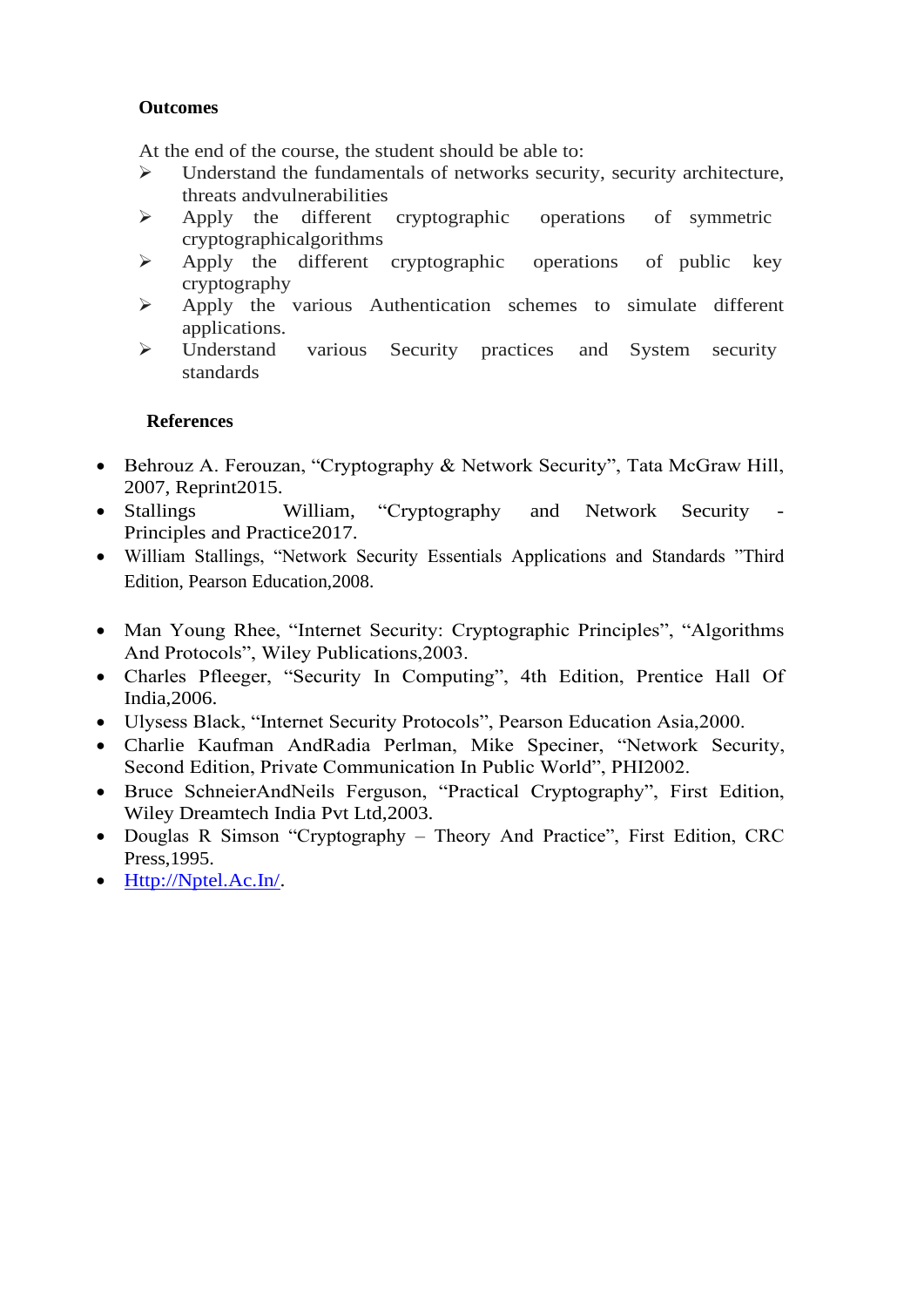# **ADVANCED DATABASE MANAGEMENT SYSTEMS C L T P**

#### **4 3 1 0**

#### **Objective**

➢ Acquire Knowledge of Database Models, Applications of Database Models and Emerging Trends.

#### **Unit-I RELATIONAL AND PARALLEL DATABASE DESIGN**

Relational and parallel Database Design: Basics, Entity Types, Relationship Types, ER Model, ER-to-Relational Mapping algorithm. Normalization: Functional Dependency, 1NF, 2NF, 3NF, BCNF,4NF and 5NF. Architecture,I/O Parallelism, Interquery Parallelism, Intraquery Parallelism, Intraoperation Parallelism, Interoperation Parallelism.

#### **Unit-II DISTRIBUTED AND OBJECT BASED DATABASES**

Distributed and Object based Databases: Architecture, Distributed data storage, Distributed transactions, Commit protocols, Concurrency control, Query Processing. Complex Data Types, Structured Types and Inheritance, Table Inheritance, array and Multiset, Object Identity and Reference Types, Object Oriented versus ObjectRelational.

#### **Unit-III SPATIAL AND LOGIC DATABASE**

Spatial Database: Spatial Database Characteristics, Spatial Data Model, Spatial Database Queries, Techniques of Spatial Database Query, Logic based Databases: Introduction, Overview, Propositional Calculus, Predicate Calculus, Deductive Database Systems, Recursive QueryProcessing.

#### **Unit-IV XML DATABASE**

XML Databases: XML Hierarchical data model, XML Documents,DTD, XML Schema, XML Querying, XHTML, Illustrative Experiments.

#### **Unit-V TEMPORAL DATABASE**

Temporal Databases: Introduction, Intervals, Packing and Unpacking Relations, Generalizing the Relational Operators, Database Design, Integrity Constraints, Multimedia Databases: Multimedia Sources, Multimedia Database Queries, Multimedia Database Applications.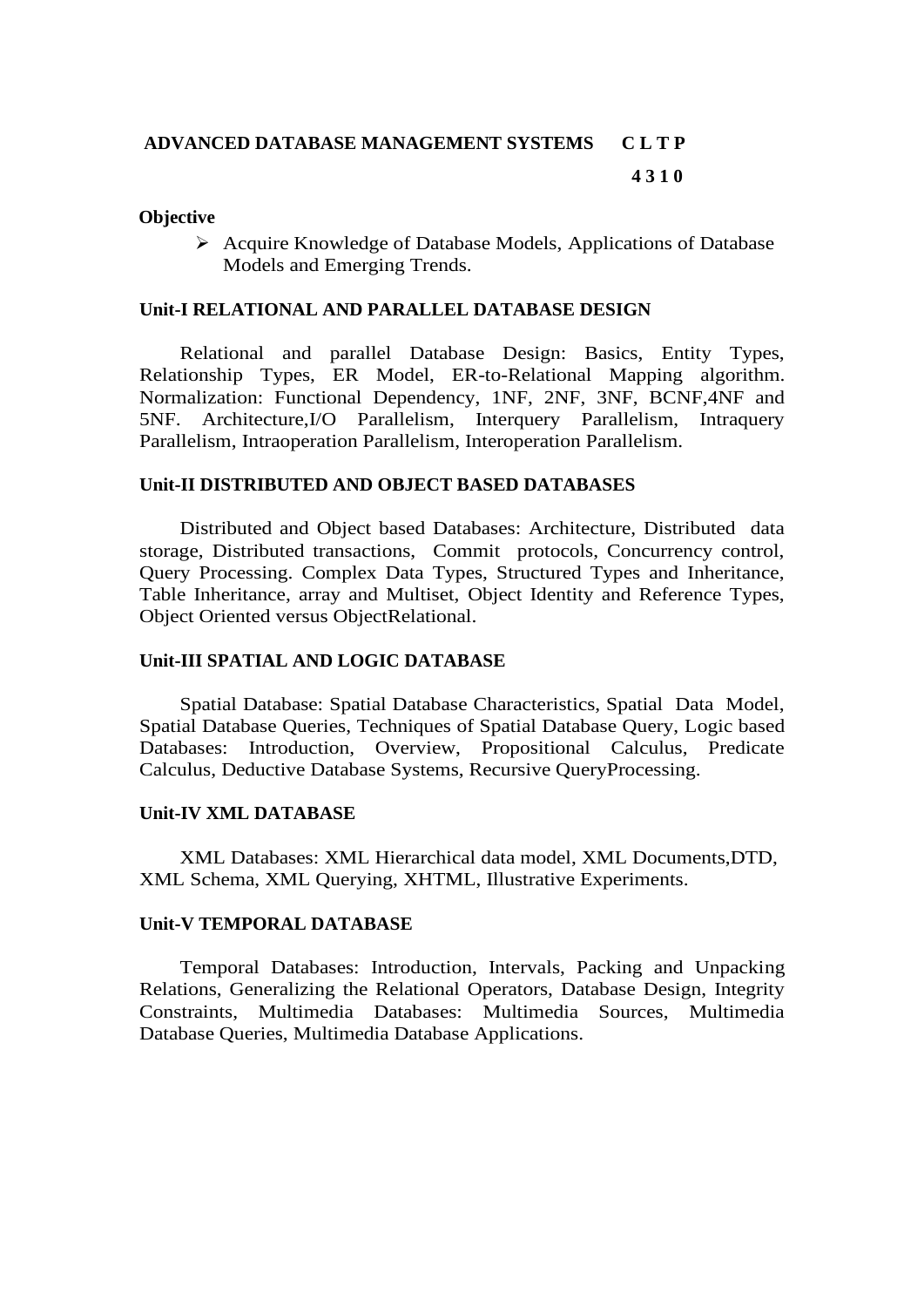#### **Outcomes**

On completion of the course, students will able to

- ➢ Know about the Various Data models and Works on Database Architecture
- ➢ Knowledge patterns, Object Oriented Databases are well equipped.

#### **Reference**

- o Abraham Silberschatz, Henry F Korth , S Sudarshan, "Database System Comcepts", 6th edition , McGraw-Hill International Edition ,2011
- o C.J.Date, A.Kannan, S.Swamynathan, "An IntroductiontoDatabase Systems", 8thEdition, Pearson Education Reprint2016.
- o RamezElmasri, Shamkant B Navathe, "Fundamental of Database Systems", Pearson, 7th edition 2016.
- o Thomas Connolly, Carolyn Begg., "Database Systems a practical approach to Design, Implementation and Management ", Pearson Education,2014.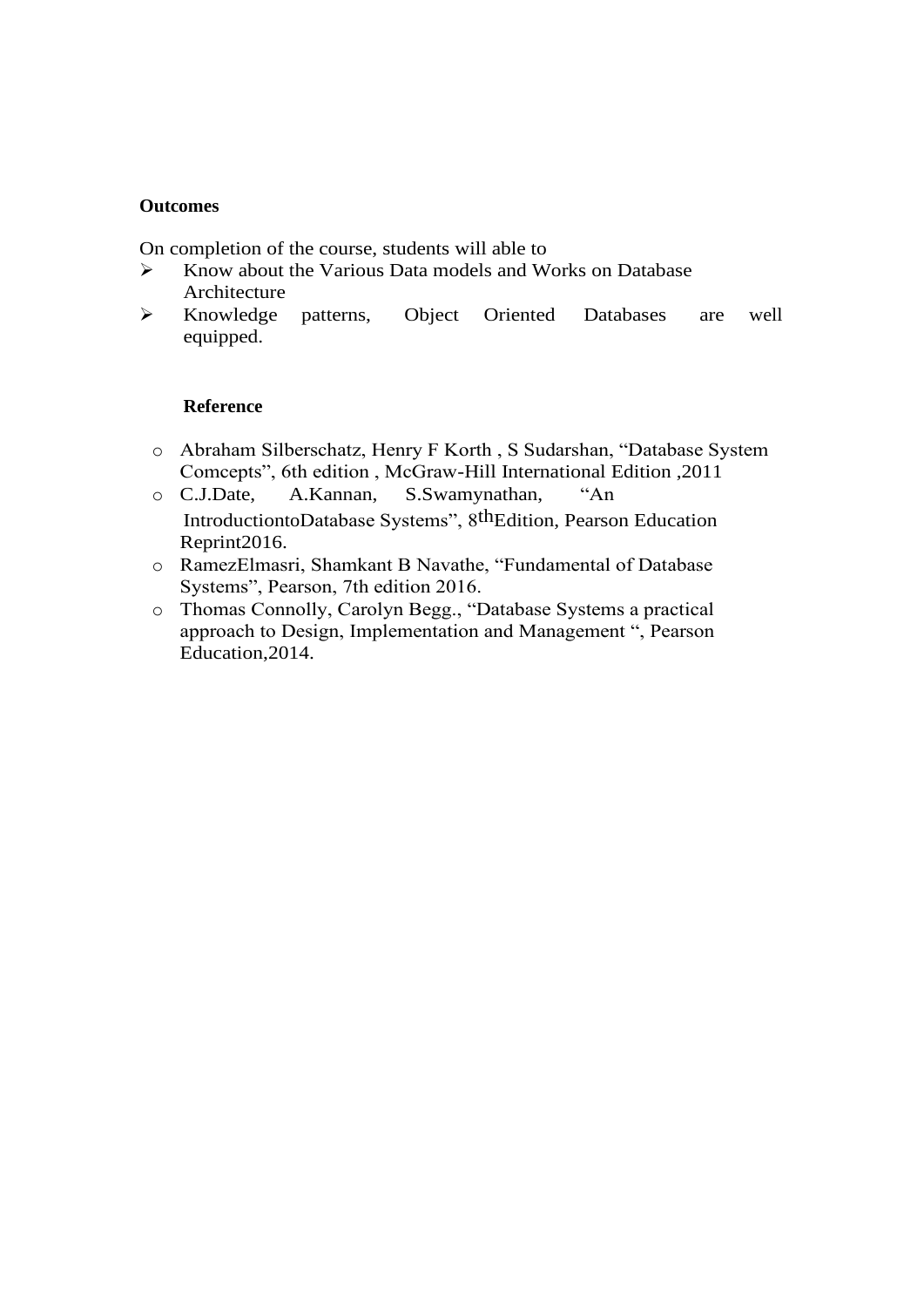#### **Objectives**

- Explore the backbone of web page creation by developing .NET skill.
- Enrich knowledge about HTML control and web controlclasses
- Provide depth knowledge aboutADO.NET
- Understand the need of usability, evaluation methods for web services

# **Unit – I OVER VIEW**

**OVERVIEW OF ASP.NET -** The .NET framework – Learning the .NET languages Data types – Declaring variables- Scope and Accessibility- Variable operations- ObjectBased manipulation- Conditional Structures- LoopStructures-Functions and Subroutines. Types, Objects and Namespaces : The Basics about Classes- Value types and Reference types- Advanced class programming-Understanding name spacesandassemblies.SettingUpASP.NETandIIS

### **Unit – II APPLICATIONS**

**Developing ASP.NET Applications -** ASP.NET Applications: ASP.NET applications– Code behind- The Global.asax application file- Understanding ASP.NET Classes- ASP.NET Configuration. Web Form fundamentals: Asimple page applet- Improving the currency converter- HTML control classes- The pageclass- Accessing HTML server controls. Web controls: WebControl Classes – Auto PostBack and Web Control events- Accessing web controls. Using Visual Studio.NET: Starting a Visual Studio.NET Project- Web form Designer- Writing code- Visual studio.NET debugging. Validation and RichControls: Validation- A simple Validation example- Understandingregular expressions- A validated customer form. State management - Tracing, Logging, and ErrorHandling.

# **Unit – III WORKING WITH DATA**

**Working with Data -** Overview of ADO.NET - ADO.NET and data management- Characteristics of ADO.NET-ADO.NET object model. ADO.NET data access : SQL basics– Select , Update, Insert, Delete statements- Accessing data- Creating a connection- Using a command with a DataReader - Accessing Disconnected data - Selecting multiple tables – Updating Disconnected data. Data binding: Single value Data Binding- Repeated value data binding- Data binding withdata bases. Data list – Data grid – Repeater – Files, Streams and Email – Using XML

# **Unit – IV WEB SERVICES**

**Web Services -** Web services Architecture : Internet programming then and now- WSDL–SOAP- Communicating with a web service-Web service discovery and UDDI. Creating Web services : Web service

basics- The StockQuote web service – Documenting the web service- Testing the web service- Web service Data types- ASP.NET intrinsic objects. Usingweb services: Consuming a web service- Using the proxy class- An example withTerraService.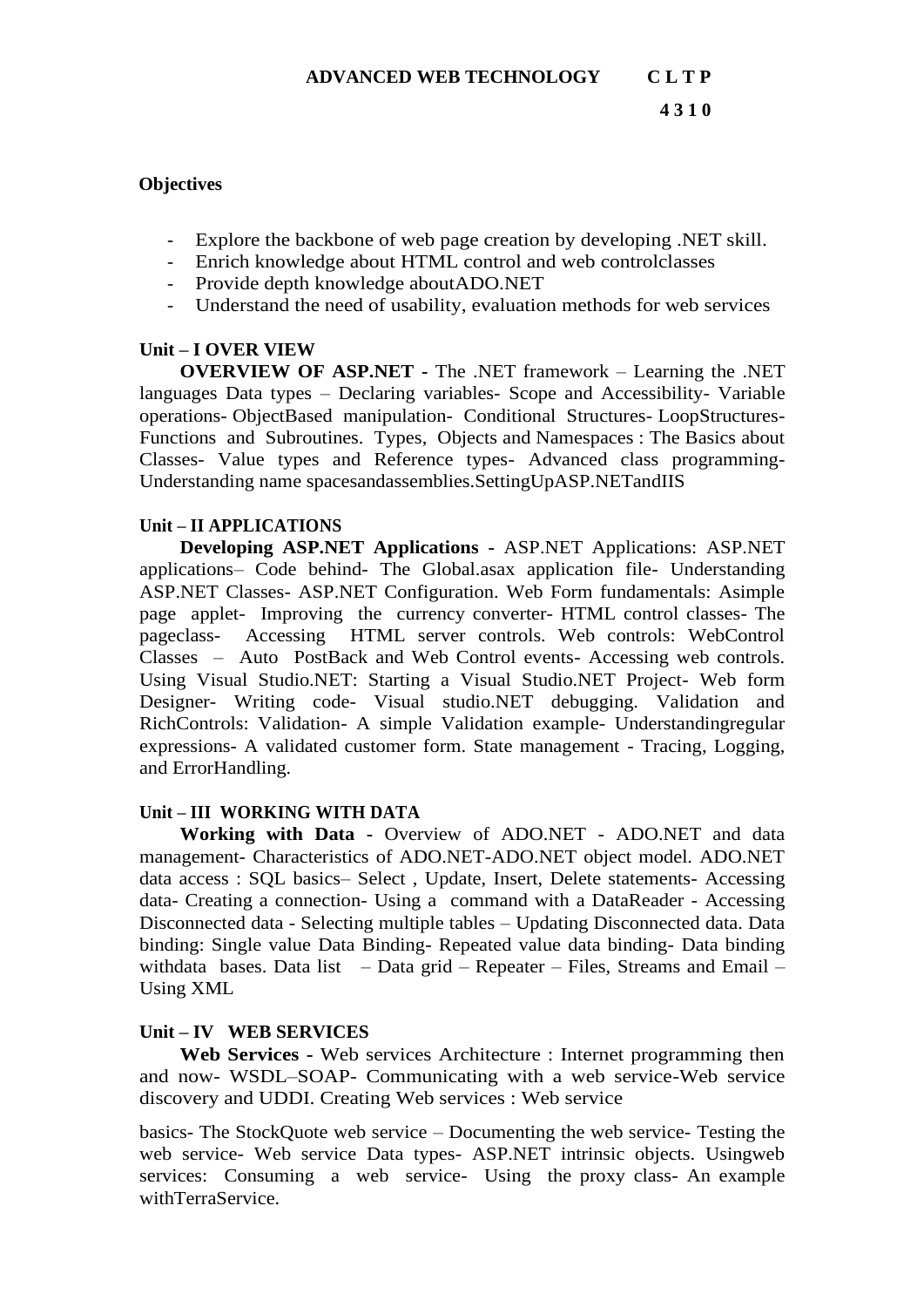#### **Unit – V ADVANCED ASP.NET**

**Advanced ASP.NET -** Component Based Programming: Creating a simple component– Properties and state- Database components- Using COM components. Custom controls: User Controls-Deriving Custom controls. Caching and Performance Tuning: Designing and scalability– Profiling- Catching- Output catching- Data catching. Implementing security: Determining security requirements- TheASP.NET security model- Forms authentication-Windows authentication.

#### **Outcomes**

On the successful completion of this course, Students will be able to:

- ➢ Design a web page with Web form fundamentals and web controlclasses
- ➢ Recognize the importance of validation control, cookies and session
- ➢ ApplytheknowledgeofASP.NETobject,ADO.NETdataaccess and SQL to develop a client servermodel.
- ➢ Recognize the difference between Data list and Data grid controls in accessingdata.

#### **References**

- o 1 Mathew Mac Donald, "ASP.NET Complete Reference", TMH 2005.
- o Crouch Matt J, "ASP.NET and VB.NET WebProgramming", Addison Wesley2002.
- o J.Liberty, D.Hurwitz, "Programming ASP.NET", Third Edition, O'REILLY,2006.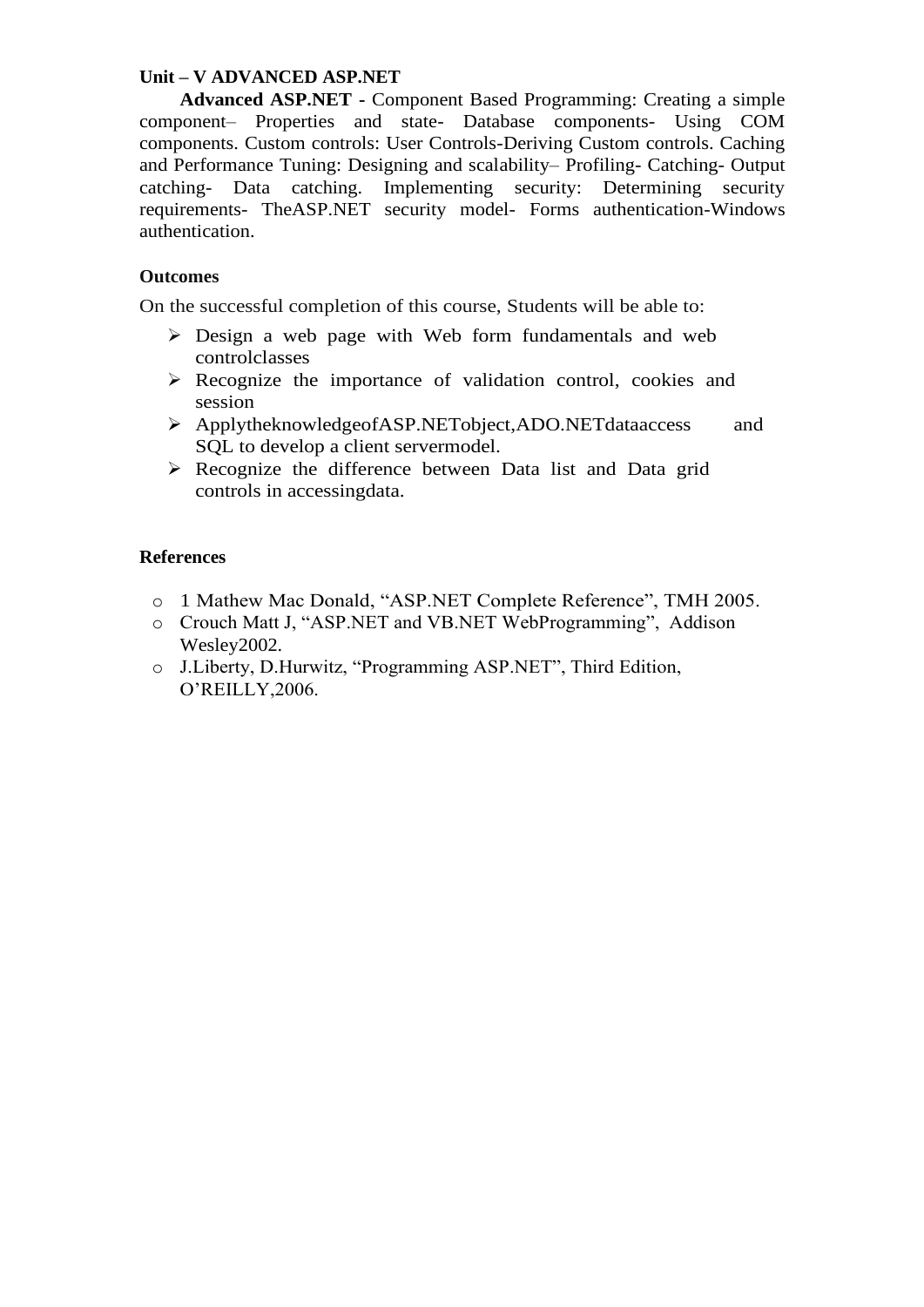#### **List of Experiments:**

#### **1. HTML**

- I. Simple HTML
- II. Hyper Links
- III. Using Frames
- IV. Registration Form with Table

### **2. CSS**

I. Inline Style, Internal Style, and External Style Sheets

# **3. DHTML**

- I. Use user defined function to get array of values and sort them in Ascending order
- II. Demonstrate String and Math Object's predefined methods
- III. Demonstrate Array Objects and Date Object's predefined methods
- IV. Exception Handling
- V. Calendar Creation: Display all month
- VI. Event Handling

# **4. ASP**

I. Create a welcome Cookie (Hit for a page) and display different image and text content each time when the user hit the page

II. List a table of content and navigate within the pages

- III. Demonstrate Request and Response object using HTML Form
- IV. Database Connection to display all the values in the table

### **5. Java Servlets**

- I. Simple Servlets
- II. Servlets with HTML form
- III. Cookie creation and retrieval using servlet

### **6. XML**

I. Create a any catalog

II. Display the catalog created using CSS or XSL

# **7. PHP**

I. File operation

II. Regular Expression, Array, Math, String, Date functions program for implementing the simple, multiple inheritances.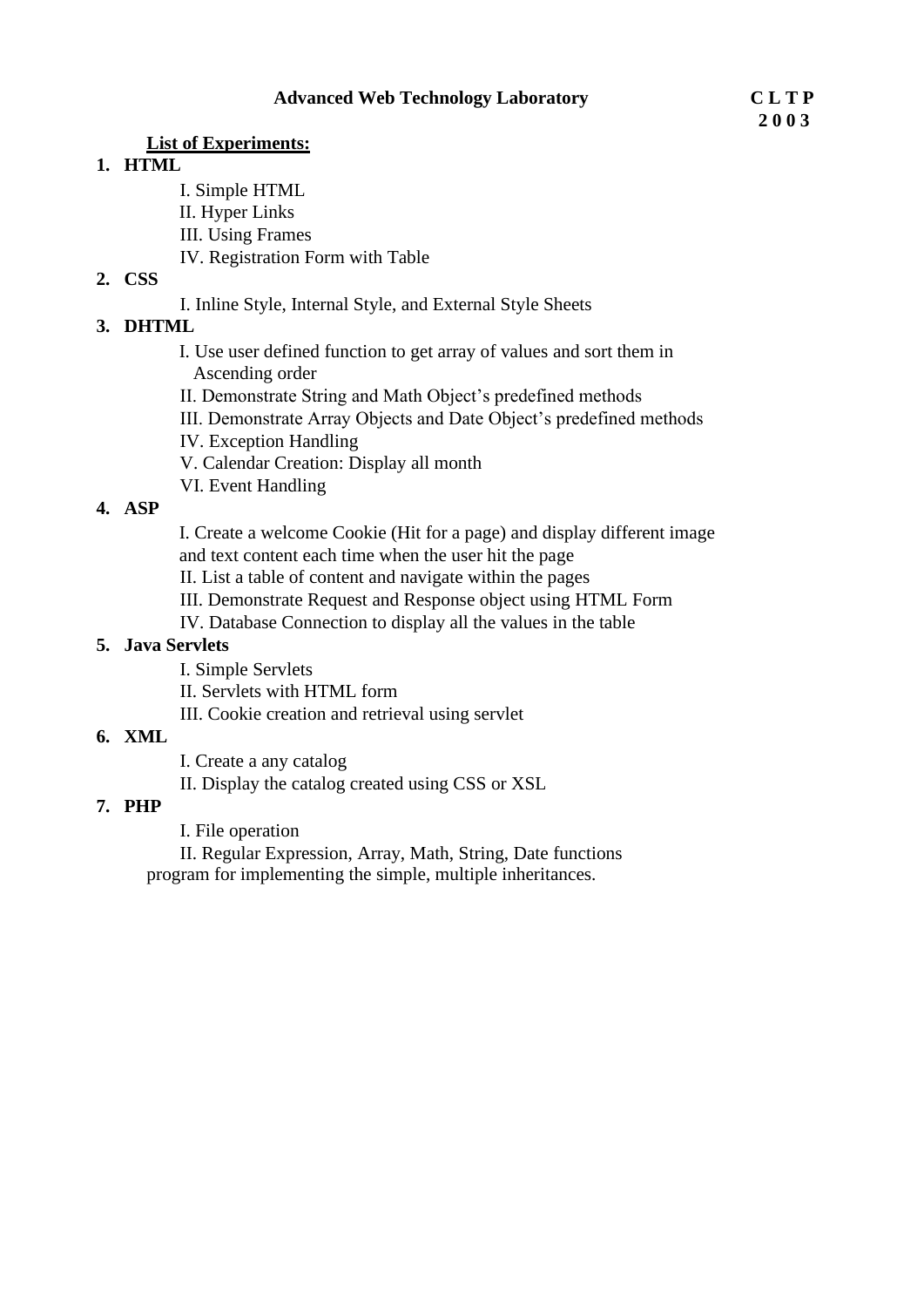**2 0 0 3**

## **PHASE I Working with SQL Commands**

- 1. Draw the ER symbols and write the use of each symbol.
- 2. Write and execute Data Definition Language (DDL) commands.

(CREATE, ALTER, DROP, TRUNCATE)

3. Write and execute Data Manipulation Language (DML) commands.

(INSERT,UPDATE, DELETE)

- 4. Write SQL commands for aggregate functions.
- 5. Write SQL commands using IN, LIKE, BETWEEN and ESCAPE clauses.
- 6. Write SQL Commands using Numerical, String, Date and Financial functions
- 7. Write SQL commands using sub-query.
- 8. Write SQL commands for VIEW (CREATE, MODIFY, DELETE).
- 9. Write SQL commands for INDEX (CREATE, MODIFY, DELETE).
- 10. Write SQL commands using GROUP BY, ORDER BY clauses.
- 11. Write SQL commands using following constraints.

# PRIMARY KEY, FOREIGN KEY, UNIQUE, NOT NULL, CHECK

12. Write SQL commands for JOIN operations (ALL types of JOINS)

# **PHASE II Working with PL/SQL**

- 1. Write a PL/SQL program for read a string and check whether the given string is Palindrome or Not.
- 2. Write a PL/SQL program to find the sum of digits.
- 3. Write a PL/SQL program using CURSOR.
- 4. Write a PL/SQL program using function call.
- 5. Write a PL/SQL program using Named Block with parameters.
- 6. Write a PL/SQL program using TRIGGER.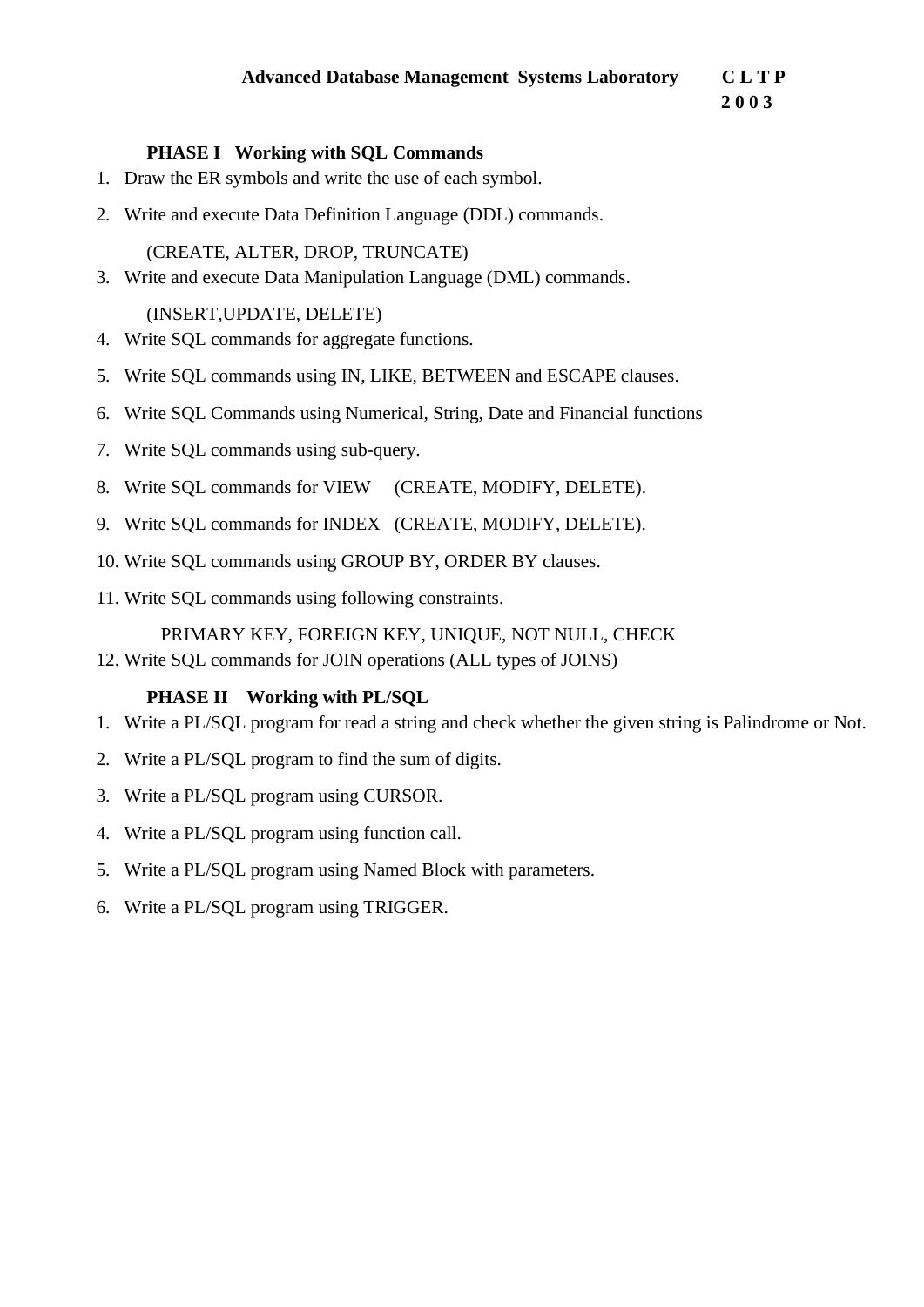#### **Objectives:**

- $\triangleright$  To provide opportunities to the learners to practice their communicative skills to make them become proficient users of English.
- ➢ To enable the learners to fine-tune their linguistic skills with the help of technology to communicate globally.
- $\triangleright$  To enhance the performance of learners at placement interviews and group discussions and other recruitment procedures.

#### **LIST OF EXPERIMENTS:**

**1**. **PC based session (Weightage 40%) A. English Language Lab (15)** 

**i. Listening Comprehension:**(5) Listening and typing – Listening and sequencing of sentences – Filling in the blanks - Listening and answering questions.

**ii. Reading Comprehension:**(5) Filling in the blanks - Close exercises – Vocabulary building - Reading and answering questions.

**Speaking:** (5) Phonetics: Intonation – Ear training - Correct Pronunciation – Sound recognition exercises – Common Errors in English. Conversations: Face to Face Conversation – Telephone conversation– Role play activities

# **2**. **Discussion of audio-visual materials (Samples to learn and practice) (6)**

#### **i. Resume / Report Preparation / Letter Writing (1)**

Structuring the resume / report - Letter writing / Email Communication - Samples.

#### **ii. Presentation skills: (1)**

Elements of effective presentation – Structure of presentation - Presentation tools – Voice Modulation – Audience analysis - Body language – Video samples

#### **iii. Soft Skills: (2)**

Time management – Articulateness – Assertiveness – Psychometrics – Innovation and Creativity - Stress Management & Poise - Video Samples

#### **iv. Group Discussion: (1)**

Why is GD part of selection process? - Structure of GD – Moderator – led and other GDs Strategies in GD – Team work - Body Language - Mock GD –Video samples

#### **v. Interview Skills: (1)**

Kinds of interviews – Required Key Skills – Corporate culture – Mock interviews- Video samples.

**3**. **Practice Session (Weightage – 60%) Resume / Report Preparation / Letter writing**:

#### **4**. **Soft Skills (6)**

soft skills: self-management skills & people skills - training in soft skills persuasive skills – sociability skills –interpersonal skills – team building skills – leadership skills – problem solving skills – adaptability - stress management – motivation techniques – life skills

### **5**. **Presentation Skills (6)**

Preparing slides with animation related to the topic – organizing the material - Introducing oneself to the audience – introducing the topic – answering questions – individual presentation practice–– presenting the visuals effectively – 5 minute presentation

#### **6**. **Group Discussion Skills (5)**

Participating in group discussions – understanding group dynamics - brainstorming the topic -– questioning and clarifying –GD strategies (expressing opinions, accepting or refusing others opinions, turn taking) – activities to improve GD skills – viewing recorded GD - mock GD.

**(2)** 

**2 1 0 2**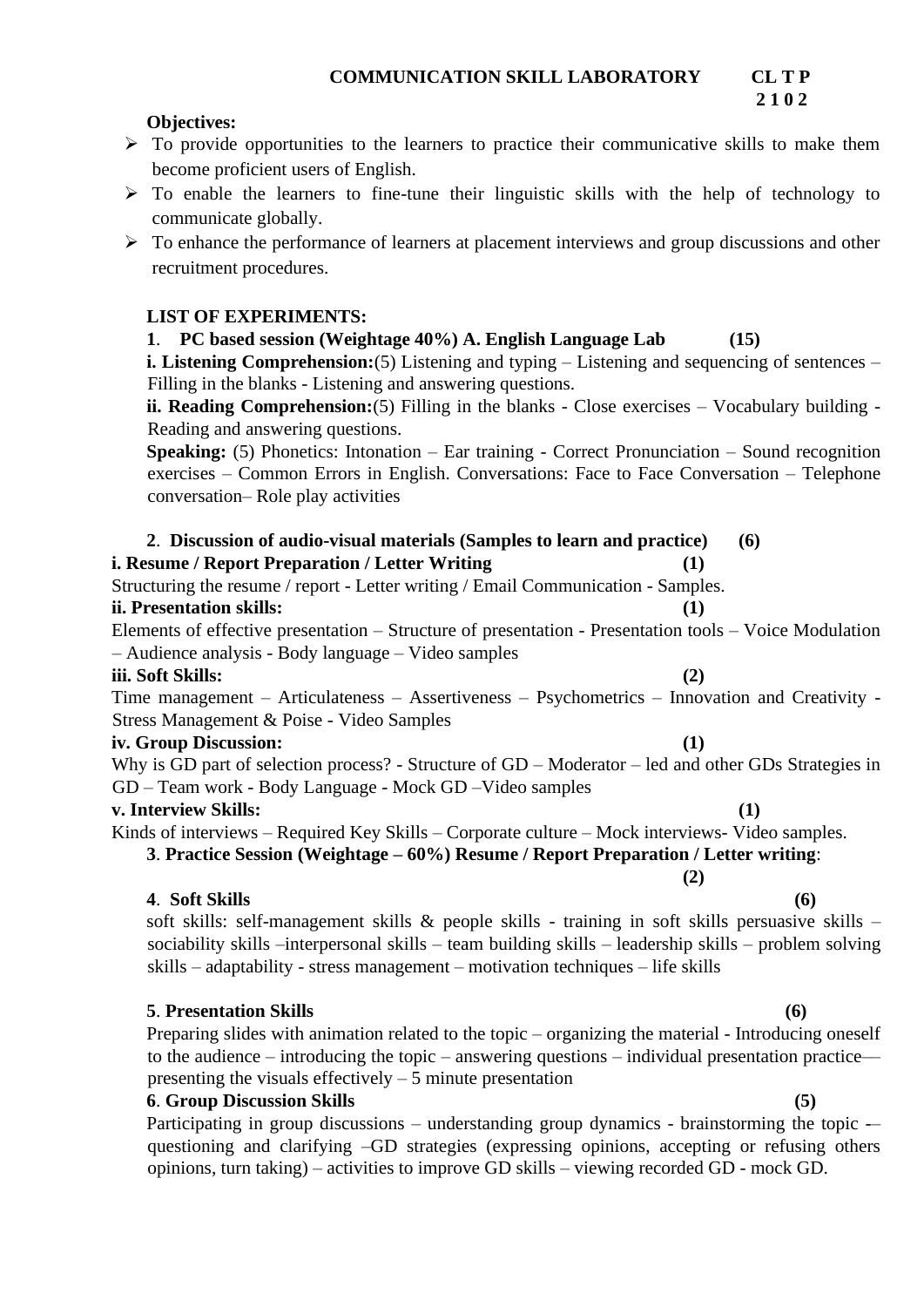#### **7**. **Interview Skills (5)**

Interview etiquette – dress code – body language – mock interview -–attending job interviews – answering questions confidently – technical interview – telephone/Skype interview - practice in different types of questions – one to one interview &panel interview – FAQs related to job interview- Emotional and cultural intelligence

#### **Outcomes:**

Upon Completion of the course, the students will:

- $\checkmark$  be able to make presentations and participate in group discussions with high level of selfconfidence.
- $\checkmark$  be able to perform well in the interviews
- $\checkmark$  have adequate reading and writing skills needed for workplace situations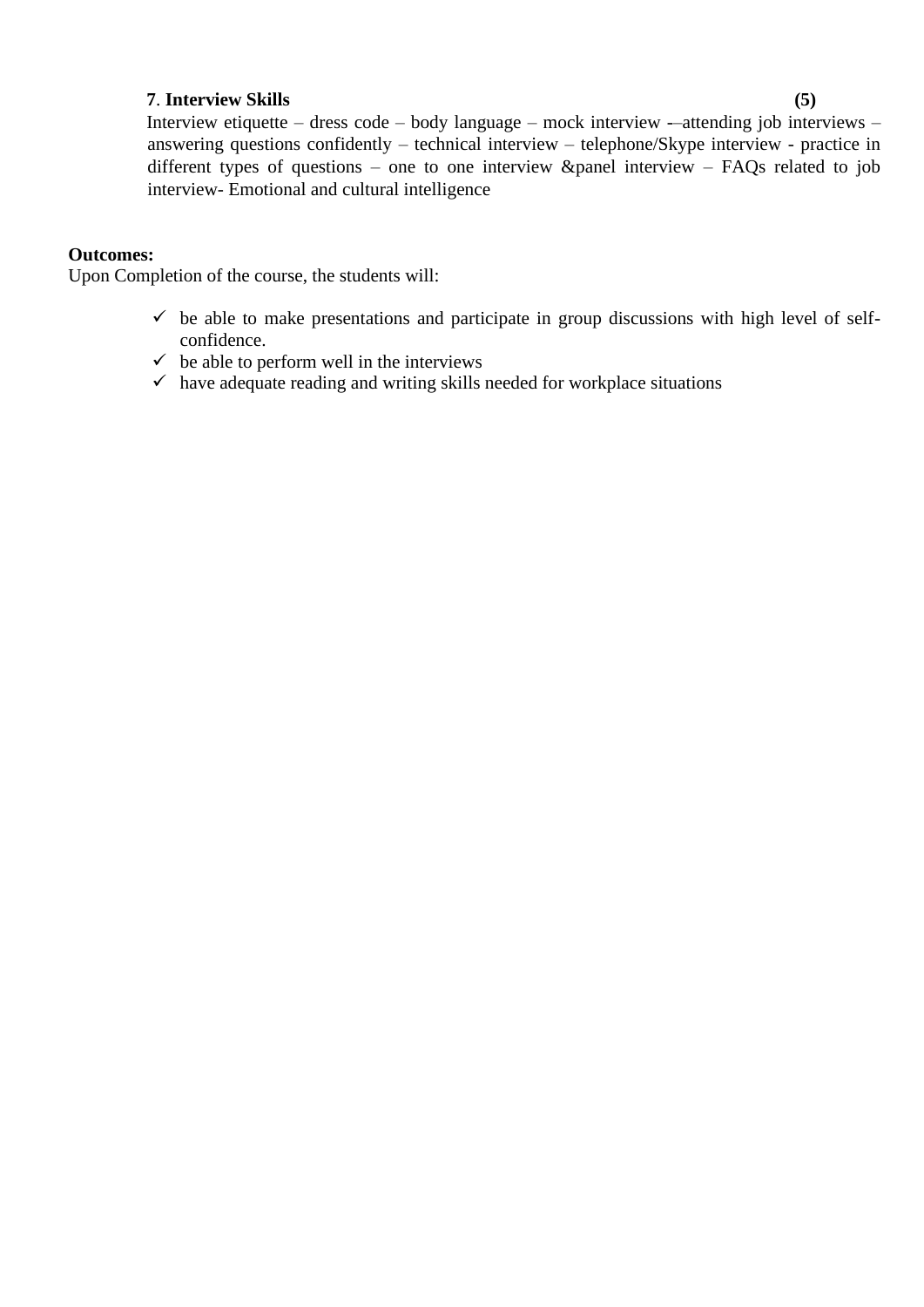#### **Objectives**

- ➢ To study Distributed operating systemconcepts
- ➢ To understand hardware, software and communication in distributedOS
- ➢ To learn the distributed resource managementcomponents.
- ➢ Practices to learn concepts of OS and Program the principles of OperatingSystems

#### **UNIT I INTRODUCTION**

Introduction – Operating System Definition – Functions of Operating System – Types of Advanced Operating System – Design Approaches – Synchronization Mechanisms – concepts of a Process – Critical Section Problem – Process Deadlock – Models of Deadlock – Conditions for Deadlock – System with single-unit requests, Consumable Resources , Reusable Resources.

#### **UNIT II DISTRIBUTED OPERATING SYSTEMS**

DistributedOperating Systems: Introduction- Issues – Communication Primitives – Inherent Limitations –Lamport's Logical Clock, Vector Clock, Global State, Cuts – Termination Detection – Distributed Mutual Exclusion – Non Token Based Algorithms –Lamport's Algorithm - Token Based Algorithms – Distributed Deadlock Detection – Distributed Deadlock Detection Algorithms – Agreement Protocols

### **UNIT III DISTRIBUTED RESOURCE MANAGEMENT**

Distributed Resource Management – Distributed File Systems – Architecture – Mechanisms – Design Issues – Distributed shared Memory – Architecture – Algorithm – Protocols – Design Issues – Distributed Scheduling – Issues – Components –Algorithms.

#### **UNIT IV RECOVERY**

Failure Recovery and Fault Tolerance – Concepts –Failure Classifications – Approaches to Recovery – Recovery in Concurrent Systems – Synchronous andAsynchronous Check pointing and Recovery –Check pointing in Distributed Database Systems – Fault Tolerance Issues – Two-Phase and Nonblocking Commit Protocols – Voting Protocols – Dynamic VotingProtocols.

### **UNIT V MULTIPROCESSOR AND OPERATING SYSTEMS**

Multiprocessor and Database Operating Systems –Structures – Design Issues – Threads – Process Synchronization – Processor Scheduling – Memory management – Reliability/Fault Tolerance– Database Operating Systems – concepts – Features of AndroidOS, Ubuntu, GoogleChromeOSandLinuxoperatingsystems.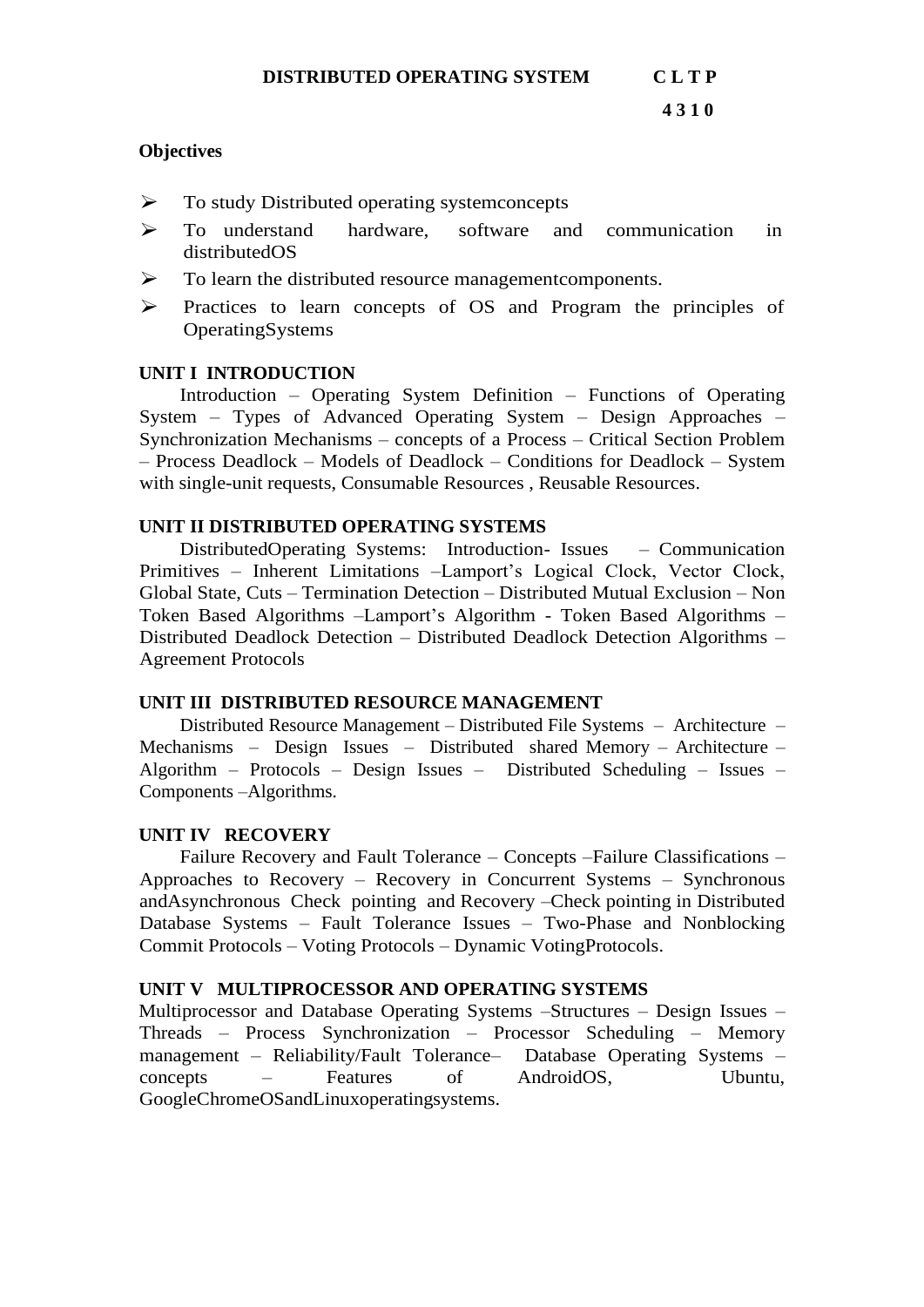#### **Outcomes**

- ➢ Clear understanding on several resource management techniques like distributed shared memory and otherresources
- ➢ Knowledge on mutual exclusion and Deadlock detection of Distributed operatingsystem.
- ➢ Able to design and implement algorithms of distributed shared memory and commitprotocols
- ➢ Able to design and implement faulttolerant distributed systems.

### **Reference**

- 1. MukeshSinghalN.G.Shivaratri, "Advanced Concepts in Operating Systems", McGraw Hill2000.
- 2. DistributedOperatingSystem–AndrewS.Tanenbaum,PHI.
- 3. Abraham Silberschatz, Peter B.Galvin, G.Gagne,"OperatingConcepts", 6thEdition Addison Wesley publications2003.
- 4. Andrew S.Tanenbaum, "Modern Operating Systems", 2ndEdition Addison Wesley2001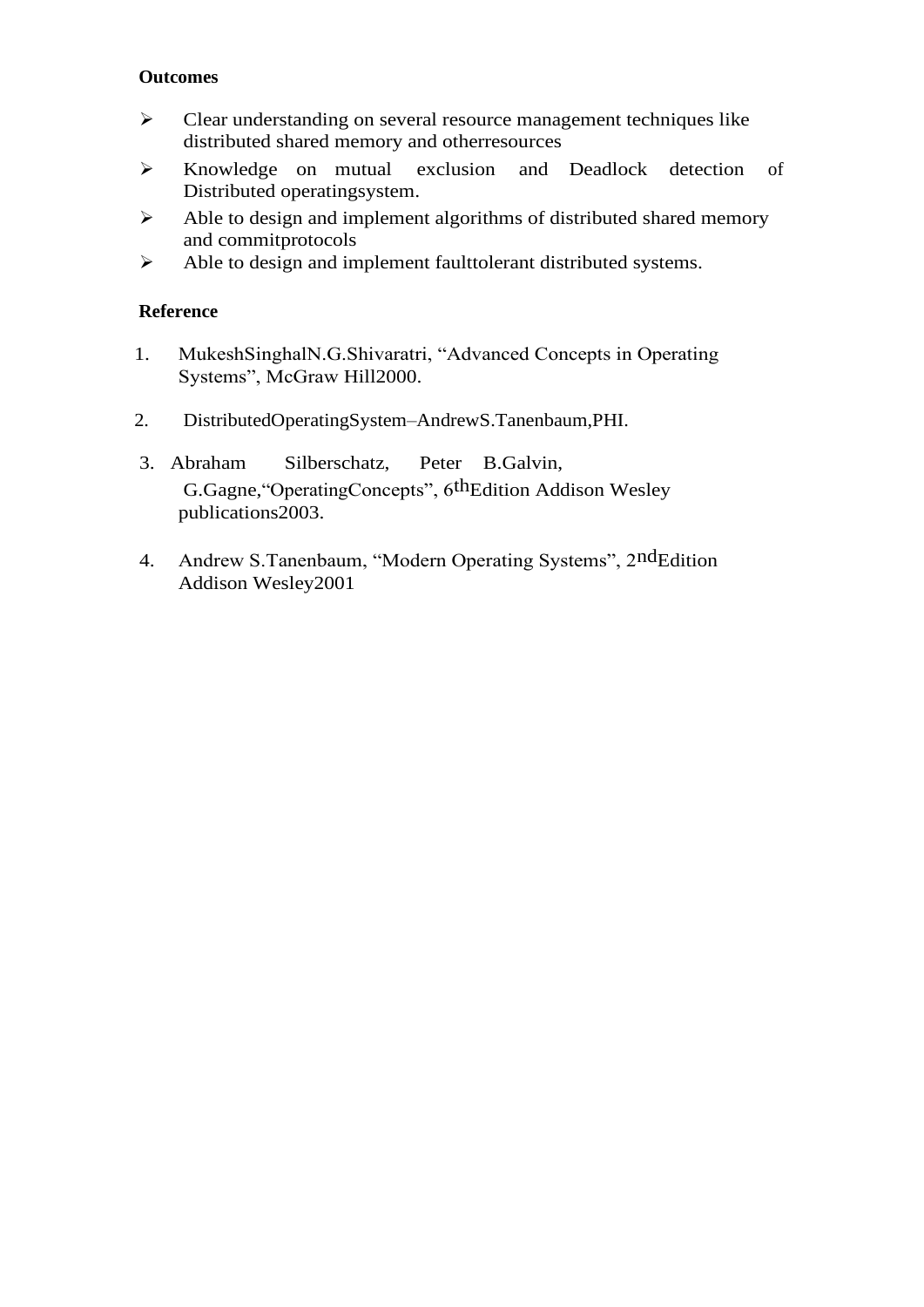| <b>Python Programming</b> | <b>CLTP</b> |
|---------------------------|-------------|
|---------------------------|-------------|

# **4 3 1 0**

#### **OBJECTIVES**

- To understand the concepts of list and tuple.
- To know the concepts of network programming.

# **UNIT I WELCOME TO PYTHON**

Welcome to Python - What is Python – History of Python – Features of Python – Installing Python – Running Python - Comments - Operators - Variables and Assignment - Python Objects - Standard Types - Other Builtin Types - Internal Types - Standard Type Operators - Standard Type Builtin Functions - Categorizing the Standard Types - Unsupported Types

# **UNIT II INTRODUCTION TO NUMBERS**

Introduction to Numbers – Integers - Floating Point Real Numbers - Complex Numbers – Operators - Built-in Functions -Sequences – Strings - Strings and Operators - String-only Operators - Built-in Functions - String Built-in Methods - Special Features of Strings

# **UNIT III LISTS, TUPLES, LOOPS**

Lists – Operators - Built-in Functions - List Type Built-in Methods - Special Features of Lists - Tuples - Tuple Operators and Built-in Functions - Special Features of Tuples - Conditionals and Loops - if statement - else statement - else if statement - while statement - for statement - break statement - continue statement - pass statement - else statement

# **UNIT IV EXPRESSIONS**

Regular Expressions – Introduction – Special symbols and characters for Regular Expressions – Regular Expressions and Python – Network Programming – Introduction – Network programming in Python – Sockets : Communication end points

# **UNIT V GUI PROGRAMMING**

GUI Programming with TKinter – Introduction TKinter and Python Programming – Tkinter examples – Related modules and other GUIs – Web programming – Web surfing with Python – Advanced web clients. 8

# **REFERENCE:**

- Chun, J Wesley, CORE Python Programming, 2 nd Edition, Pearson, 2007 Reprint 2010.
- UNIT I : Chapter 1, 2, 4 UNIT II : Chapter 5, 6 UNIT III : Chapter 6, 8 UNIT IV : Chapter 15, 16 UNIT V : Chapter 18, 19
- Jeffrey Elkner, Chris Meyers Allen Downey, Learning with Python, Dreamtech Press, 2015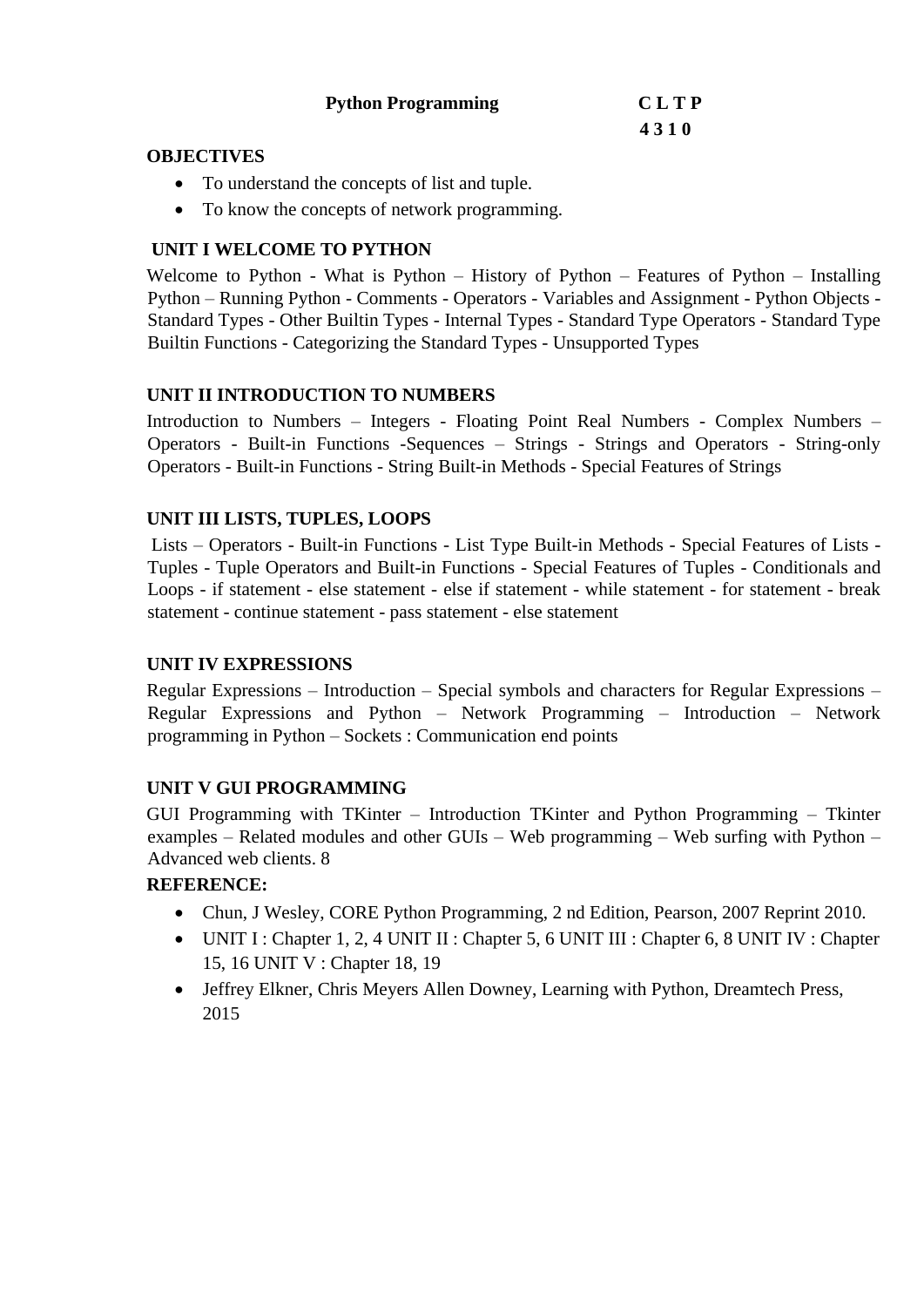#### **Objectives**

- ➢ To deepen student's programming skills by analyzing the real world problem in a programmer's point of view and implement the concepts in real timeprojects
- ➢ To enable the students to learn the ethical, historical, environmental and technological aspects of Advanced Java Programming and how it impacts the social and economic development ofsociety

#### **UNIT-I DESIGN PATTERNS**

Design Patterns: Introduction toDesign patterns - Catalogue for Design Pattern - Factory Method Pattern, Prototype Pattern, Singleton Pattern- Adapter Pattern- Proxy Pattern-Decorator Pattern- Command Pattern- Template Pattern-Mediator Pattern-Collection Framework – Array List class – Linked List class – Array List vs. Linked List - List Iterator interface - Hash Set class- Linked Hash Set class-Tree Setclass Priority Queue class -Map interface-Hash Map class- Linked Hash Map class –Tree Map class - Comparable interface - Comparator interface-Comparable vs.Comparator

#### **UNIT-II APPLET**

Applet Fundamentals- Applet Class - Applet lifecycle- Steps forDeveloping Applet Programs- Passing Values through Parameters- Graphics in Applets- GUI Application **-** DialogBoxes - Creating Windows - Layout Managers – AWT Component classes – Swing component classes- Borders – Event handling with AWT components - AWT Graphics classes - File Choosers - Color Choosers – Tree –Table

–Tabbed panels–Progressive bar - Sliders.

### **UNIT-III JDBC**

JDBC **-**Introduction -JDBC Architecture - JDBC Classes and Interfaces – Database Access with MySQL -Steps in Developing JDBC application - Creating aNew Database and Table with JDBC - Working with Database Metadata; Java NetworkingBasics of Networking - Networking in Java- Socket Program using TCP/IP- SocketProgramusingUDP-URLandInetaddressclasses.

#### **UNIT–IV SERVLET**

Servlet: Advantages over Applets - Servlet Alternatives- Servlet Strengths - Servlet Architecture - Servlet Life Cycle – Generic Servlet, Http Servlet - First Servlet - Invoking Servlet - Passing Parameters to Servlets - Retrieving Parameters - Server-Side Include – Cookies- JSP Engines - Working with JSP - JSP and Servlet - Anatomy of a JSPPage-DatabaseConnectivityusingServletsandJSP.

#### **UNIT-V EXPRESSIONS**

Lambda Expressions- Method Reference- Functional Interface- Streams API, Filters- Optional Class- Nashorn- Base 64 Encode Decode-JShell(RPEL)- Collection Factory Methods- Private Interface Methods- Inner Class Diamond Operator- Multiresolution Image API.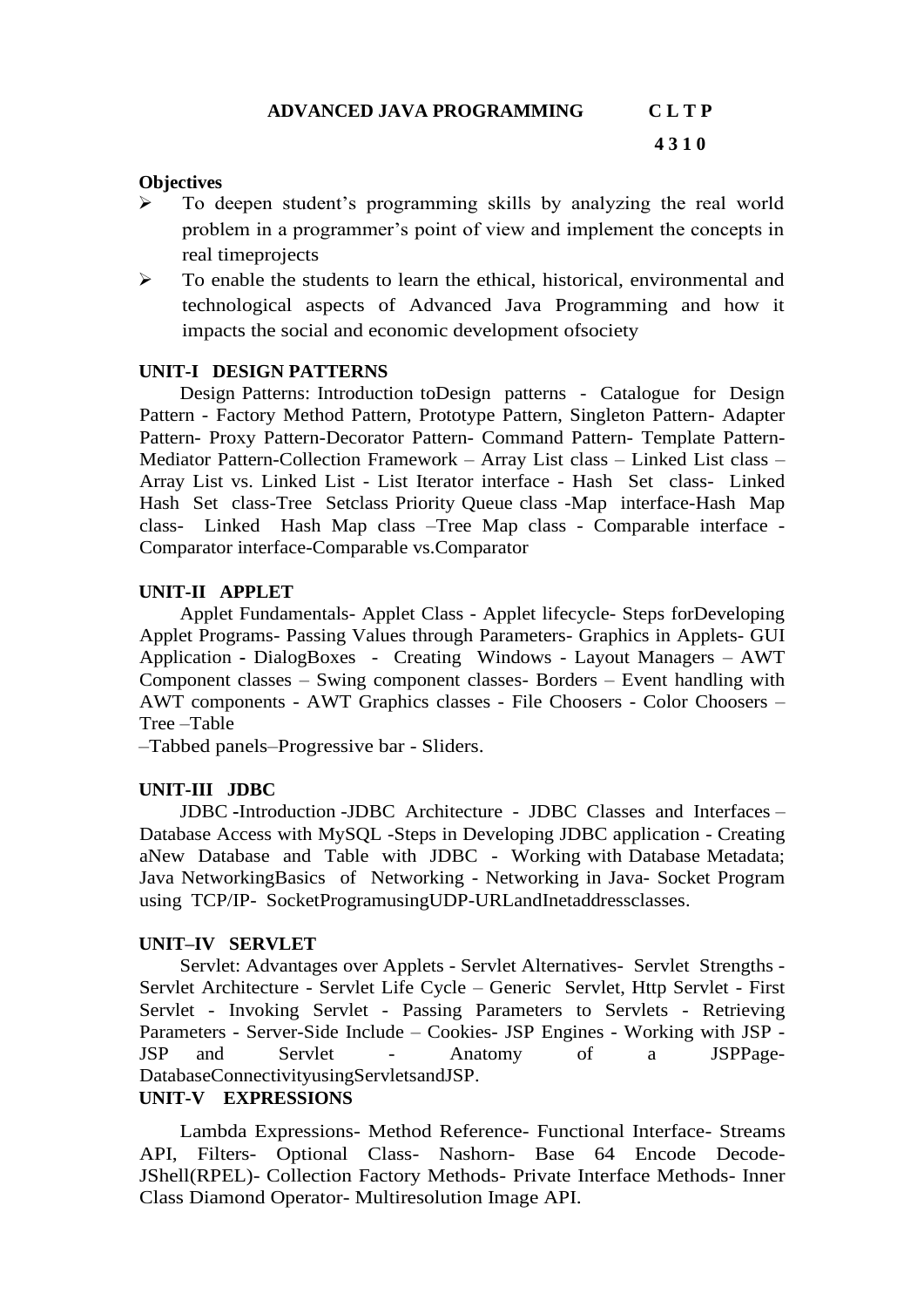# **Outcomes**

- ➢ Able to develop a Graphical User Interface (GUI) with Applet and Swing.
- ➢ Develop a Client-Server Application with DatabaseMaintenance.

# **References**

- 1. Bert Bates, KarthySierra , Eric Freeman, Elisabeth Robson, "Head First Design Patterns", O'REILLY Media Publishers.(1st<sub>- Unit)</sub>.
- 2. Herbert Schildt, "Java: A Beginner Guide", Oracle Pres-Seventh Edition.  $(2<sup>nd</sup> and 3<sup>rd</sup>Unit).$
- 3. Murach's, "Java Servlets and JSP", 2ndEdition, Mike Murach& Associates Publishers; 3rd Edition. (4<sup>th</sup>Unit).
- 4. Warburton Richard, "Java 8 Lambdas", Shroff Publishers & Distributors Pvt Ltd. (5<sup>th</sup>Unit).
- 5. Paul Deitel and Harvey Deitel, "Java: How to Program", Prentice Hall Publishers; 9thEdition.
- 6. Jan Graba, "An Introduction to Network Programming with Java- Java 7 Compatible", 3rd Edition,Springer.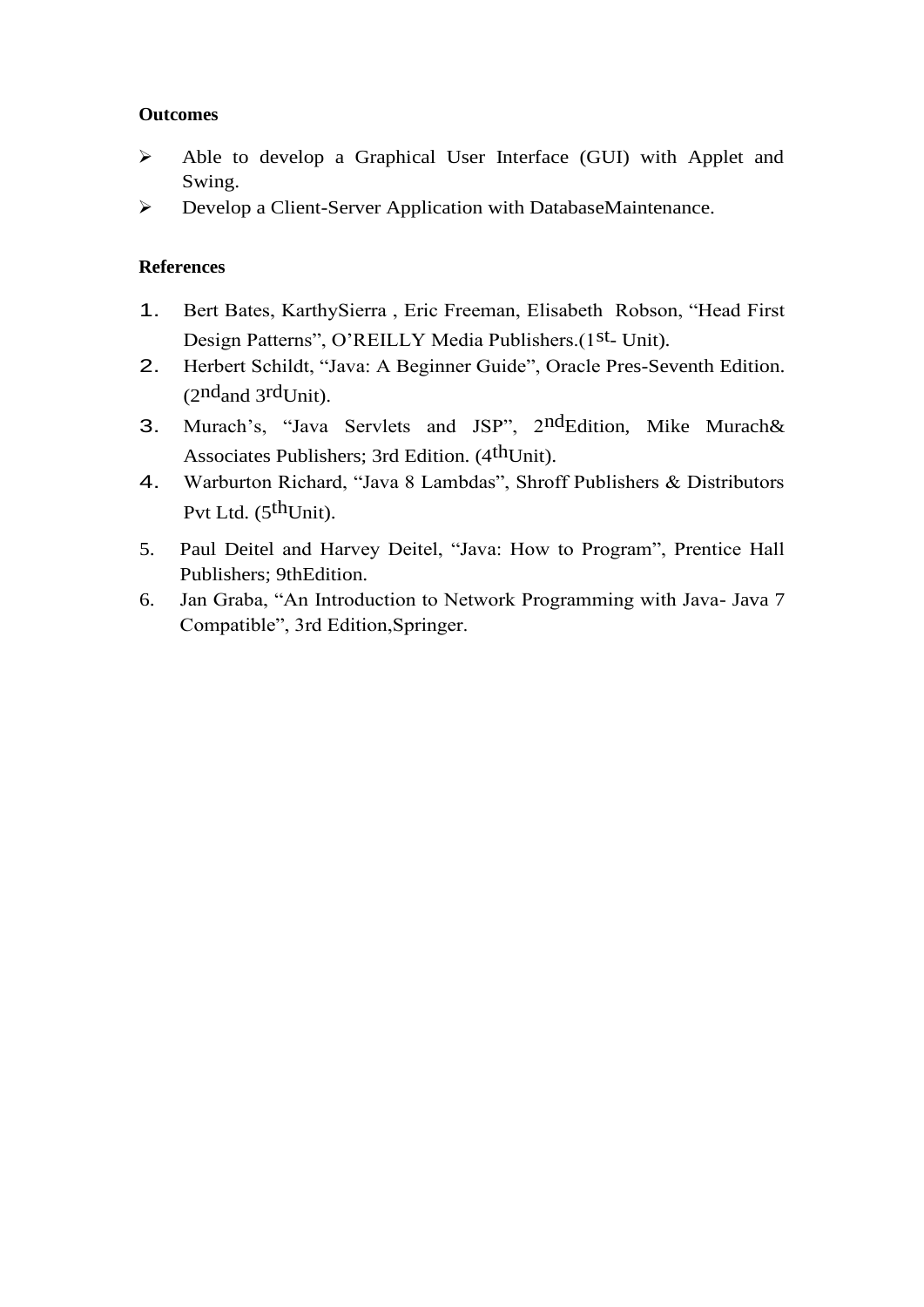#### **SOFTWARE ENGINEERING CLTP**

# **4 3 1 0**

#### **Objectives :**

To make the students to understand several processes that are involved in the software development, the software engineering models, Cost estimation, etc and to apply the concepts in their project developments.

# **Unit I**

Introduction – Characteristics of software – Evolution of software for Business – Software crisis and Emergence of software engineering – salient features of software Development – software Development process – software processes – Software Development Life cycle models

# **Unit II**

Software Requirement Engineering – Requirement Engineering process – Requirement Elicitation-Requirement Elasoration – Negotiation- Requirement validation – structure of Sas – characristics of RE process. Software Design Approaches – Different approaches to SAD – Overview of the FO approach – overview of the OO Approach comparison of OOAD with S5AD.

Structured Analysis – Introduction to structured analysis – path flow Diagram – process specification- Data Dictionary – Entity relationship model – state transition diagrams. Structured design – structured Design methodologies – coupling and cohesion – structure chart – mapping DFD into a structured chart – Data design – detail design.

# **Unit III**

Software testing – Testing fundamentals – Black box testing – white box testing – unite testing – Integration testing – System testing – Usability testing – software metrics – software metrics and its classification – software size metrics- Quality metrics – process metrics – design metrics.

### **Unit IV**

Software project Estimation – Software project parameters – Approaches to software estimation – project estimation techniques – classification of software projects – constructive. Cost estimation model – cocomo – II – software project management – Introduction – project planning – work breakdown structure – project scheduling- Execution, monitoring and control – Risk management.

### **Unit V**

Software quality management – Introduction – process quality models – Quality Assurance – process standard. ISO 9000 and ISO 12207 – capability maturing model – web engineering – web engineering process – web design process – web metrics.

### **Outcomes :**

At the end of the course the student will:

Understand the process and model involved in the software development

 $\Box$  Be familiar with ISO 9000 and ISO 1220 standards on Software quality

 $\Box$   $\Box$  Be able to apply the software engineering models for the project development

### **REFERENCE**

- 1. Software Engineering **Jibitesh Mishra**, Ashok Mohenty, Pearson publisher Publication 2011
- 2. Software Engineering Sixth Edition, Pressman. Tata McGraw-Hill Edition 2010
- 3. Software Engineering Principles and Practices, Deepak Jain, OXFORD University 2009
- 4. Software Engineering Principles and Practices, Jawadekar Tata McGraw-Hill Edition 2005.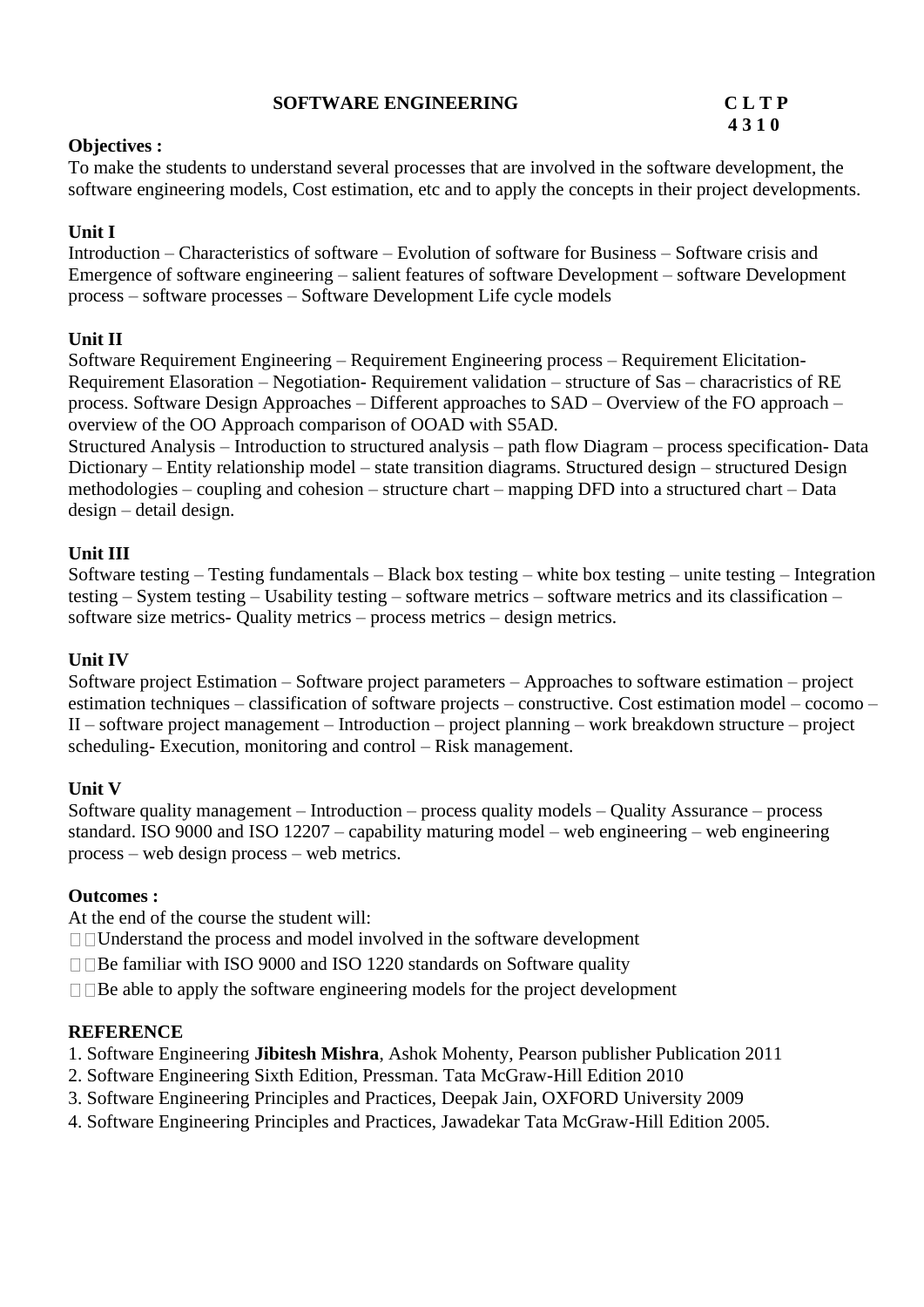# **ADVANCED JAVA PROGRAMMING LABORATORY C L T P**

 **2 0 0 3**

- **1.** Simple Javaprogram
- **2.** ProgramusingJDBCwithcreate,inserttabledata
- **3.** SQLException,SQLWarning
- **4.** ProgramsusingTCP/IPclientsockets,TCP/IPserversockets
- **5.** ProgramwithURL,URLconnection,Datagramsconnection
- **6.** Client/Server applications usingRMI
- **7.** SimpleprogramsusingBeanDevelopmentKit,JARfiles
- **8.** Program with DesignPatterns,
- **9.** Program with Events andmethods
- **10.**Create a servlet to read theparameters
- **11.**Programs usingcookies
- **12.**Programs with sessiontracking
- **13.**Programs using JApplet, Buttons, Combo, Trees, Tables,Panes
- **14.**ProgramswithAWTClasses,WorkingwithGraphics,ColorandFont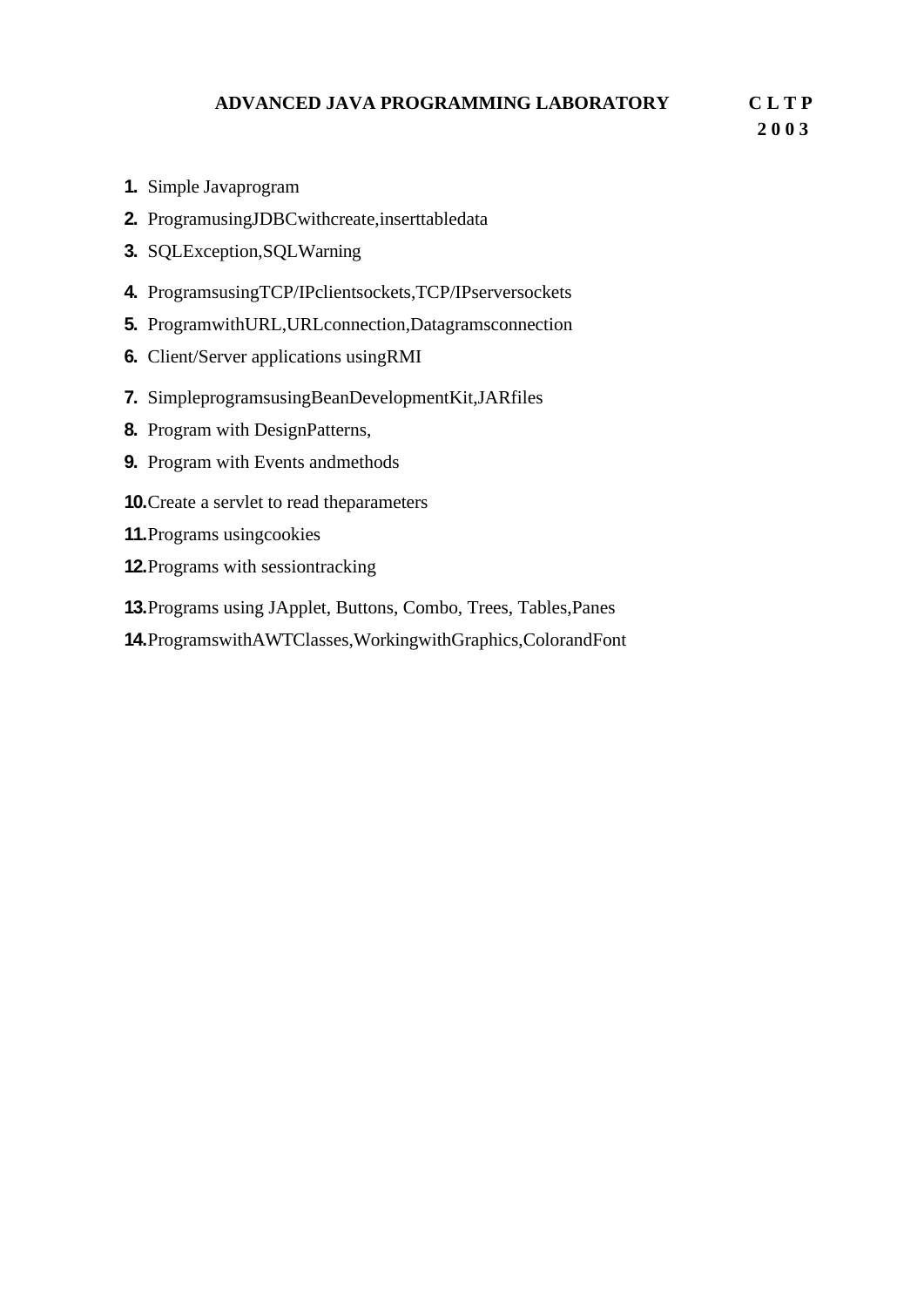# **Python Programming Laboratory C L T P**

# **2 0 0 3**

#### **OBJECTIVES**

- To study the basics of Python programming.
- To study about decision making, Functions and Files Handling in Python.
- 1. Program to demonstrate arithmetic operations.
- 2. Program using numbers and operators.
- 3. Program to demonstrate string manipulation.
- 4. Program using user defined functions.
- 5. Program using lists.
- 6. Program using tuples.
- 7. Program using conditional statement.
- 8. Program using looping statement.
- 9. Program using continue, pass and else statement.
- 10.Program to demonstrate the use of regular expressions.
- 11.Program to demonstrate exception handling.
- 12.Program to demonstrate network programming.
- 13.Program to demonstrate GUI programming with Tkinter.
- 14.Program using web programming.
- 15.Program using advanced web clients.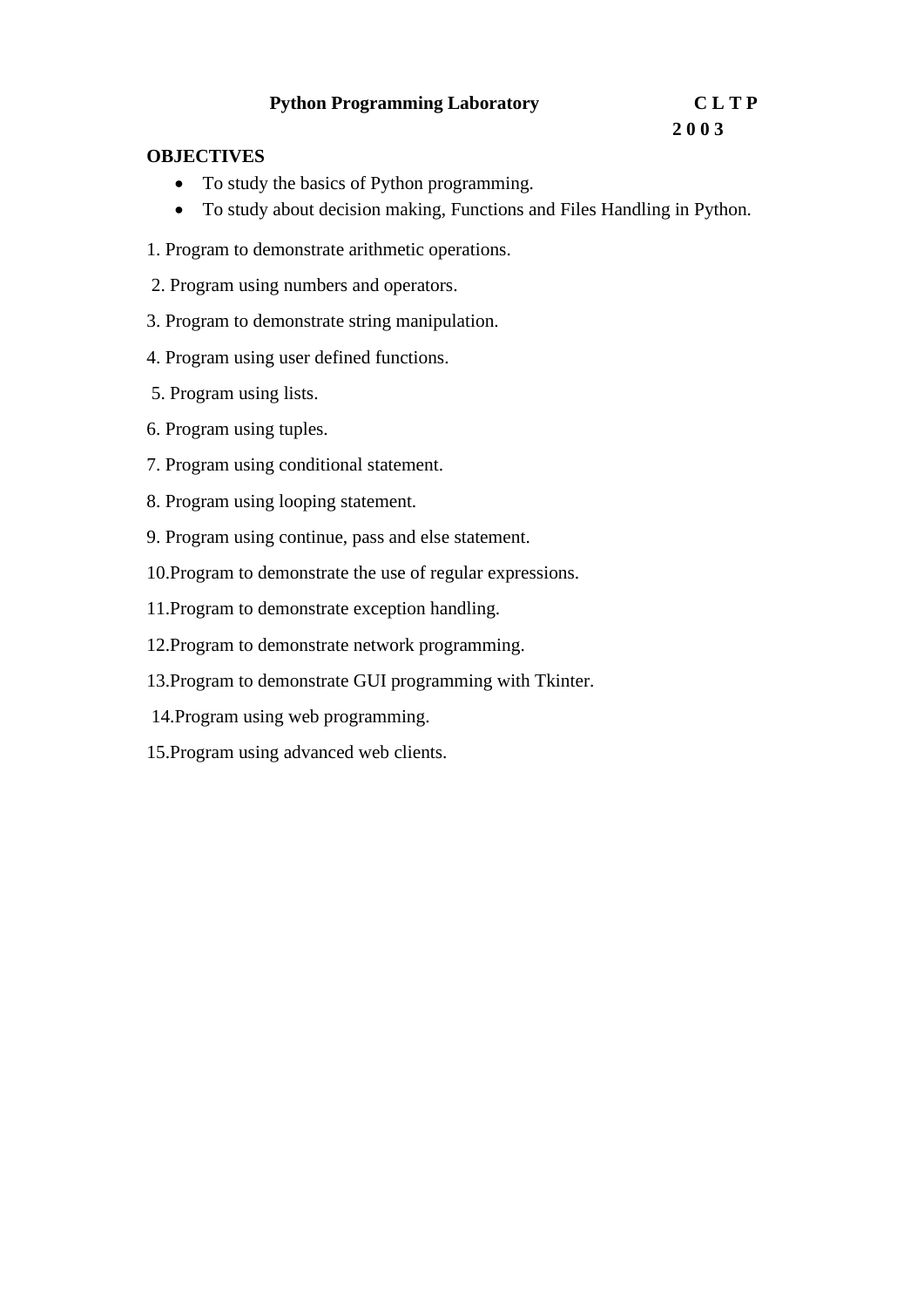#### **Objectives**

➢ The course provides grounding in basic and advanced methods to big data technology and tools, including MapReduce and Hadoop and its ecosystem.

#### **Unit I INTRODUCTION**

**Introduction to Big Data Analytics :** Big Data Overview – Data Structures – Analyst Perspective on Data Repositories - State of the Practice in Analytics – BI Versus Data Science - Current Analytical Architecture – Drivers of Big Data – Big Data Ecosystem - Data Ana lytics Lifecycle – Data Discovery – Data Preparation – Model Planning – ModelBuilding–CommunicateResults– Operationalize.

#### **Unit II DATA ANALYTIC METHODS**

**Basic Data Analytic Methods Using R :** Introduction to R programming – R Graphical User Interfaces – Data Import and Export Attribute and Data Types – Descriptive Statistics Exploratory Data Analysis : Visualization Befor Analysis – Dirty Data – Visualizing a Single Variable – Examining Multiple Variables Data Exploration Versus Presentation -- Statistical Methods of Evaluation : Hypothesis Testing – Difference of Means – Wilcoxon Rank-Sum Test – Type I and TypeIIErrors–PowerandSampleSize–ANOVA..

#### **Unit III ADVANCED METHODS**

**Advanced Analytical Theory and Methods:** Clustering – K Means – Use Cases – Overview – Determining number of clusters –Diagnostics Reasons to choose and cautions– Additional Algorithms - AssociationRules:APrioriAlgorithm– EvaluationofCandidateRules Applications of Association Rules – Validation and Testing – Diagnostics.Regression: LinearRegrressionandLogisticRegression: – Use cases – Model Description – Diagnostics - Additional Regression Models.

#### **UnitIV CLASSIFICATION**

**Classification :** Decision Trees – Overview – Genetic Algorithm – Decision Tree Algorithms – Evaluating Decision Tree – Decision Trees in R - Na'ive Bayes – Bayes Theorem – Naïve Bayes Clasifier – Smoothing – Diagnostics – Naïve Bayes in R – Diagnostics of Classifiers – Additional Classification Methods -Time Series Analysis : Overview – Box – Jenkins Methodology – ARIMA Model – Autocorrelation Function – Autoregressive Models – Moving Average Models – ARMA and ARIMA Models – Building and Evaluating and ARIMA Model - Text Analysis : Text Analysis Steps – Example – Collecting – Representing Term Frequency – Categorizing – Determining Sentiments – GainingInsights.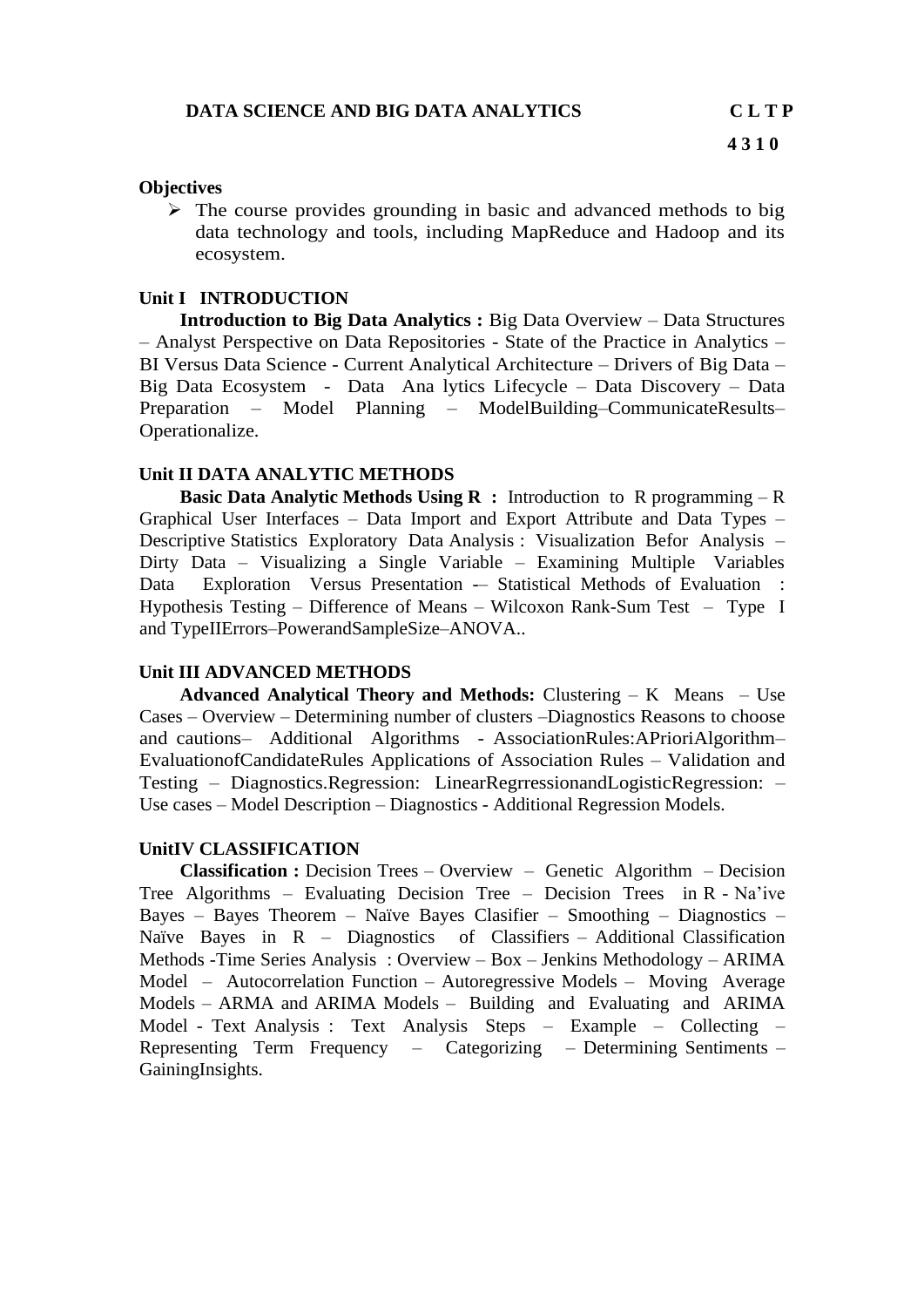### **Unit V TECHNOLOGY**

#### **Advanced Analytics-Technology and Tools:**

MapReduce and Hadoop: Analytics for Unstructured Data .- *UseCases - MapReduce*- Apache Hadoop – The Hadoop Ecosystem – pig – Hive – Hbase – Manout – NoSQL - Tools in Database Analytics : SQL Essentials – Joins – Set operations – Grouping Extensions – In Database Text Analysis- Advanced SQL – Windows Functions – User Defined Functions and Aggregates – ordered aggregates- MADiib –Analytics Reports Consolidation – Communicating and operationalizing and Analytics Project – Creating the Final Deliverables : Developing Core Material for Multiple Audiences – Project Goals – Main Findings – Approach Model Description – Key points support with Data - Model details – Recommendations – Data Visualization

#### **Outcomes**

On successful completion of the course the student should

- ➢ Able to apply Hadoop ecosystemcomponents.
- ➢ Abletoparticipatedatascienceandbigdataanalyticsprojects

#### **Reference**

- 1. Data Science & Big Data Analytics: Discovering, Analyzing, Visualizing and Presenting Data", EMC Education Services Published by John Wiley & Sons, Inc. 2015
- 2. Noreen Burlingame , "The little book on Big Data", New Street publishers,2012.
- 3. Anil Maheshwari, " Data Analytics", McGraw Hill Education, 2017.
- 4. Norman Matloff, "The Art of R Programming: A Tour of Statistical SoftwareDesign",StarchPress;1edition,2011.
- 5. SandipRakshit, "R for Beginners", McGraw HillEducation, 2017
- 6. [http://www.johndcook.com/R\\_language\\_for\\_programmers.html.](http://www.johndcook.com/R_language_for_programmers.html)
- 7. [http://bigdatauniversity.com/.](http://bigdatauniversity.com/)

8[.http://home.ubalt.edu/ntsbarsh/st](http://home.ubalt.edu/ntsbarsh/stat-) [at-](http://home.ubalt.edu/ntsbarsh/stat-)[data/topics.htm#rintroduction.](http://home.ubalt.edu/ntsbarsh/stat-data/topics.htm#rintroduction)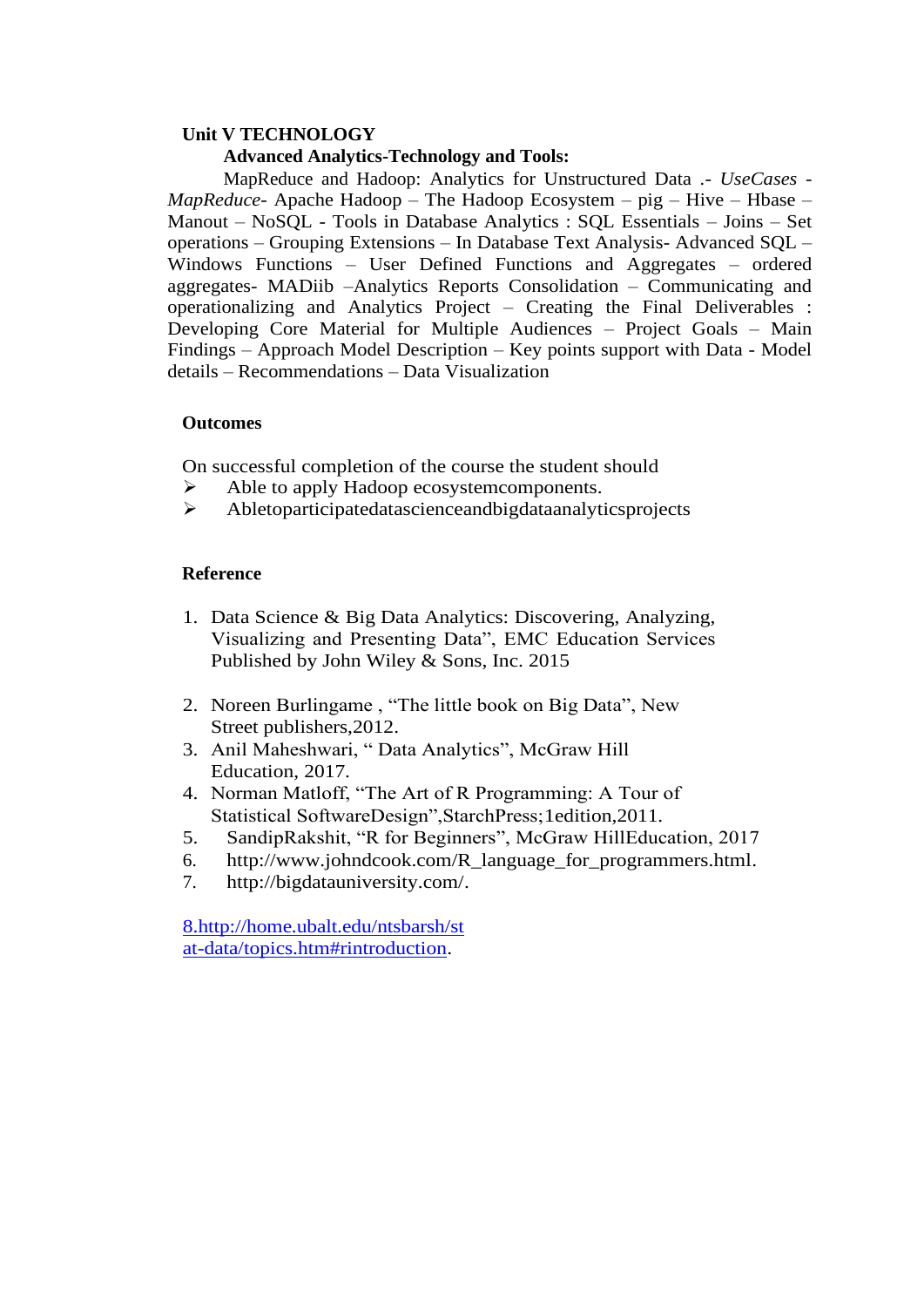#### **Objective**

➢ In order to gain knowledge on bases of Internet of Things (IoT), IoT Architecture, and the Protocols related to IoT; and understand the concept of the Web of Thing and the relationship between the IoT and WoT.

#### **UNIT I INTRODUCTION**

**INTRODUCTION To IoT**: Internet of Things - Physical Design- Logical Design- IoT Enabling Technologies - IoT Levels and Deployment Templates - Domain Specific IoTs - IoT and M2M - IoT System Management with NETCONF-YANG- IoT PlatformsDesign Methodology.

#### **UNIT II ARCHITECTURE**

**IoT ARCHITECTURE**: M2M high-level ETSI architecture - IETF architecture for IoT - OGC architecture - IoT reference model - Domain model - information model functional model - communication model - IoT reference architecture

### **UNIT III PROTOCOLS**

**IoT PROTOCOLS:** Protocol Standardization for IoT – Efforts – M2M and WSN Protocols – SCADA and RFID Protocols – Unified Data Standards – Protocols – IEEE 802.15.4 – BACNet Protocol – Modbus– ZigbeeArchitecture–Networklayer–6LowPAN-CoAP-Security

#### **UNIT IV WEB OF THINGS**

**WEB OF THINGS:** Web of Things versus Internet of Things – Two Pillars of the Web – Architecture Standardization for WoT– Platform Middleware for WoT – Unified Multitier WoT Architecture – WoTPortals and Business Intelligence.Cloud of Things: Grid/SOA and Cloud Computing – Cloud Middleware – Cloud Standards – Cloud Providers and Systems – Mobile Cloud Computing – TheCloud of ThingsArchitecture.

#### **UNIT V APPLICATIONS**

**APPLICATIONS:** The Role of the Internet of Things for Increased Autonomy and Agility in Collaborative Production Environments - Resource Management in the Internet of Things: Clustering, Synchronisation and Software Agents. Applications - Smart Grid – Electrical Vehicle Charging.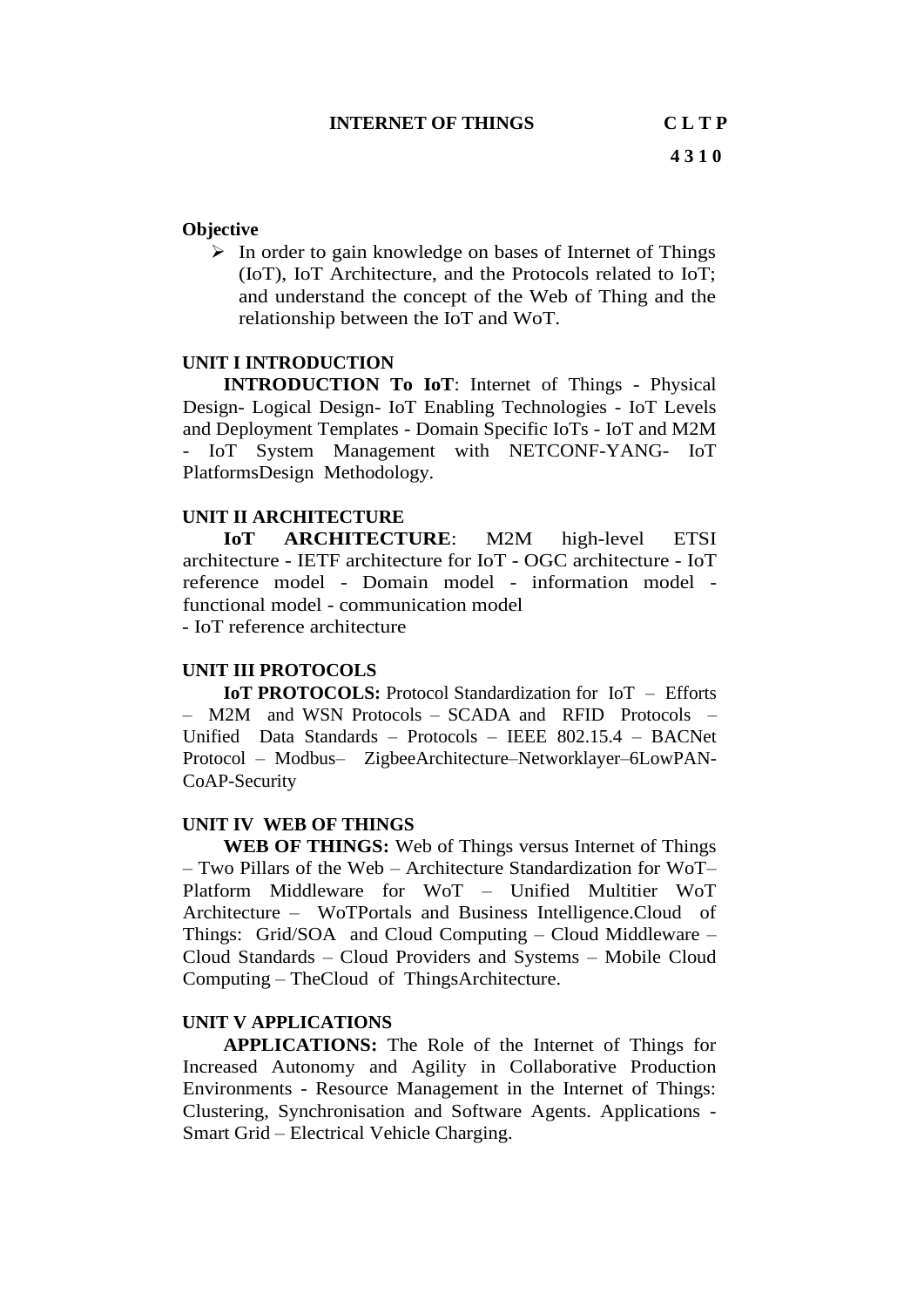#### **Outcomes**

At the end of this course, students should be able to

- ➢ Gain the basic knowledge about IoT and they will be able to use IoT related products in reallife.
- ➢ It helps to rely less on physical resources and started to do their worksmarter.

#### **Reference:**

- 1. ArshdeepBahga, Vijay Madisetti, "Internet of Things A hands- on approach", Universities Press,2015.
- 2. Dieter Uckelmann, Mark Harrison, Michahelles, Florian (Eds), "Architecting the Internet of Things", Springer,2011.
- 3. Jan Ho¨ ller, VlasiosTsiatsis , Catherine Mulligan, Stamatis , Karnouskos, Stefan Avesand. David Boyle, "From Machineto- Machine to the Internet of Things - Introduction to a New Age of Intelligence", Elsevier,2014.
- 4. Networks, Crowds, and Markets: Reasoning About a Highly Connected World - David Easley and Jon Kleinberg, Cambridge University Press -2010.
- 5. Olivier Hersent, David Boswarthick, Omar Elloumi , "The Internet of Things– KeyapplicationsandProtocols",Wiley,2012.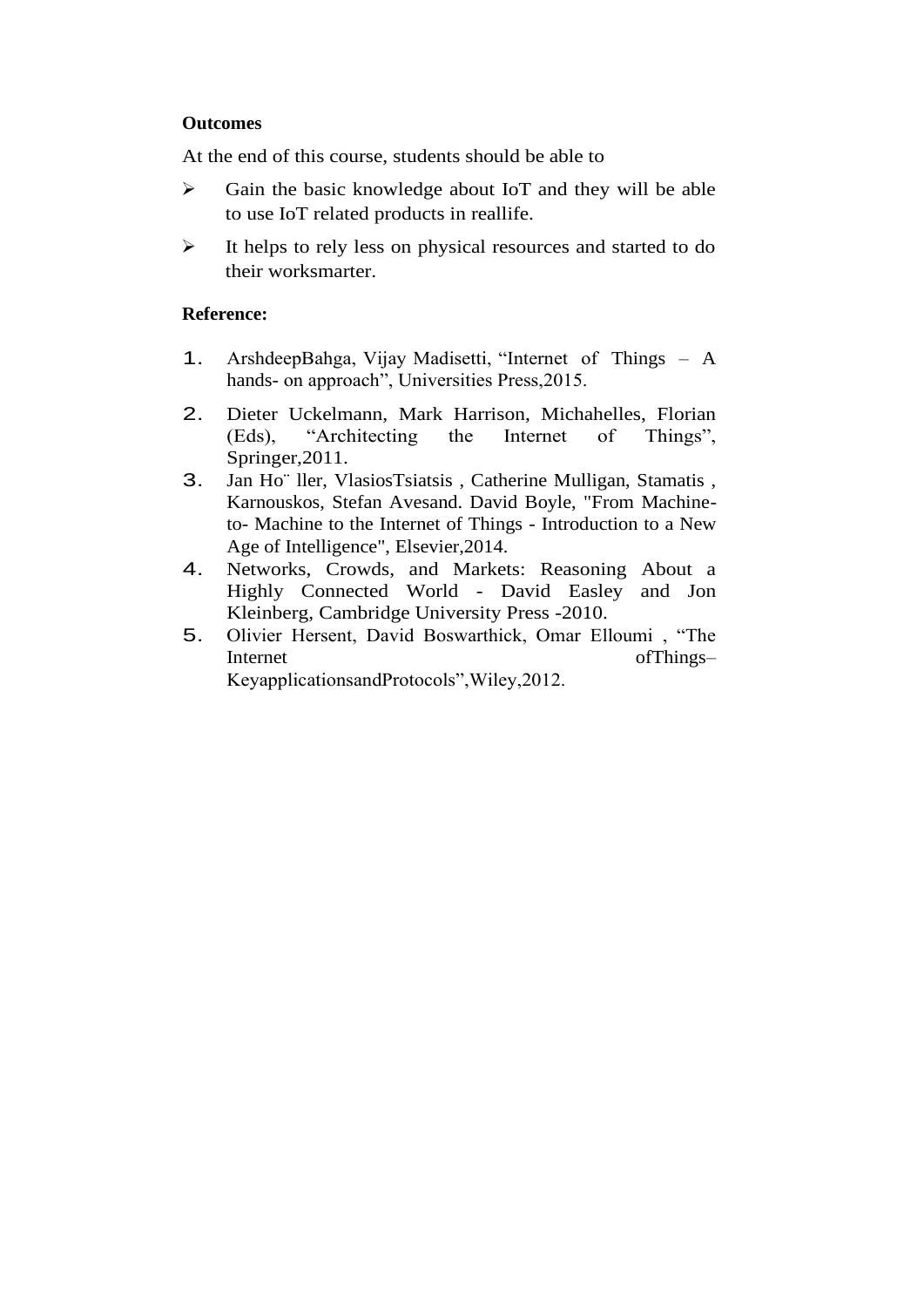#### **Objectives**

➢ To provide complete knowledge on Digital Image Processing methods, such as image processing methods in Spatial domain and Frequency domain, Edge detection, Compression, Segmentation, and Morphological concepts, which enable the students to understand the concepts and implement them empirically.

#### **UNIT–I INTRODUCTION**

**Fundamentals:** Image Sensing and Acquisition, Image Sampling and Quantization, relationship between Pixels; Random noise; Gaussian Markov Random Field, σ-field, Linear and Non-linear Operations; Image processing models: Causal, Semi-causal, Non-causal models.

**ColorModels:**ColorFundamentals,ColorModels,PseudocolorImage Processing, Full Color Image Processing, Color Transformation, Noise in ColorImages.

#### **UNIT–II SPATIAL DOMAIN & FREQUENCY DOMAIN**

**Spatial Domain:** Enhancement in spatial domain: Point processing; Mask processing; Smoothing Spatial Filters; Sharpening Spatial Filters; Combining Spatial EnhancementMethods.

**Frequency Domain:** Image transforms: FFT, DCT, Karhunen-Loevetransform, Hotlling's  $T^2$  transform, Wavelet transforms and their properties. Image filtering in frequency domain.

#### **UNIT–III EDGE DETECTION**

**Edge Detection:** Types of edges; threshold; zero-crossing; Gradient operators: Roberts, Prewitt, and Sobel operators; residual analysis based technique; Canny edge detection. Edge features and their applications.

#### **UNIT–IV IMAGE COMPRESSION**

**Image Compression:** Fundamentals, Image Compression Models, Elements of Information Theory. Error Free Compression: Huff-man coding; Arithmetic coding; Wavelet transform basedcoding; Lossy Compression: FFT; DCT; KLT; DPCM; MRFM based compression; Wavelet transform based; Image Compressionstandards.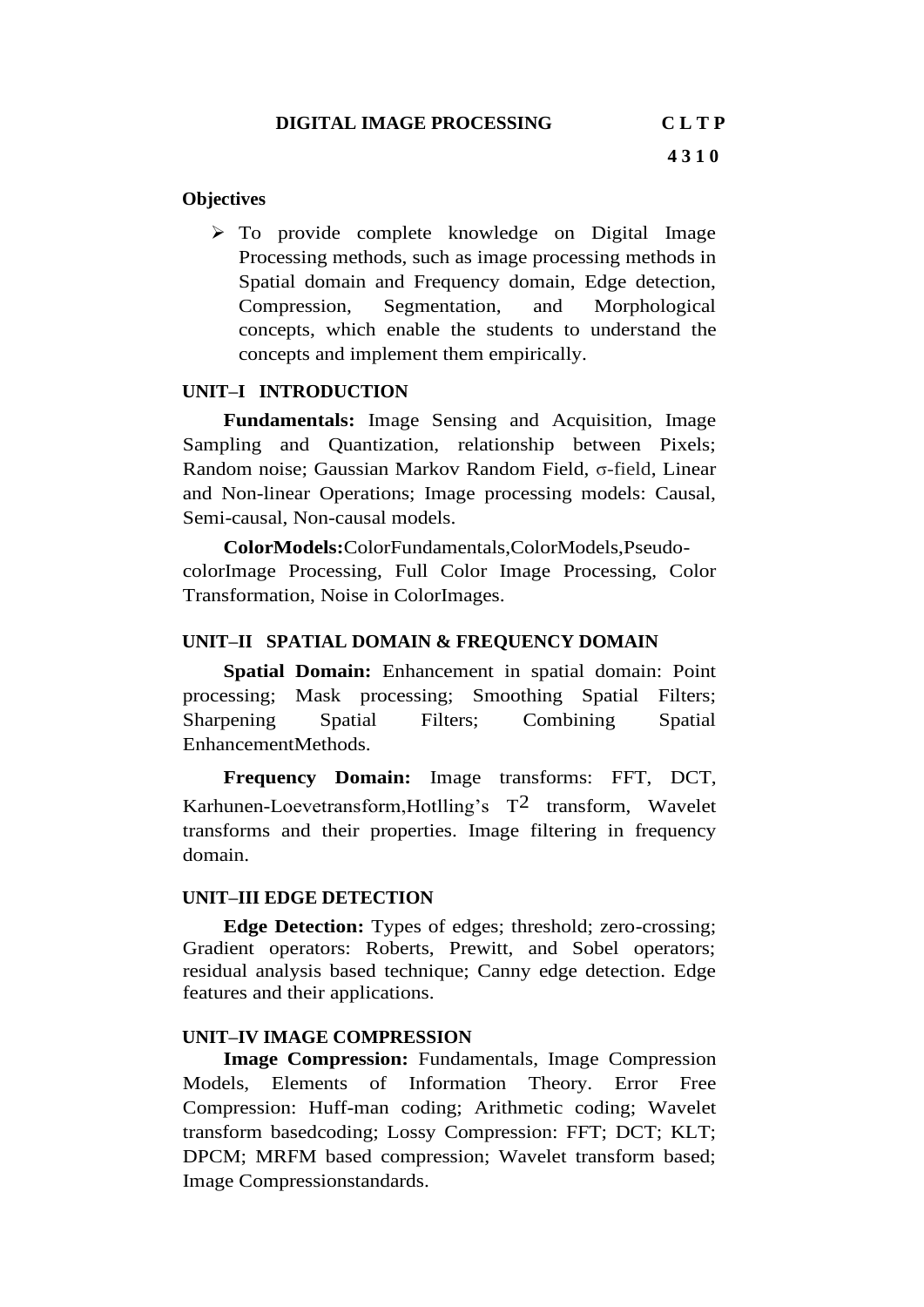#### **UNIT–V IMAGE SEGMENTATION**

**Image Segmentation:** Detection and Discontinuities: Edge Linking and Boundary Deduction; Threshold; Region-Based Segmentation. Segmentation by Morphological watersheds.The use of motion in segmentation, Image Segmentation based onColor.

**Morphological Image Processing:** Erosion and Dilation, Opening and Closing, Hit-Or-Miss Transformation, Basic Morphological Algorithms, Gray-Scale Morphology. **Outcomes**

At the end of this course, students should able to

- $\triangleright$  Review the fundamental concepts of a digital image processing system and Analyze images in the frequency domain usingvarioustransforms.
- ➢ Evaluate the techniques for image enhancement andimage restoration. Categorize various compressiontechniques.
- ➢ Interpret Image compression standards, and Interpret image segmentation and representationtechniques.
- ➢ Gain idea to process various image used in various fields such as weather forecasting, Diagnosis of various disease using image such as tumor, canceretc.

#### **References**

- 1. Rafael Gonzalez, Richard E. Woods, "Digital Image Processing", Fourth Edition, PHI/Pearson Education,2013.
- 2. A. K. Jain, Fundamentals of Image Processing, Second Ed., PHI, New Delhi,2015.
- 3. B. Chan la, D. DuttaMajumder, "Digital Image Processing and Analysis", PHI,2003.
- 4. Nick Elford, "Digital Image Processing a practical introducing using Java", Pearson Education,2004.
- 5. Todd R.Reed, "Digital Image Sequence Processing, Compression, and Analysis", CRC Press,2015.
- 6. L.Prasad, S.S.Iyengar, "Wavelet Analysis with Applications to Image Processing", CRC Press,2015.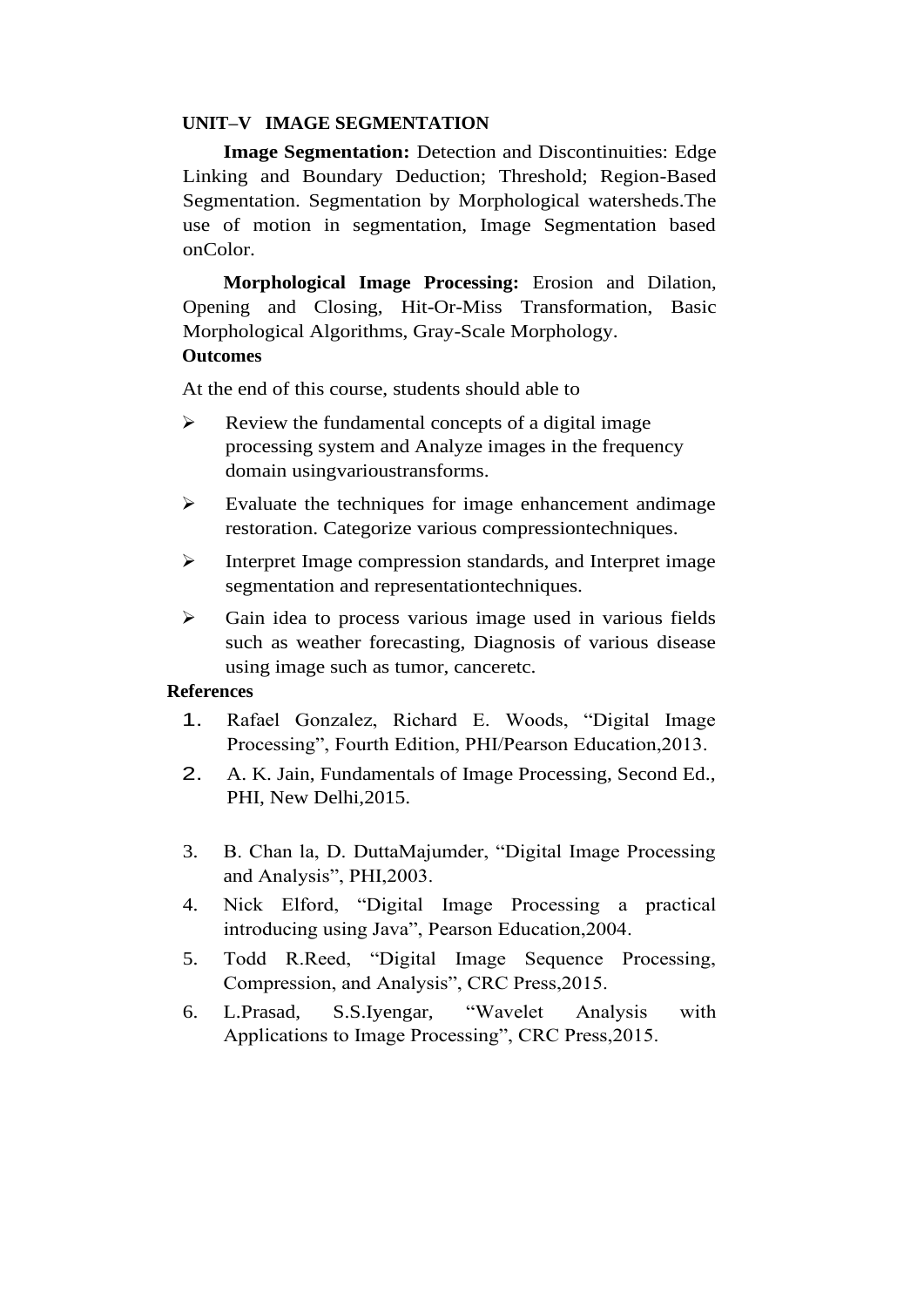#### **Data Science and Data Analytics Laboratory C L T P 2 0 0 3**

1. (i)Perform setting up and Installing Hadoop in its two operating modes: Pseudo distributed, Fully distributed.

(ii) Use web based tools to monitor your Hadoop setup.

2. (i) Implement the following file management tasks in Hadoop: Adding files and directories

Retrieving files, Deleting files

ii) Benchmark and stress test an Apache Hadoop cluster

3. Run a basic Word Count Map Reduce program to understand Map Reduce Paradigm. Find the number of occurrence of each word appearing in the input  $file(s)$ 

Performing a MapReduce Job for word search count (look for specific keywords in a file)

4. Stop word elimination problem: Input: A large textual file containing one sentence per line A small file containing a set of stop words (One stop word per line)

Output: A textual file containing the same sentences of the large input file without the words appearing in the small file.

5. Install and Run Pig then write Pig Latin scripts to sort, group, join, project, and filter your data

6. Install and Run Hive then use Hive to create, alter, and drop databases, tables, views, functions, and indexes.

7. Install, Deploy & configure Apache Spark Cluster. Run apache spark applications using Scale

8. Demonstrate handling of missing data, Demonstrate hierarchical indexing using PANDAS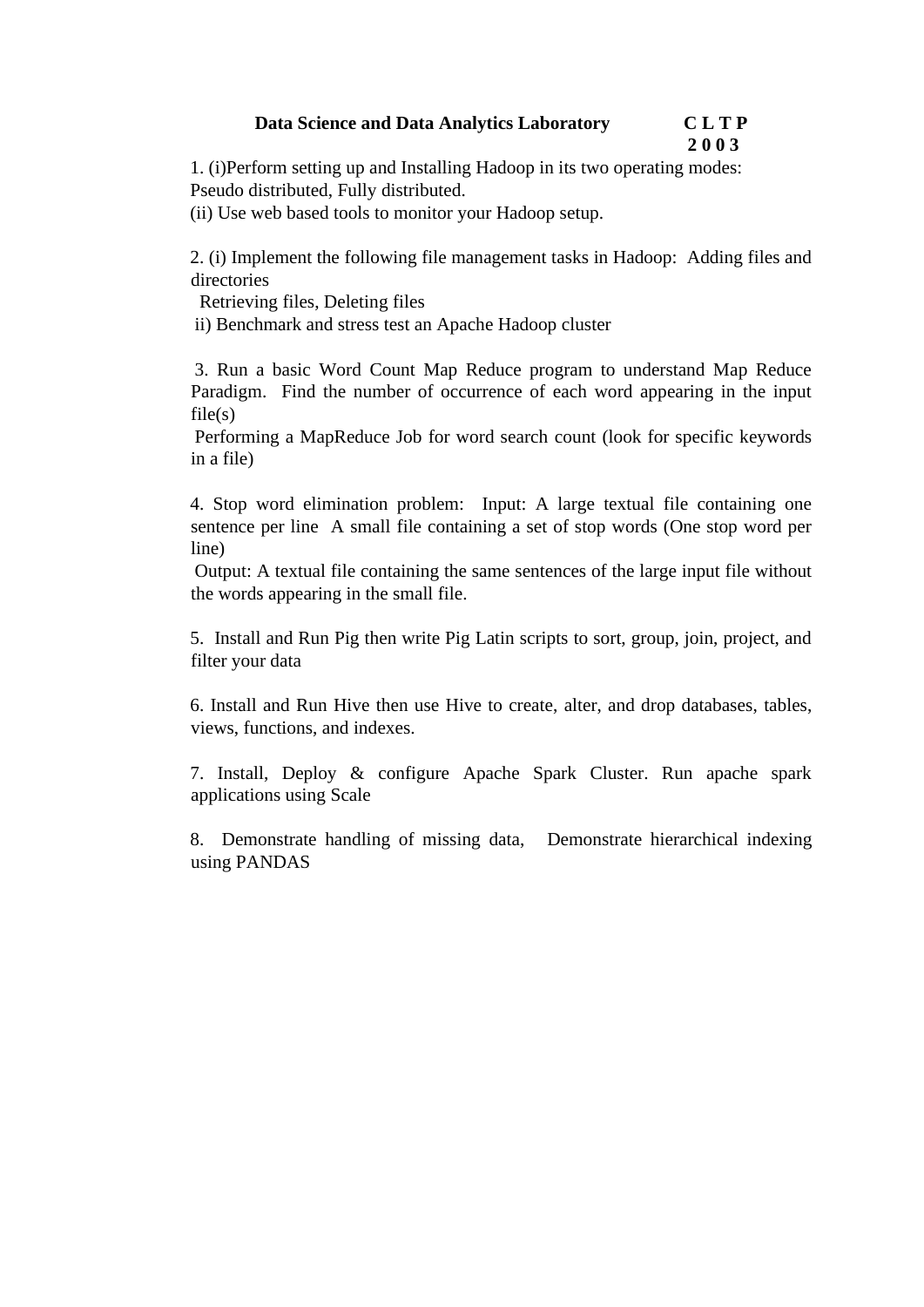#### **Objectives**

- ➢ To study communication network protocols,different communication layerstructure
- ➢ To learn security mechanism for datacommunicaton

#### **Unit 1 INTRODUCTION**

Introduction – Network Hardware – Software – Reference Models – OSI and TCP/IP models – Example networks: Internet, 3G Mobile phone networks, Wireless LANs –RFID and sensor networks - Physical layer – Theoreticalbasis for data communication - guided transmission media

#### **Unit-2 WIRELESS TRANSMISSION**

Wirelesstransmission - Communication Satellites – Digital modulation and multiplexing - Telephones network structure –local loop, trunks and multiplexing, switching.Data link layer: Design issues – error detection andcorrection.

#### **Unit 3 DATA LINK PROTOCOLS**

Elementary data link protocols - sliding window protocols – Example Data Link protocols – Packet over SONET, ADSL-Medium Access Layer–ChannelAllocationProblem– MultipleAccessProtocols.

#### **Unit 4 NETWORK LAYER**

Network layer - designissues - Routing algorithms Congestion control algorithms – Quality of Service – Network layer of Internet- IP protocol–IPAddress–InternetControlProtocol.

#### **Unit 5 TRANSPORT LAYER**

Transport layer – transport service- Elements of transport protocol - Addressing, Establishing & Releasinga connection – Error control, flow control, multiplexing and crash recovery - Internet Transport Protocol – TCP - NetworkSecurity: Cryptography.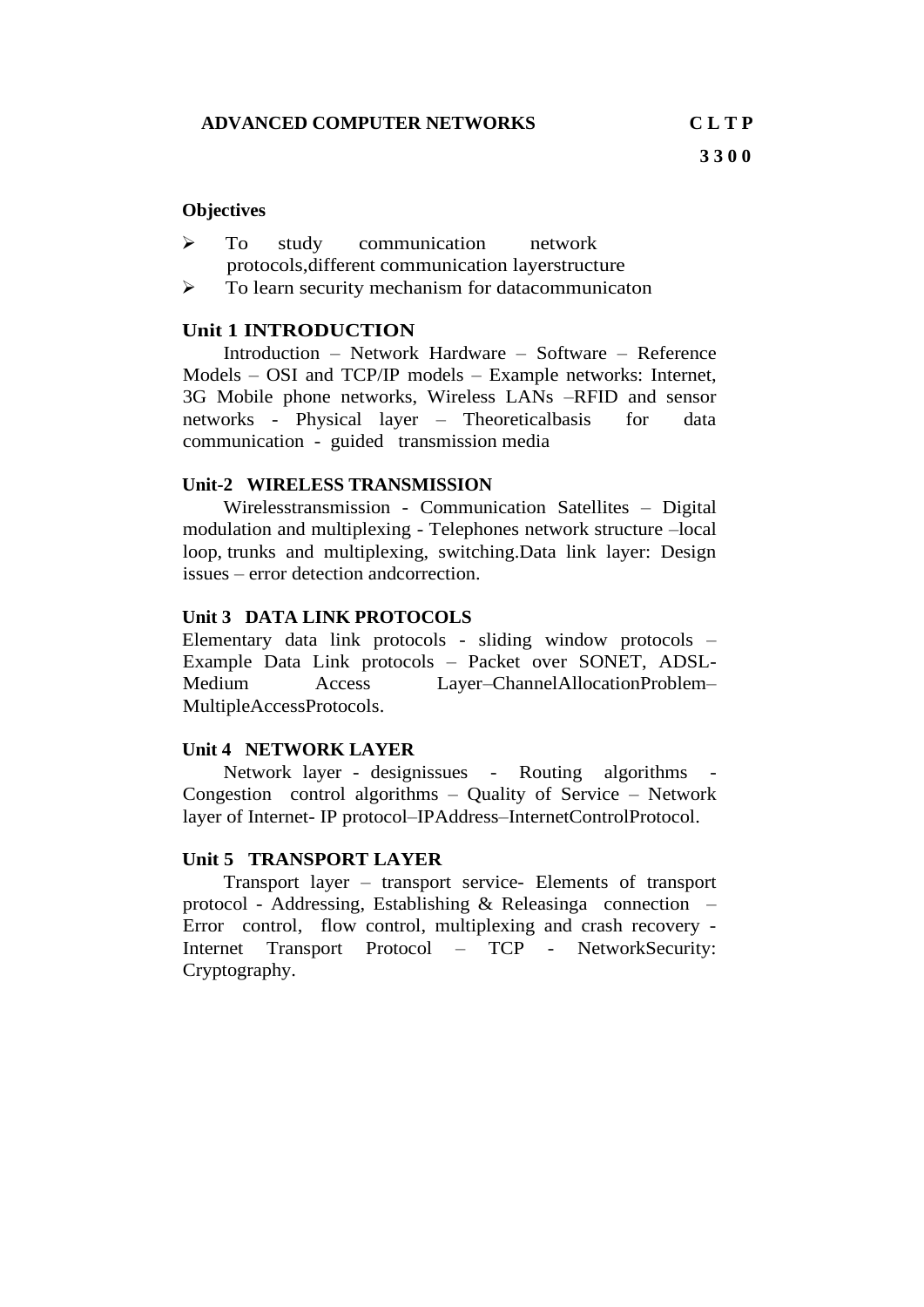#### **Outcomes**

After the completion of this course students will be able to

- ➢ To master the terminology and concepts of the OSIreference model and the TCP‐IP referencemodel.
- ➢ To master the concepts of protocols, network interfaces, and design/performance issues in local area networks and wide area networks.
- ➢ To be familiar with wireless networking concepts, and be familiar with contemporary issues in networkingtechnologies.
- ➢ To be familiar with network tools and networkprogramming

#### **Reference**

| 1. S. | Tanenbaum, | 2011, Computer                   | Networks, |
|-------|------------|----------------------------------|-----------|
| Fifth |            | Edition, Pearson Education, Inc. |           |

- 2. B. Forouzan, 1998, Introduction to Data Communications in Networking, Tata McGraw Hill, NewDelhi.
- 3. F.Halsall,1995,DataCommunications,ComputerNetworksand

Open Systems, Addison Wessley.

- 4 D. Bertsekas and R. Gallagher, 1992, Data Networks, Prentice hall of India, NewDelhi.
- 5. Lamarca, 2002, Communication Networks, Tata McGraw Hill, NewDelhi.
- 6. Teresa C.Piliouras, "Network Design Management and Technical Perspectives, Second Edition", Auerbach Publishers,2015.

#### **Website, E-learning resources**

1. <http://peasonhighered.com/tanenbaum>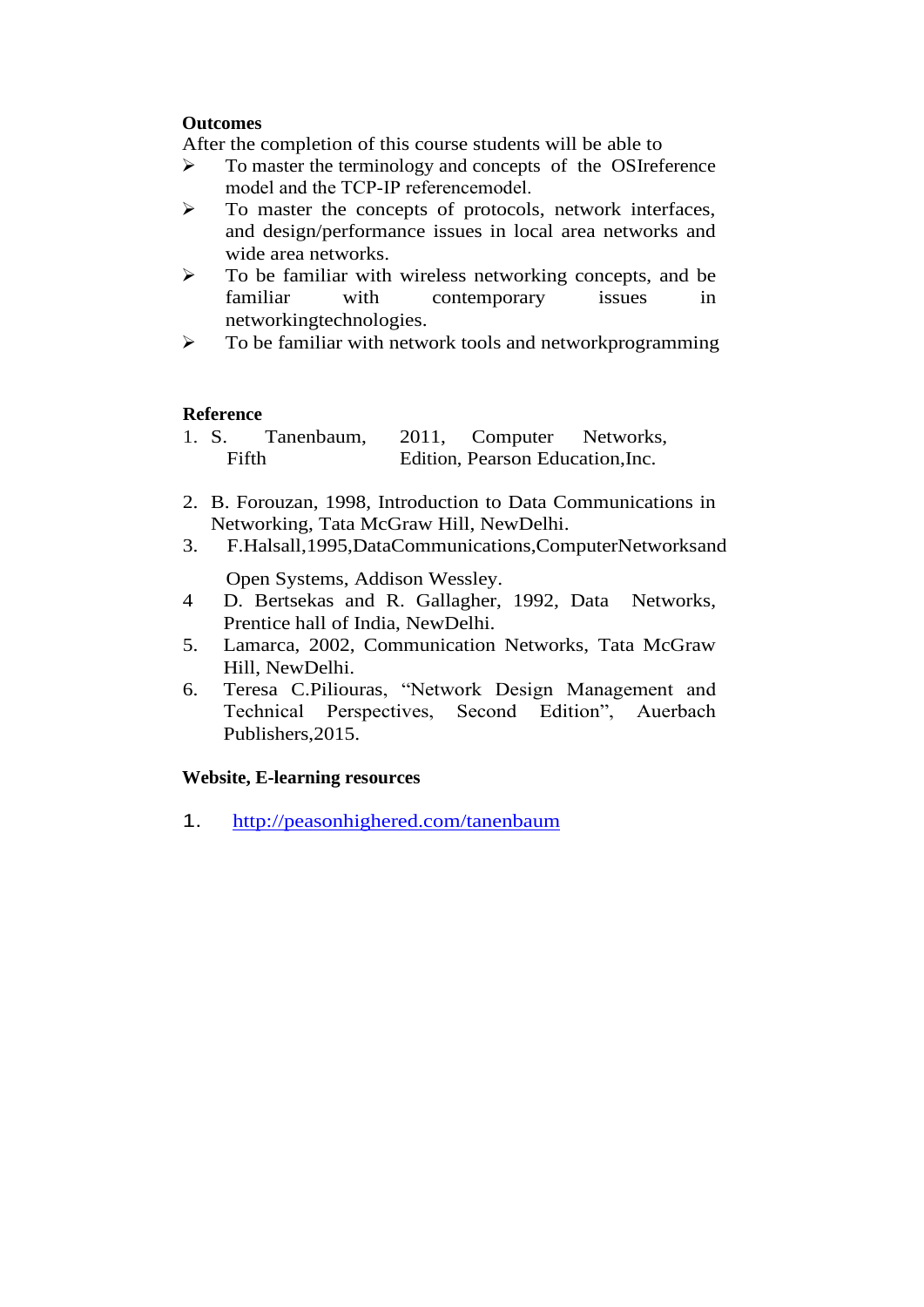#### **CLOUD COMPUTING C L T P**

#### **Objective**

- $\triangleright$  The objective of this course is to provide students with the comprehensive and in-depth knowledge of Cloud Computing concepts, technologies, architecture and applications by introducing and researching state-of-theart in Cloud Computing fundamental issues, technologies, applications and implementations.
- ➢ Another objective is to expose the students to frontier areas of Cloud Computing and information systems, while providing sufficient foundations to enable further study andresearch.

#### **UNIT - I COMPUTI NG**

Cloud computing definition- Characteristics- Benefit-Challenges- Distributed Systems- Virtualization-Serviceoriented computing- Utility-oriented computing- Building Cloud Computing environments- computing platforms & technologies - Cloud Models – Cloud Service Examples - Cloud Based Services & Applications - Cloud concepts and Technologies.

#### **UNIT – II VIRTUALIZATION, CLOUD SERVICES AND PLATFORMS**

Virtualization: Virtualization- Characteristics- taxonomytypes- Pros and Cons- Examples Architecture: Reference modeltypes of clouds- Compute Service - Storage Services - Cloud Database Services - Application Services - Content Delivery Services - Analytics Services - Deployment And Management Service - Identity And Access Management Services - Open Source Private Cloud Software.

#### **UNIT – III CLOUD APPLICATION DESIGN AND DEVELOPMENT**

Design consideration- Reference Architecture for Cloud Application - Cloud Application Design Methodologies - Data Storage Approaches- Development in Python: Design Approaches – Application: Image Processing - DocumentStorage - Map Reduce - Social Media Analytics.

#### **UNIT –IV PYTHON FOR CLOUD**

Introduction-Installing Python- Data types & Data Structures- Control Flow-Functions- Modules- Packages- File Handling- Date/Time Operations – Classes- Python for Cloud:Amazon Web Services –Google Cloud Platform - Windows Azure –Map Reduced – Packages of Interest – Designing a RESTful WebAPI.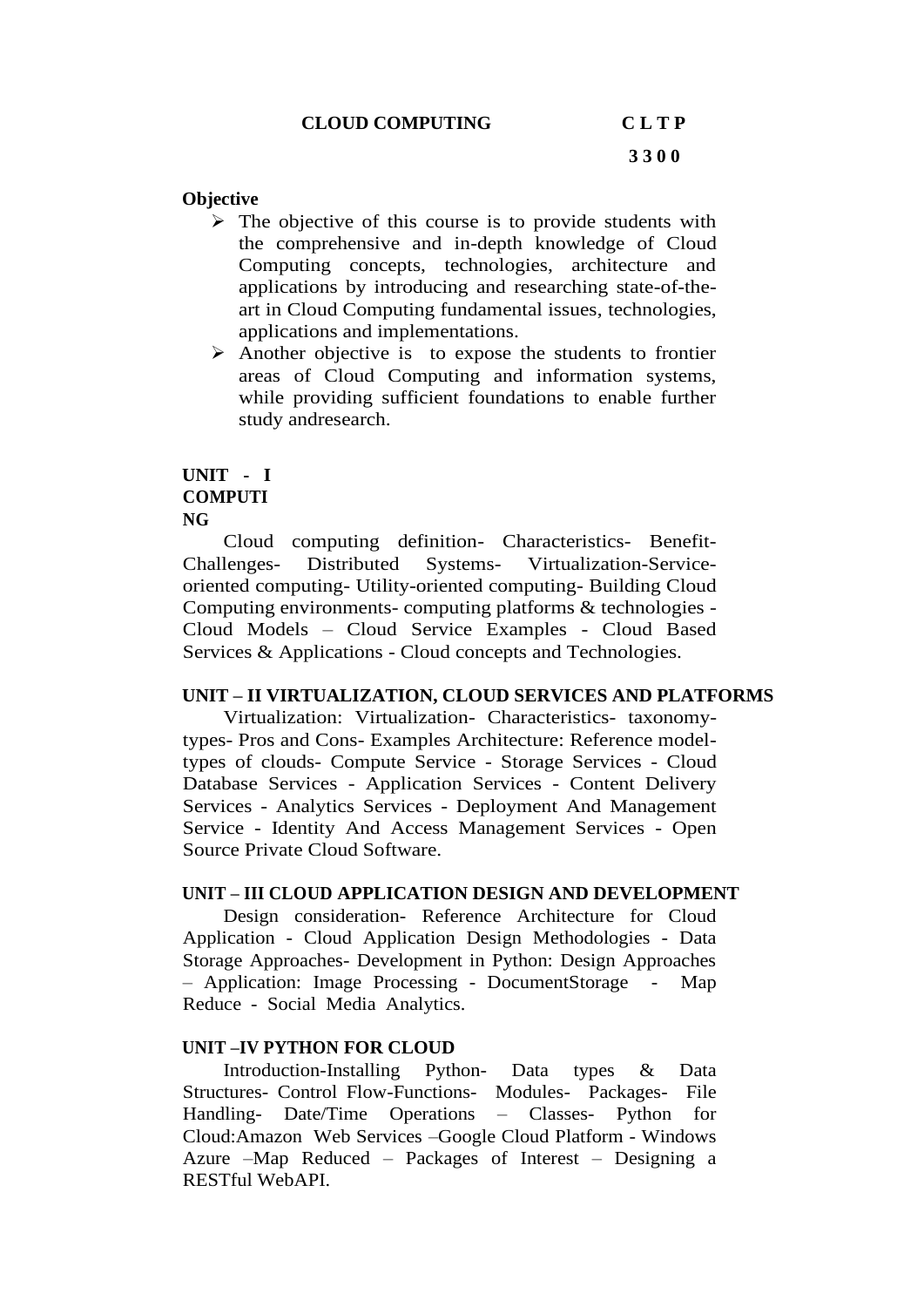#### **UNIT – V BIG DATA ANALYTICS, MULTIMEDIA CLOUD & CLOUD SECURITY**

Big Data Analytics: Clustering Big data - Classification of Big Data – Recommendation systems. Multimedia Cloud: Case Study: Live Video Stream App - Streaming Protocols – Case Study: Video Transcoding App-Cloud Security: CSA Cloud Security Architecture – Authentication Authorization - Identity and Access management - Data Security - Key Management- Auditing-Cloud for Industry, Healthcare & Education.

#### **Outcome**

➢ Completing this course should provide you with a good understanding of cloud computing and a systematic knowledge of the fundamental technologies, architecture, and security.

#### **References:**

- 1. Buyya, Vecciola and Selvi, Mastering Cloud Computing: Foundations and Applications Programming, Tata McGraw Hill, 2013.
- 2. ArshdeepBahga, Vijay Madisetti, "Cloud Computing: A Hands–

OnApproach"Universitiespress(India)Pvt.limited2016.

- 3. Rittinghouse and Ransome, Cloud Computing: Implementation, Management, and Security, CRC Press,2016.
- 4. Michael Miller "Cloud Computing Web based application that change the way you work and collaborate online". Pearson edition,2008.
- 5. Kris Jamsa, Cloud Computing: SaaS, PaaS, IaaS, Virtualization, Business Models, Mobile,Security and More, Jones & Bartlett Learning, 2012.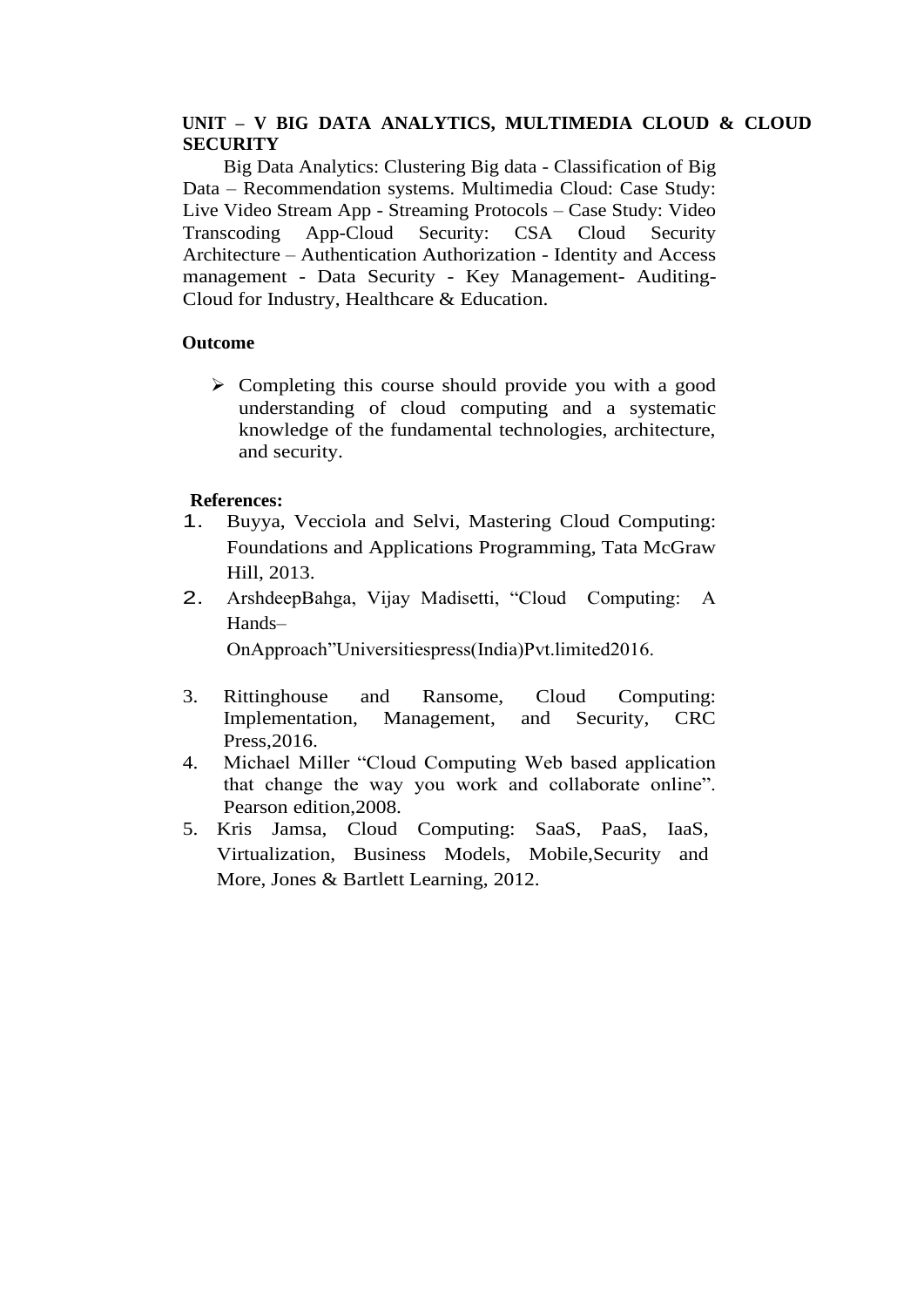# **THEORY OF COMPUTATION C L T P 3 3 0 0**

#### **Objectives**

➢ The learning objectives of this course are to introduce students to the mathematical foundations of computation including automata theory; the theory of formal languages and grammars; the notions of algorithm, decidability, complexity, and computability. To enhance/develop students' ability to understand and conduct mathematical proofs for computation andalgorithms.

#### **Unit 1 INTRODUCTION**

Introduction to formal proof – Additional forms of proof – Inductive proofs –Finite. Automata (FA) – Deterministic Finite Automata (DFA) – Non-deterministic Finite. Automata (NFA) – Finite Automata with Epsilontransitions.

#### **Unit 2 EXPRESSION**

Regular Expression – FA and Regular Expressions – Proving languages not to be regular – Closure properties ofregular languages – Equivalence and minimization ofAutomata.

#### **Unit 3 GRAMMAR**

Context-Free Grammar (CFG) – Parse Trees – Ambiguity in grammars and languages – Definition of the Pushdown automata – Languages of a Pushdown Automata– Equivalence of Pushdown automata and CFG– Deterministic PushdownAutomata.

#### **Unit 4 NORAML FORMS**

Normal forms for CFG – Pumping Lemma for CFL – Closure Propertiesof CFL – Turing Machines – Programming Techniques for TM. AlanguagethatisnotRecursivelyEnumerable(RE).

#### **Unit 5 CLASSES**

An undecidable problem RE – Undecidable problems about Turing Machine – Post's Correspondence Problem – The classes P and NP.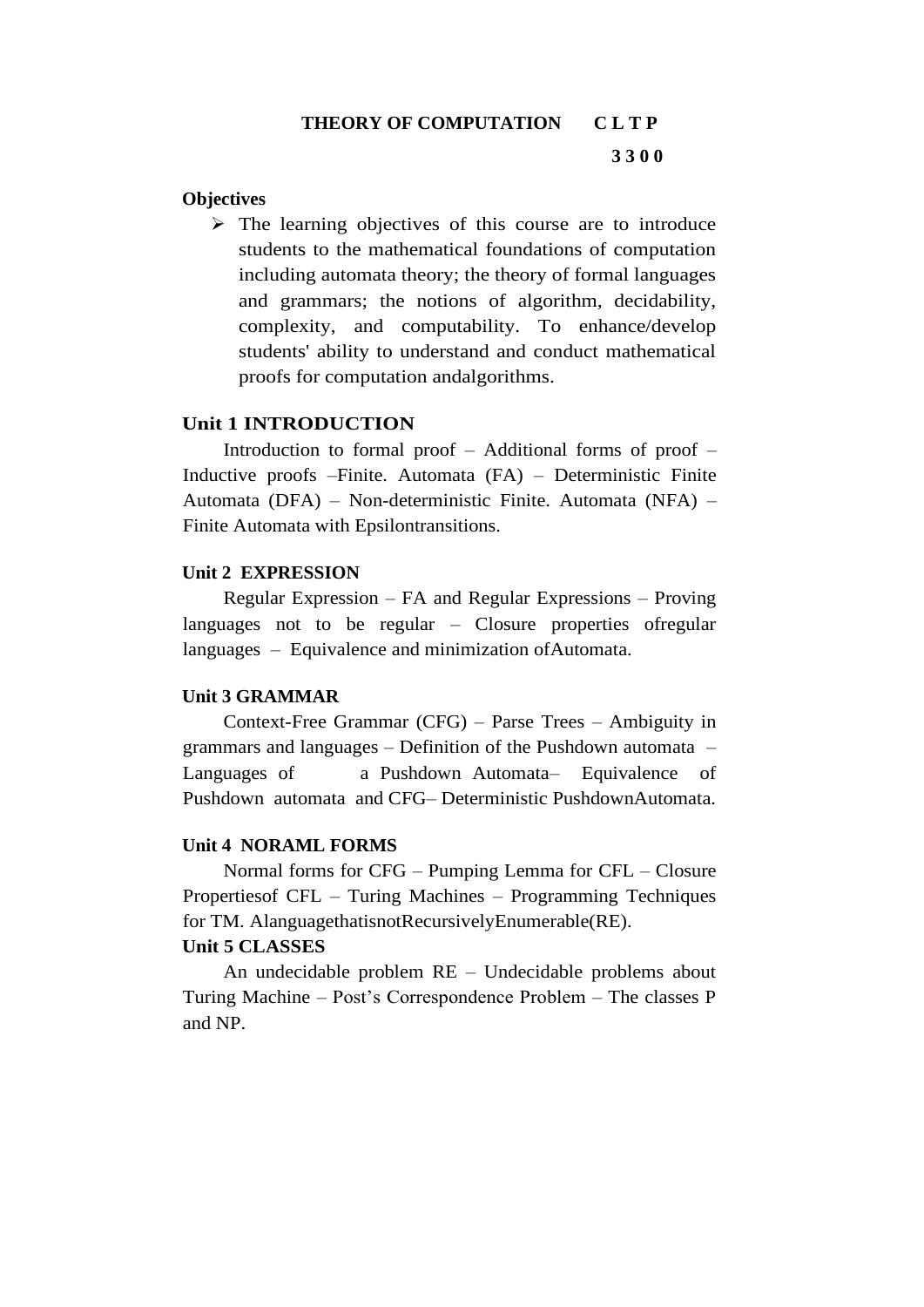#### **Outcomes**

After completing this course, students will be able to:

- ➢ Analyse and design finite automata, pushdown automata, Turing machines, formal languages, andgrammars.
- ➢ Demonstrate their understanding of key notions, such as algorithm, computability, decidability, and complexity through problemsolving.
- ➢ Prove the basic results of the Theory of Computation, state and explain the relevance of the Church-Turingthesis.

#### **Reference**

- 1. Peter Linz, "An Introduction to Formal Languages and Automata", Third Edition ,Narosa,2005
- **2.** J.E. Hopcroft, R. Motwani and J.D. Ullman, "Introduction to Automata Theory, Languages and Computations", second Edition, Pearson Education,2007.
- 3. H.R. Lewis and C.H. Papadimitriou, "Elements of the theory of Computation", Second Edition, Pearson Education,2003.
- 4. Thomas A. Sudkamp," An Introduction to the Theory of Computer Science,Languages and Machines", Third Edition, Pearson Education,2007.
- 5. Raymond Greenlaw an H.James Hoover, " Fundamentals of Theory of Computation, Principles and Practice", Morgan Kaufmann Publishers,1998.
- 6. MichealSipser, "Introduction of the Theory and Computation", Thomson Brokecole,1997.
- 7. J. Martin, "Introduction to Languages and the Theory of computation," Third Edition, Tata McGraw Hill,2007.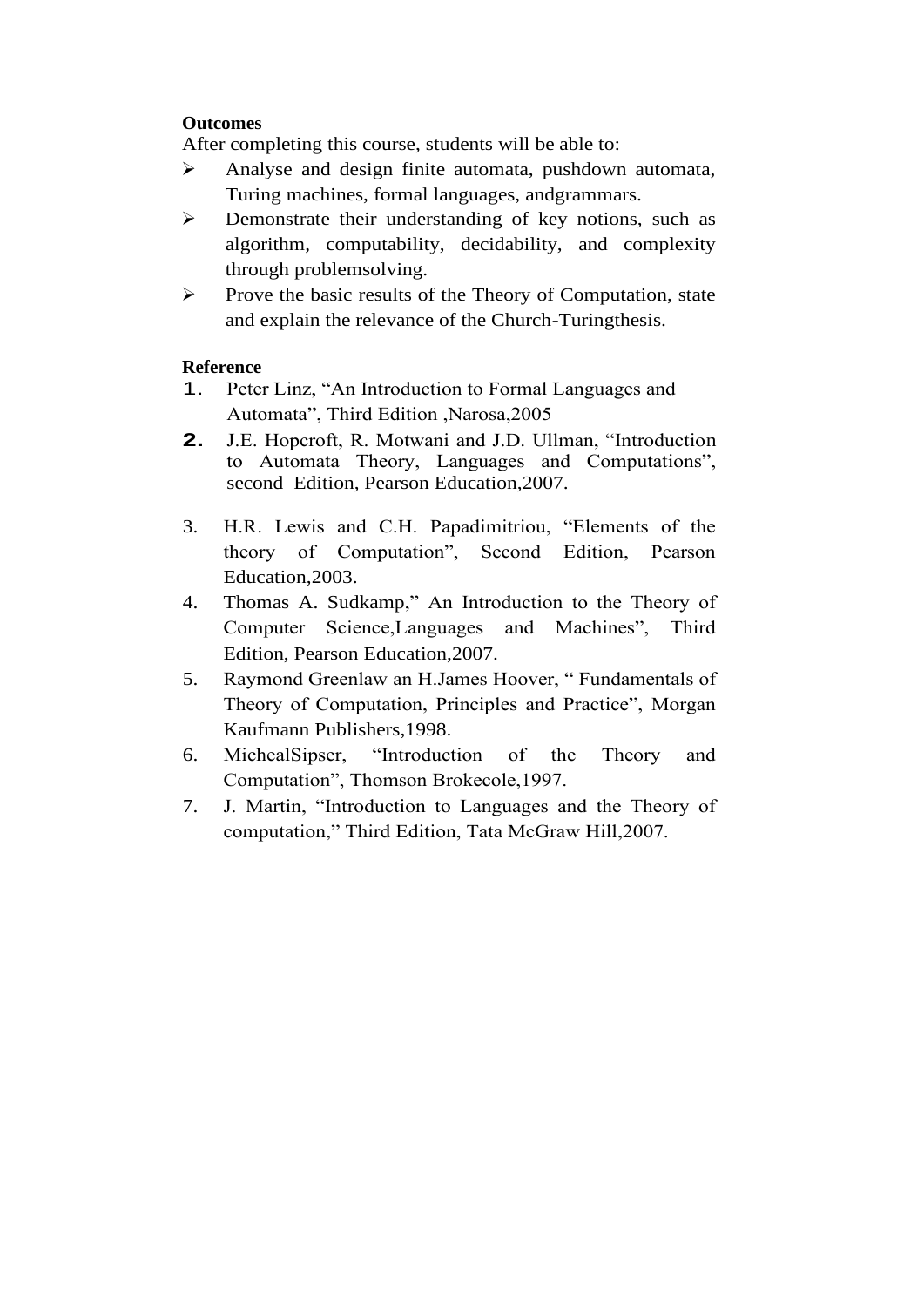#### **Objective**

This course will enable studentsto:

- ➢ Understand the basic hardware components and their selection method based on the characteristics and attributes of an embeddedsystem.
- ➢ Describe the hardware software co-design and firmware design approaches
- ➢ Know the RTOS internals, multitasking, task scheduling, task communication andsynchronization
- ➢ Learn the development life cycle of embeddedsystem

#### **Unit I INTRODUCTION**

Introduction to Embedded system - Embedded system vs General computing systems - History - Classification - Major Application AreasPurpose of Embedded systems - Smart running shoes: The innovative bonding of lifestyle with embedded technology. Characteristics and Quality Attributes of Embeddedsystems

#### **Unit II EMBEDDED SYSTEM**

Elements of an Embedded system - core of the embedded system: General purpose and domain specific processors, ASICs, PLDs, COTS Memory - Sensors and Actuators - Communication Interface: Onboard and External Communication Interfaces - Embedded Firmware - Reset circuit, Brown-out protection circuit, Oscillator unit, Real-time clock, and Watchdog timer - PCB and PassiveComponents

#### **Unit III APPLICATIONS**

 EmbeddedSystems- Washingmachine:Application-specific - Automotive: Domainspecific.Hardware Software Co-Design - Computational Models - Embedded Firmware Design Approaches - Embedded Firmware Development Languages - Integration and testing of Embedded Hardware and firmware.

#### **Unit IV DESIGNS**

RTOS based Embedded System Design: Operating System Basics - Types of operating Systems - Tasks, process and Threads - Multiprocessing and Multitasking - Task Scheduling-Task Communication - Task Synchronisation - Device Drivers choosing an RTOS.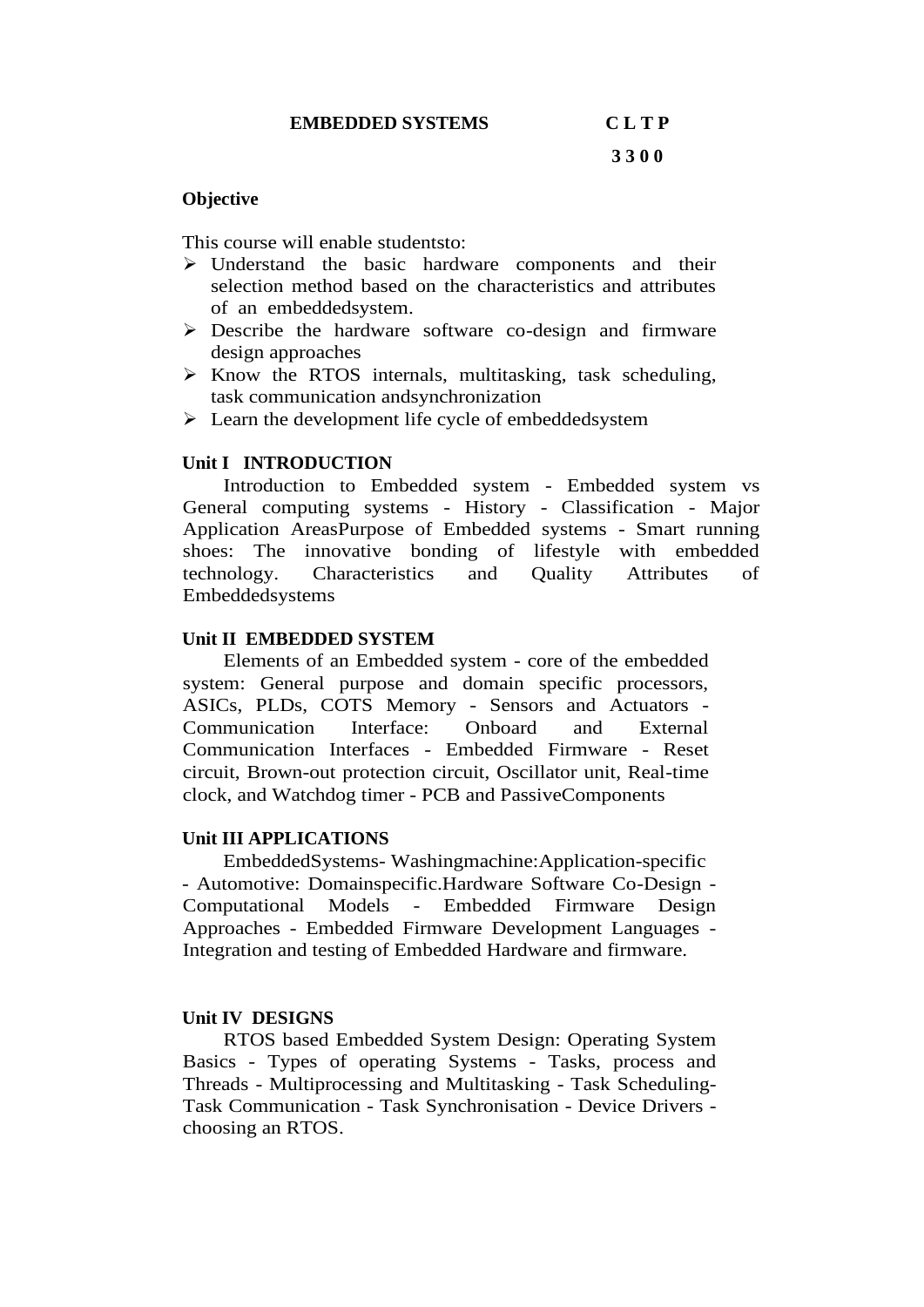#### **Unit V COMPONENTS**

Components in embedded system development environment, Files generated during compilation, simulators, emulators and debugging - Objectives of Embedded product Development Life Cycle – Different Phases of EDLC - EDLC Approaches - Trends in Embedded Industry - Case Study: Digital Clock.

#### **Outcomes**

Students are able to

- $\triangleright$  Describe the differences between the general computing system and the embedded system, also recognize the classification of embeddedsystems.
- ➢ Become aware of interrupts, hyper threading and software optimization.
- ➢ DesignrealtimeembeddedsystemsusingtheconceptsofRTOS.

#### **Reference**

- **1.** K. V. Shibu, "Introduction to embedded systems", TMH education Pvt. Ltd.2009.
- 2. Raj Kamal, "Embedded Systems: Architecture, Programming and Design", TMH. Second Edition2009
- 3. Frank Vahid, Tony Givargis, "Embedded System Design", John Wiley. Third Edition2006
- 4. Cliff Young, Faraboschi Paolo, and Joseph A. Fisher, "Embedded Computing: A VLIW Approach to Architecture, Compilers and Tools", Morgan Kaufmann Publishers, An imprint of Elsevier, 2005.
- 5. David E. Simon, "An Embedded Software Primer" Pearson Education,1999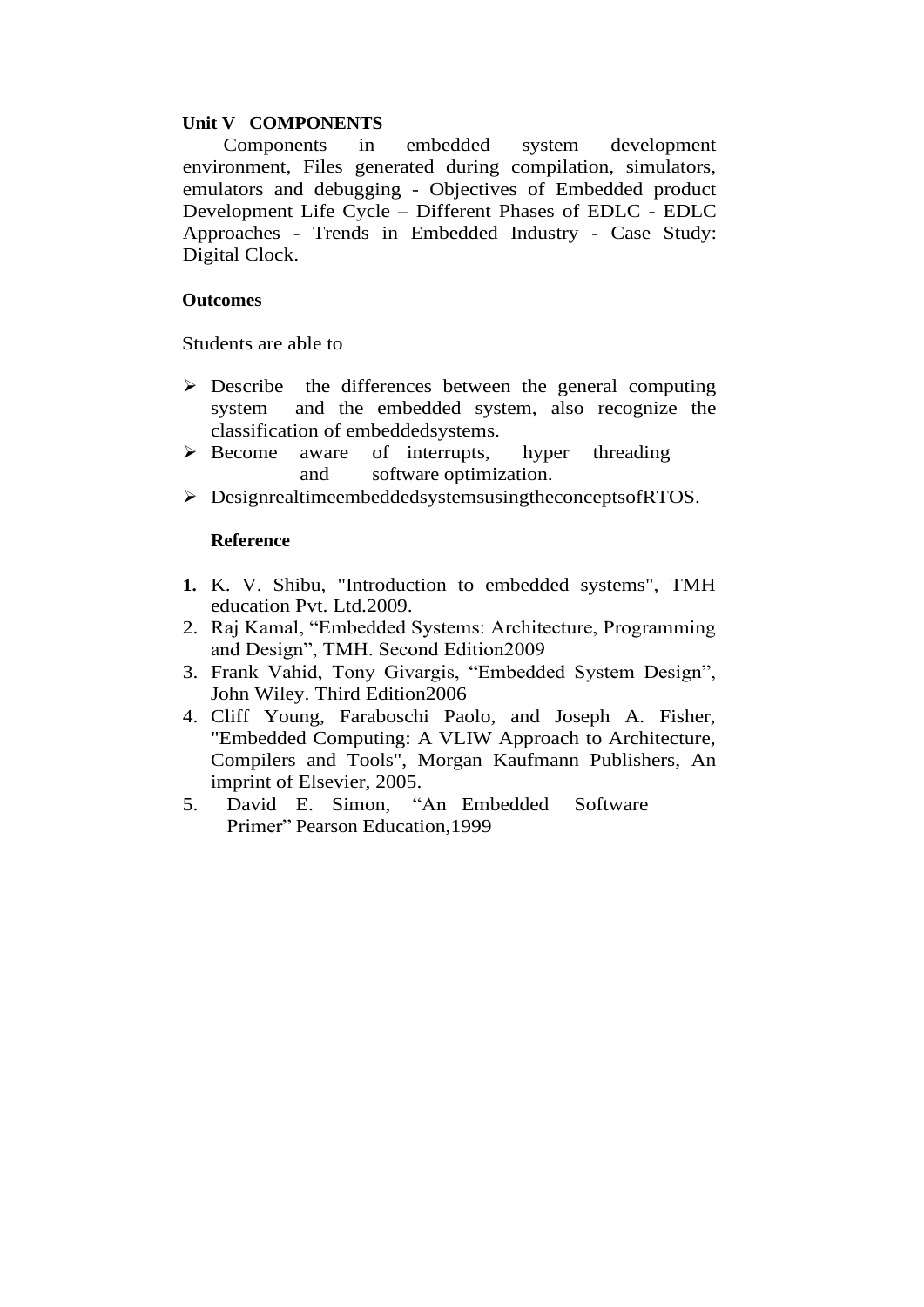| <b>Natural Language Processing</b> | <b>CLTP</b> |
|------------------------------------|-------------|
|                                    | 3300        |

#### **Objectives:**

• To make the students to be competent enough to apply the NLP techniques to provide the solutions.

#### **Unit I INTRODUCTION**

Introduction to NLP, Language Structure and Language Analyzer.

#### **Unit IIWORDS AND THEIR ANALYZER**

Words and Their Analyzer, Local Word Grouping, Paninian Grammar, Paninian Parser.

#### **Unit III MACHINE TRANSLATION**

Machine Translation**,** Lexical Functional Grammar, LFG and Indian Languages.

#### **Unit IV TREE ADJOING GRAMMAR**

Adjoining Grammar, Comparing TAG with PG.

# **Unit V GOVERNMENT AND BINDING**

Government and Binding, Comparing GB with PG.

#### **Outcomes:**

At the end of the course the students will be able to:

- $\checkmark$  Describe the various NLP techniques, Grammer, machine translation
- $\checkmark$  Apply the NLP concepts to provide the solutions.

#### **References:**

- 1. Natural Language Processing: A Paninian Perspective AksharBharati, Chaitanya&Sangal – PHI -2010
- 2. Natural Language Processing and Text mining Anne Kao Springer 2011
- 3. Natural Language Processing Semantic Aspects CRC Press 2013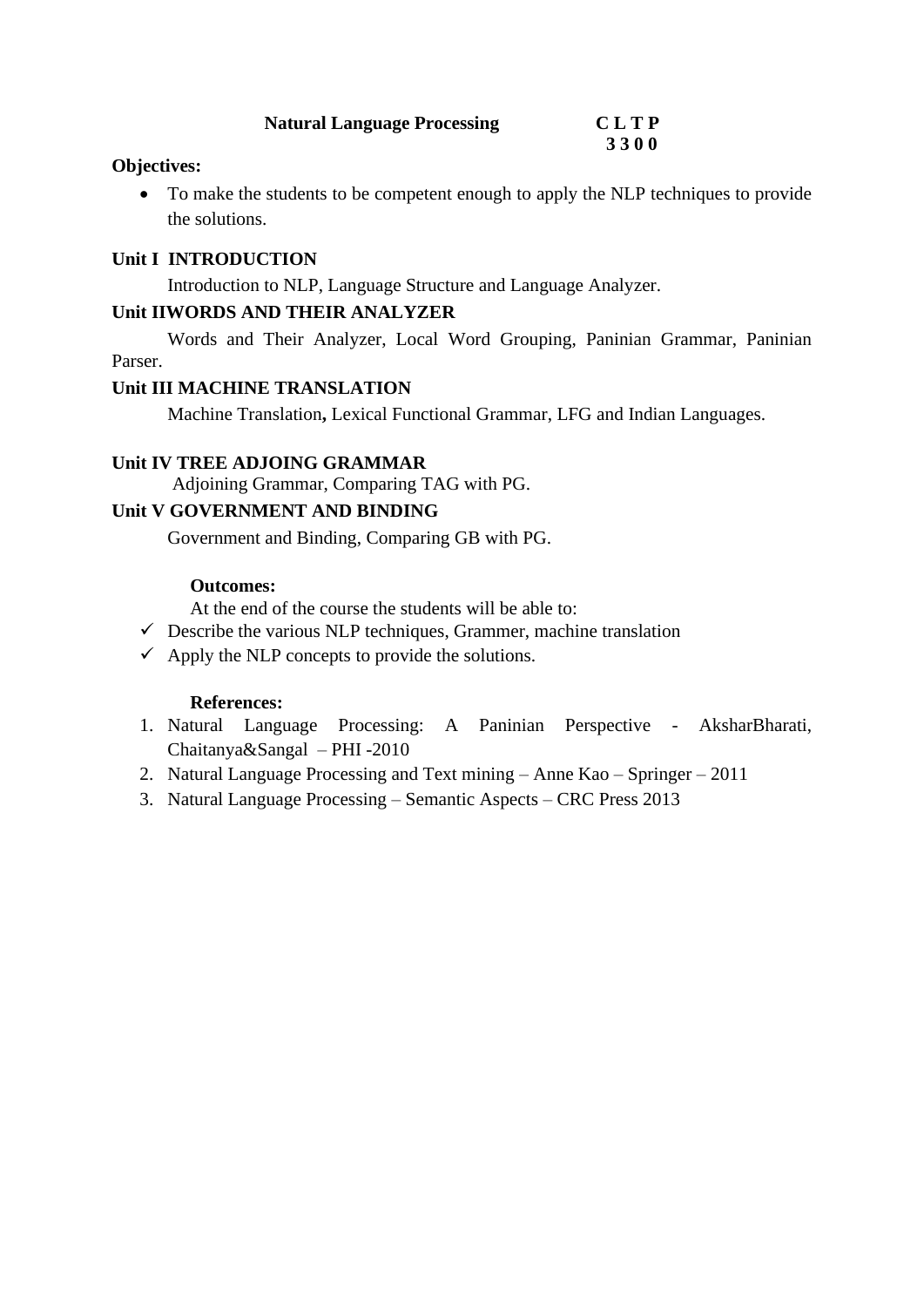| <b>Cyber Forensics</b> | <b>CLTP</b> |
|------------------------|-------------|
|                        | 3300        |

#### **Objectives:**

• To study the fundamentals of Computer Forensics, and also to learn, analyze and validate Forensics Data. Further to study the tools and tactics associated with Cyber Forensics

#### **Unit I NETWORK & TRANSPORT LAYER SECURITY**

IPsec Protocol - IP Authentication Header - IP ESP - Key Management Protocol for IPsec . Transport layer Security: SSL protocol, Cryptographic Computations – TLS Protocol.

#### **Unit II E-MAIL SECURITY & FIREWALLS**

PGP - S/MIME - Internet Firewalls for Trusted System: Roles of Firewalls – Firewall related terminology- Types of Firewalls - Firewall designs - SET for E-Commerce Transactions.

#### **Unit III INTRODUCTION TO COMPUTER FORENSICS**

Introduction to Traditional Computer Crime, Traditional problems associated with Computer Crime. Introduction to Identity Theft & Identity Fraud.Types of CF techniques - Incident and incident response methodology - Forensic duplication and investigation. Preparation for IR: Creating response tool kit and IR team. - Forensics Technology and Systems - Understanding Computer Investigation – Data Acquisition.

#### **Unit IV EVIDENCE COLLECTION AND FORNSICS TOOLS**

Processing Crime and Incident Scenes – Working with Windows and DOS Systems. Current Computer Forensics Tools: Software/ Hardware Tools.

#### **Unit V ANALYSIS AND VALIDATION**

Validating Forensics Data – Data Hiding Techniques – Performing Remote Acquisition – Network Forensics – Email Investigations – Cell Phone and Mobile Devices Forensics.

#### **Outcomes:**

At the end of the course the student will be able to:

- $\checkmark$  Understand and appreciate the importance of cyber forensic in the day to day life.
- $\checkmark$  Collect, Process, Analyze, and present Computer Forensic Evidence.
- $\checkmark$  Apply Criminal Justice Methods to Cyber Security and Computer Forensic Investigations.
- $\checkmark$  Analyze and resolve Cyber Security issues.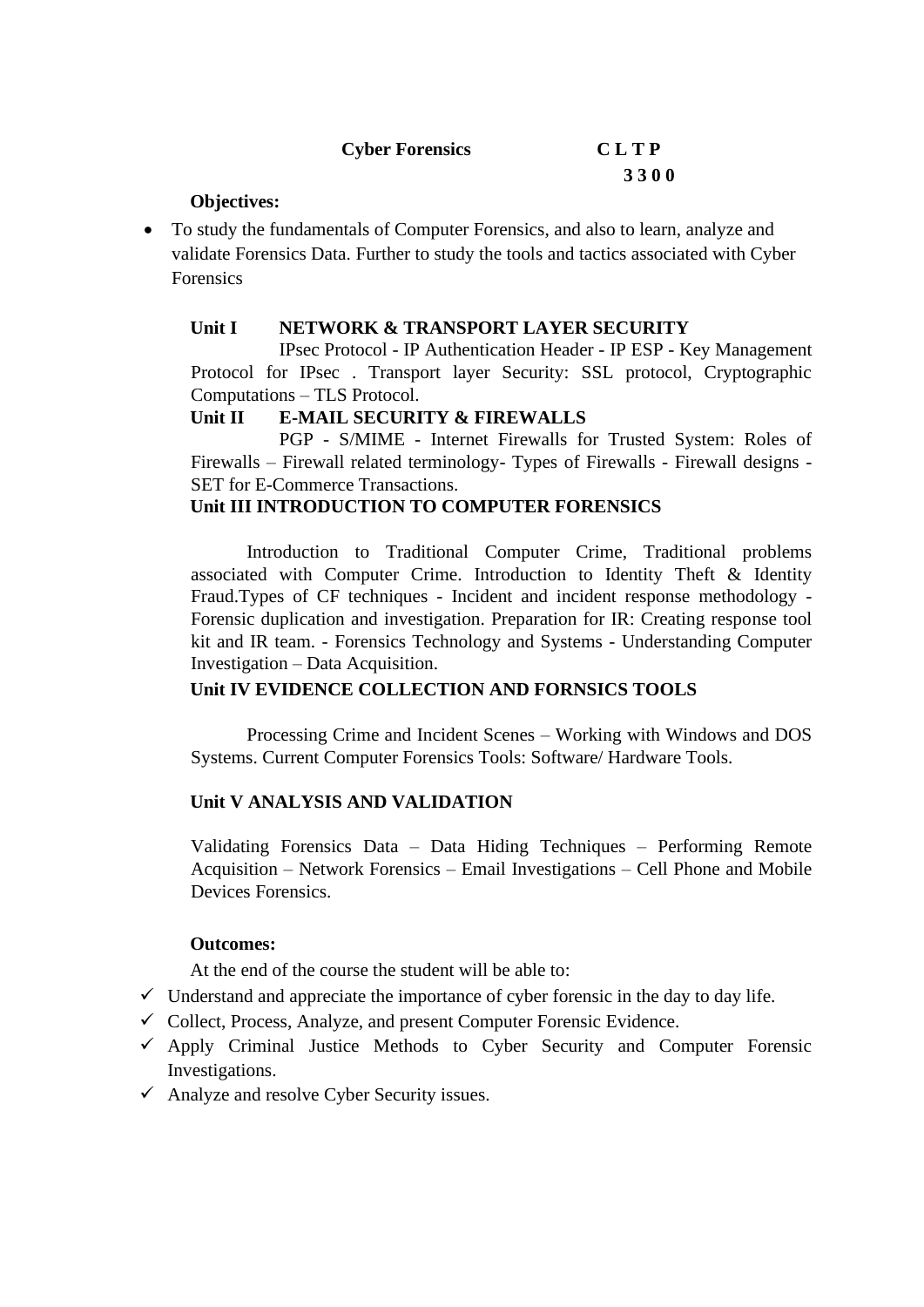#### **References:**

- 1. Man Young Rhee, "Internet Security: Cryptographic Principles", "Algorithms and Protocols", Wiley Publications, 2003. 2. Nelson, Phillips, Enfinger, Steuart, "Computer Forensics and Investigations", Cengage Learning, India Edition, 2008.
- 2. John R.Vacca, "Computer Forensics", Cengage Learning, 2005
- 3. Richard E.Smith, "Internet Cryptography", 3rd Edition Pearson Education, 2008.
- 4. MarjieT.Britz, "Computer Forensics and Cyber Crime": An Introduction", 3rd Edition, Prentice Hall, 2013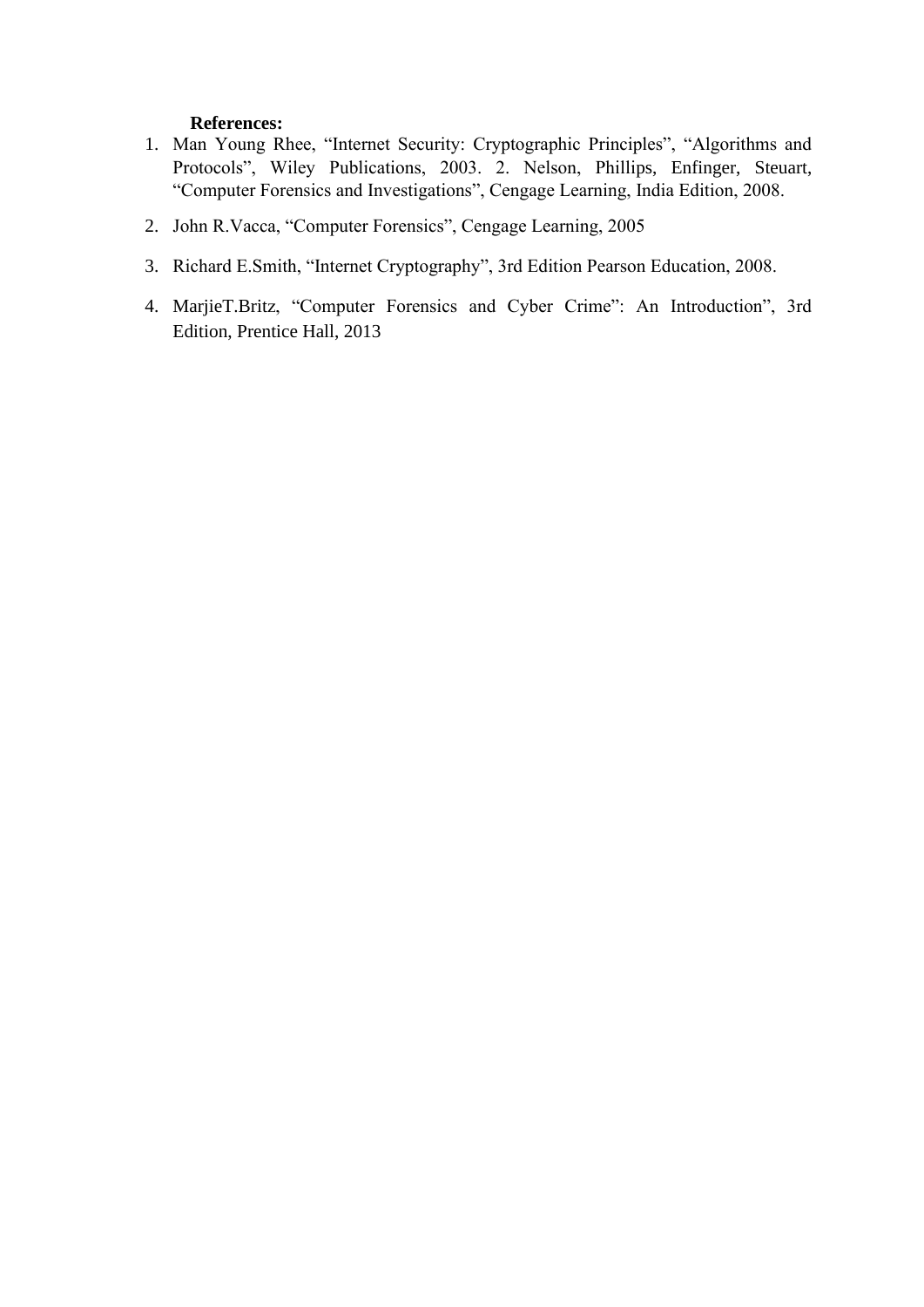| <b>Wireless Sensor Networks</b> | <b>CLTP</b> |
|---------------------------------|-------------|
|                                 | 3300        |

#### **Objectives:**

• To enable the students to learn and understand the fundamental concepts behind the Sensor Networks and its applications in the practical life.

#### **Unit I**

Introduction to WSN - overview of WSN - Technological background - Network architecture for WSN - Classification of WSN - Protocol stack for WSN - Fundamental MAC Protocols - MAC design for WSN

### **Unit II**

Routing and Data Dissemination - Fundamentals and challenges - Taxonomy - Location aided protocols - Layered and In-Network processing protocols - Data centric protocols - Broadcasting multicasting and geocasting: Concepts and major challenges - Broadcasting mechanisms - Multicasting and geocasting mechanisms

#### **Unit III**

Node clustering: Introduction - Cluster head election algorithms - Node clustering algorithms for WSN - Query processing and data aggregation

### **Unit IV**

Node localization: Concepts and challenges - TOA based ranging - Wireless sensor node localization - Energy efficiency and power control: Need - Physical layer power conservation mechanisms - MAC layer mechanisms

### **Unit V**

Transport protocols for WSN - Sensor network Standards - IEEE 802.15.4 - ZigBee - Wireless multimedia network - Wireless sensor and actor networks - Sensor network application in Challenging environments - Cross layer design for WSN.

Outcomes:

At the end of the course the students will be:

- ✓ Able to describe the features of Sensor networks
- $\checkmark$  Able to appreciate the need for underlying concepts of Sensor networks
- ✓ Able to design a new sensor network based on their needs

### **Reference:**

1. Wireless Sensor Networks - A networking Perspective - Jun Zheng, Abbas Jamalipour - Wiley 2014

2. Wireless Sensor networks :FengZhao,LeonidasGuibas –Morgan Kaufmann Publications – 2012

3. Wireless Sensor Networks: Technology, Protocols and Applications - TaiebZnatiKazemSohraby, Daniel Minoli - Wiley India 2010

4. [Protocols and Architectures for Wireless Sensor Networks-](https://www.amazon.in/gp/product/8126533692/ref=ox_sc_act_title_2?smid=A3HXN5JXLRTHMV&psc=1) Holger Karl wiley 2011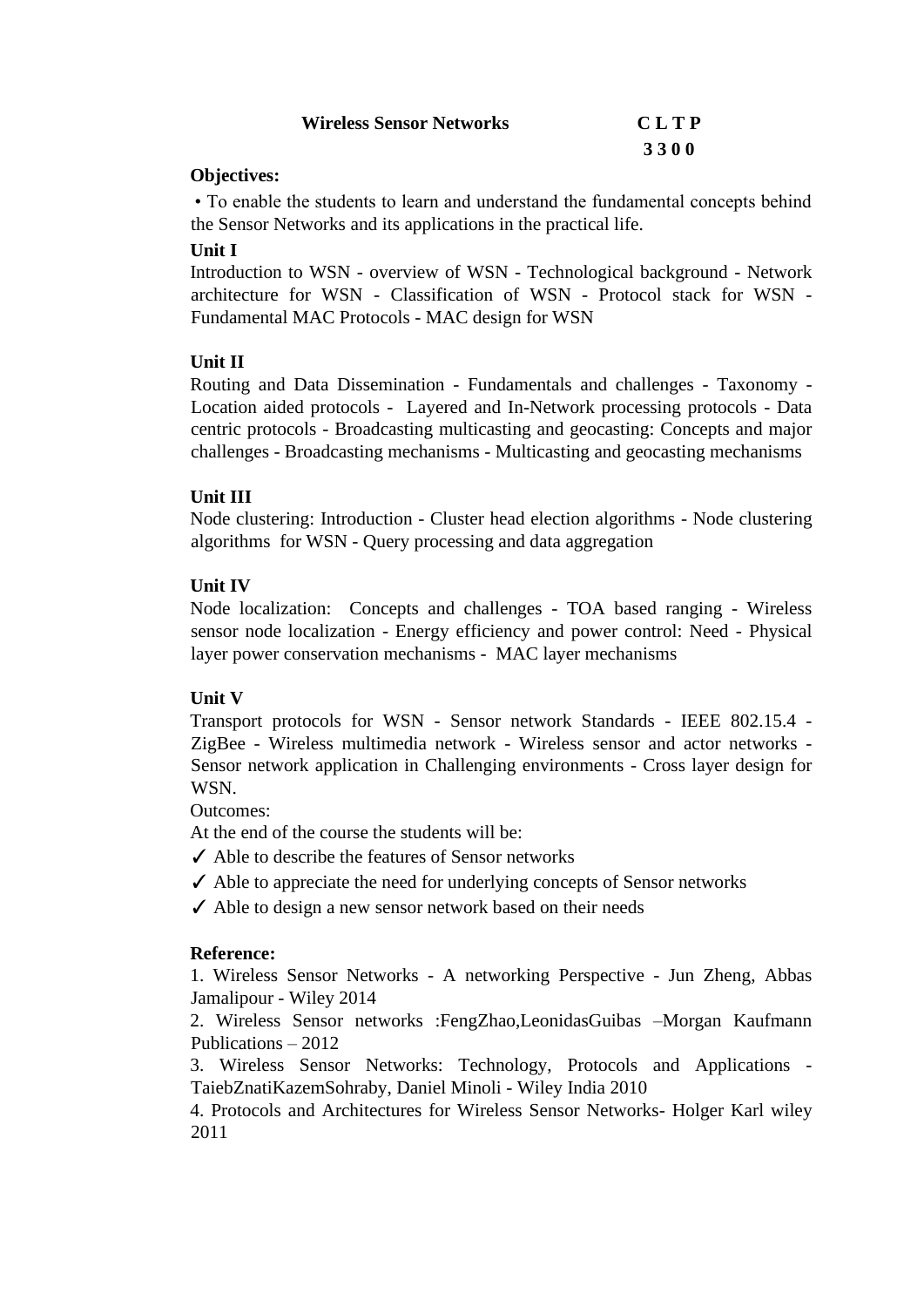# **Human Computer Interaction C L T P**

### **3 3 0 0**

# **Objectives:**

The student should be made to:

- Learn the foundations of Human Computer Interaction
- Be familiar with the design technologies for individuals and persons with disabilities
- Be aware of mobile HCI
- Learn the guidelines for user interface.

# **Unit I INTRODUCTION**

The Human: I/O channels – Memory – Reasoning and problem solving; The computer: Devices – Memory – processing and networks; Interaction: Models – frameworks – Ergonomics – styles – elements – interactivity- Paradigms.

# **Unit II INTERACTIVE DESIGNS**

Interactive Design basics – process – scenarios – navigation – screen design – Iteration and prototyping. HCI in software process – software life cycle – usability engineering – Prototyping in practice – design rationale. Design rules – principles, standards, guidelines, rules. Evaluation Techniques – Universal Design.

### **Unit III COGNITIVE MODELS**

Cognitive models –Socio-Organizational issues and stake holder requirements – Communication and collaboration models-Hypertext, Multimedia and WWW.

### **Unit IV MOBILE ECOSYSTEM**

Mobile Ecosystem: Platforms, Application frameworks- Types of Mobile Applications: Widgets, Applications, Games- Mobile Information Architecture, Mobile 2.0, Mobile Design: Elements of Mobile Design, Tools.

### **UnitV WEB INTERFACES**

Designing Web Interfaces – Drag & Drop, Direct Selection, Contextual Tools, Overlays, Inlays and Virtual Pages, Process Flow. Case Studies.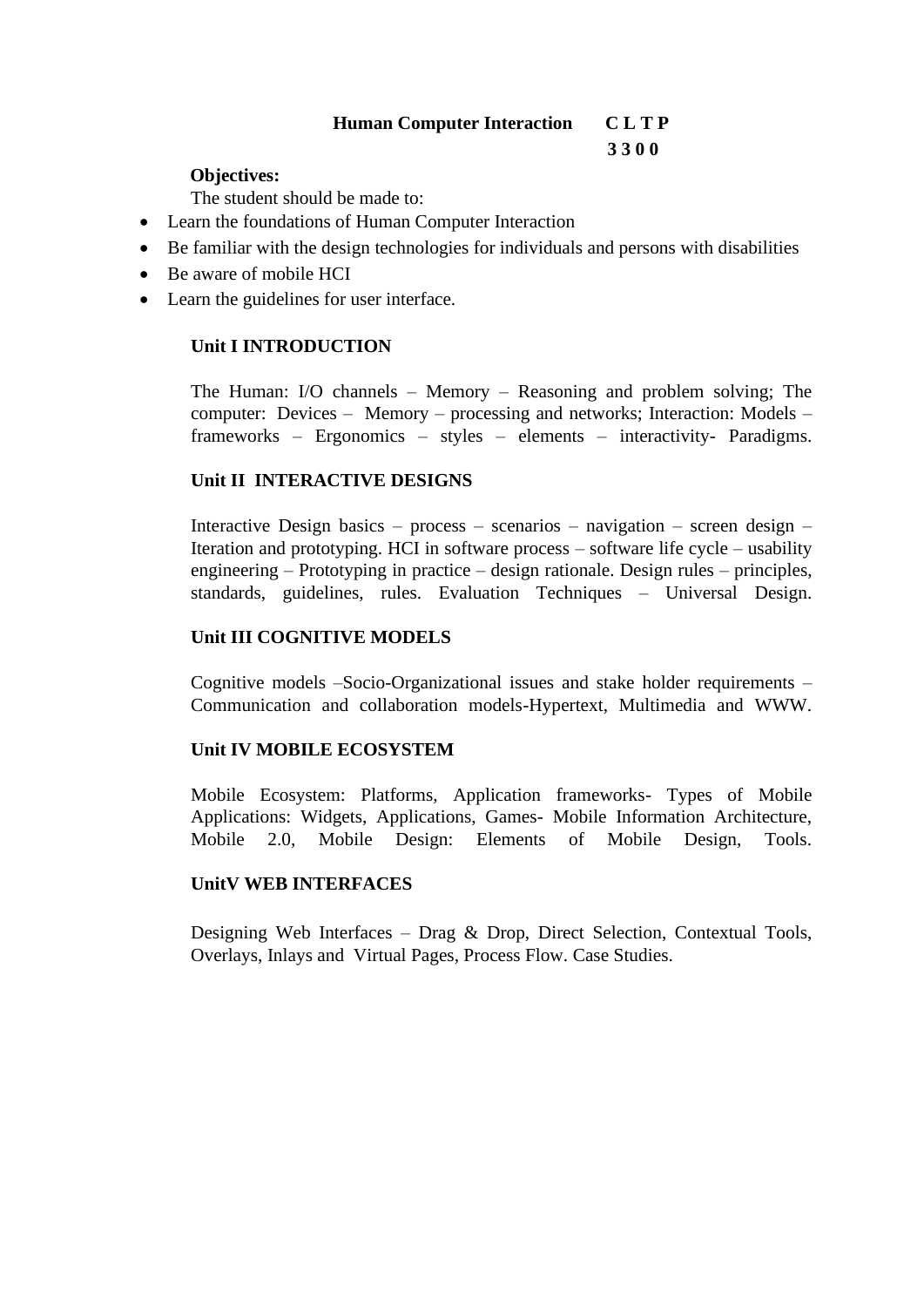# **Outcomes:**

Upon completion of the course, the student should be able to:

- $\checkmark$  Design effective dialog for HCI.
- $\checkmark$  Design effective HCI for individuals and persons with disabilities.
- $\checkmark$  Assess the importance of user feedback.
- ✓

# **References:**

- 1. Alan Dix, Janet Finlay, Gregory Abowd, Russell Beale, "Human Computer Interaction", 3rd Edition, Pearson Education, 2004 (UNIT I , II & III)
- 2. Brian Fling, "Mobile Design and Development", First Edition , O?Reilly Media Inc., 2009 (UNIT –IV)
- 3. Bill Scott and Theresa Neil, "Designing Web Interfaces", First Edition, O?Reilly, 2009.(UNIT-V)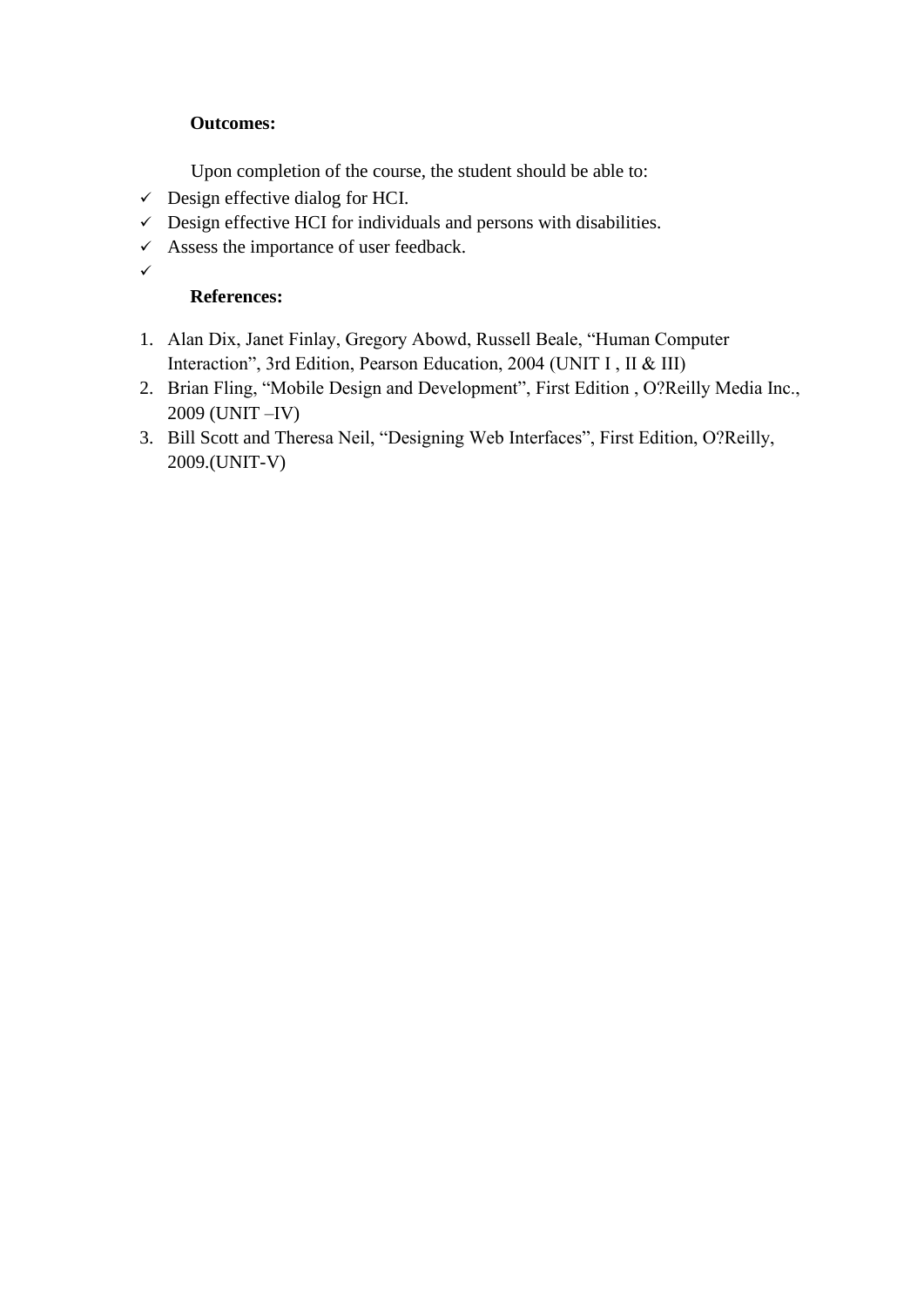| <b>Bio Informatics</b> | <b>CLTP</b> |
|------------------------|-------------|
|                        | 3300        |

#### **Objectives:**

• To prepare the students to understand the importance of Bio-Informatics and to apply the concepts in analysis of genome.

#### **Unit I INTRODUCTION**

An Introduction – Information Search and Data Retrieval – Genome Analysis and Gene Mapping. **Unit II ANALYSIS**

Alignment of Pairs of Sequences – Alignment of Multiple Sequences and Phylogenetic Analysis – Tools for Similarity Search and Sequence Alignment.

#### **Unit III HIDDEN MARKOV MODELS**

Profiles and Hidden Markov Models – Gene Identification and Prediction – Gene Expression and Microarrays.

#### **Unit IV CLASSIFICATION**

Protein Classification and Structure Visualization – Protein Structure Prediction – Proteomics.

#### **Unit V COMPUTATIONAL METHODS**

Computational Methods for Pathways and Systems Biology – Introduction to Drug Discovery – Drug Discovery: Technology and Strategies.

#### **Outcomes:**

Upon completion of the course the students will be:

- $\checkmark$  Able to describe the process of genome analysis, protein classification, etc.
- $\checkmark$  Able to analyse the given genomic sequence and classify the proteins.
- $\checkmark$  Able to design an algorithm for drug discovery.

#### **References:**

- 1. Bioinformatics , Methods and Applications S.C.Rastogi, N.Mendiratta&P.Rastogi, PHI Learning Private Limited, Third Edition, 2010.
- 2. Bioinfomatics Computing Bryan Bergeron, PHI Learning Private Limited, 2010.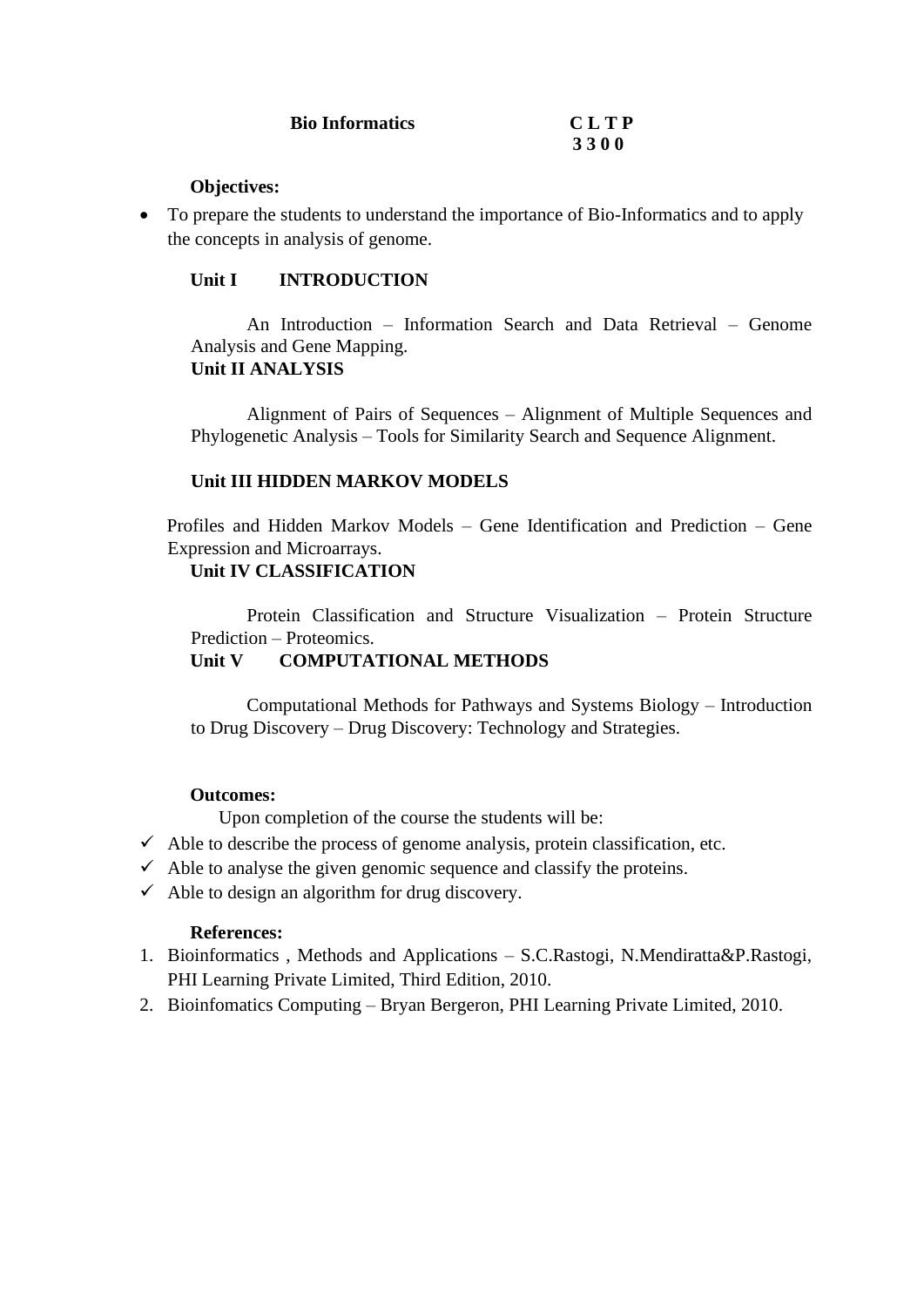| <b>Block Chain Technology</b> | <b>CLTP</b> |
|-------------------------------|-------------|
|                               | 3300        |

#### **Objectives:**

- The target is to cover both the conceptual as well as application aspects of Blockchain.
- This includes the fundamental design and architectural primitives of Blockchain, the system and the security aspects, along with various use cases from different application domains.

#### **Unit I INTRODUCTION**

Introduction to blockchain - Types of blockchain – CAP theorem and blockchain – Benefits and limitations of blockchain - Decentralization – Decentralization using blockchain – Methods of Decentralization – Routes to Decentralization – Blockchain and full ecosystem Decentralization – Smart Contract - Decentralization Organizations – Decentralization applications – Platforms of Decentralization.

#### **Unit II CRYPTOGRAPHY & TECHNICAL FOUNDATION**

Cryptography and Technical Foundations – Introduction – Cryptographic primitives – Asymmetric Cryptography – Public and Private keys – Financial marketing and trading.

#### **Unit III BITCOIN**

Bitcoin – Transactions – Blockchain – Alternative Coins – bitcoin limitations – Namecoin – Litecoin – Primecoin.

#### **Unit IV SMART CONTRACTS & ETHEREUM**

Smart Contracts – Ethereum 101 – Introduction – Ethereumblockchain – Elements of Ethereumblockchain – Precomplied contracts – Accounts – Block – Ether – Messages – Mining – Clients and Wallets – Trading and investment – The ethereum network – Applications developed on ethereum – Scalability and security issues.

#### **Unit V ALTERNATIVE BLOCKCHAINS**

Alternative Blockchains – Blockchains – Platforms – Blockchain-Outside of Currencies – Internet of Things – Government – Health – Finance – Scalability and other challenges – Scalability – Privacy – Security.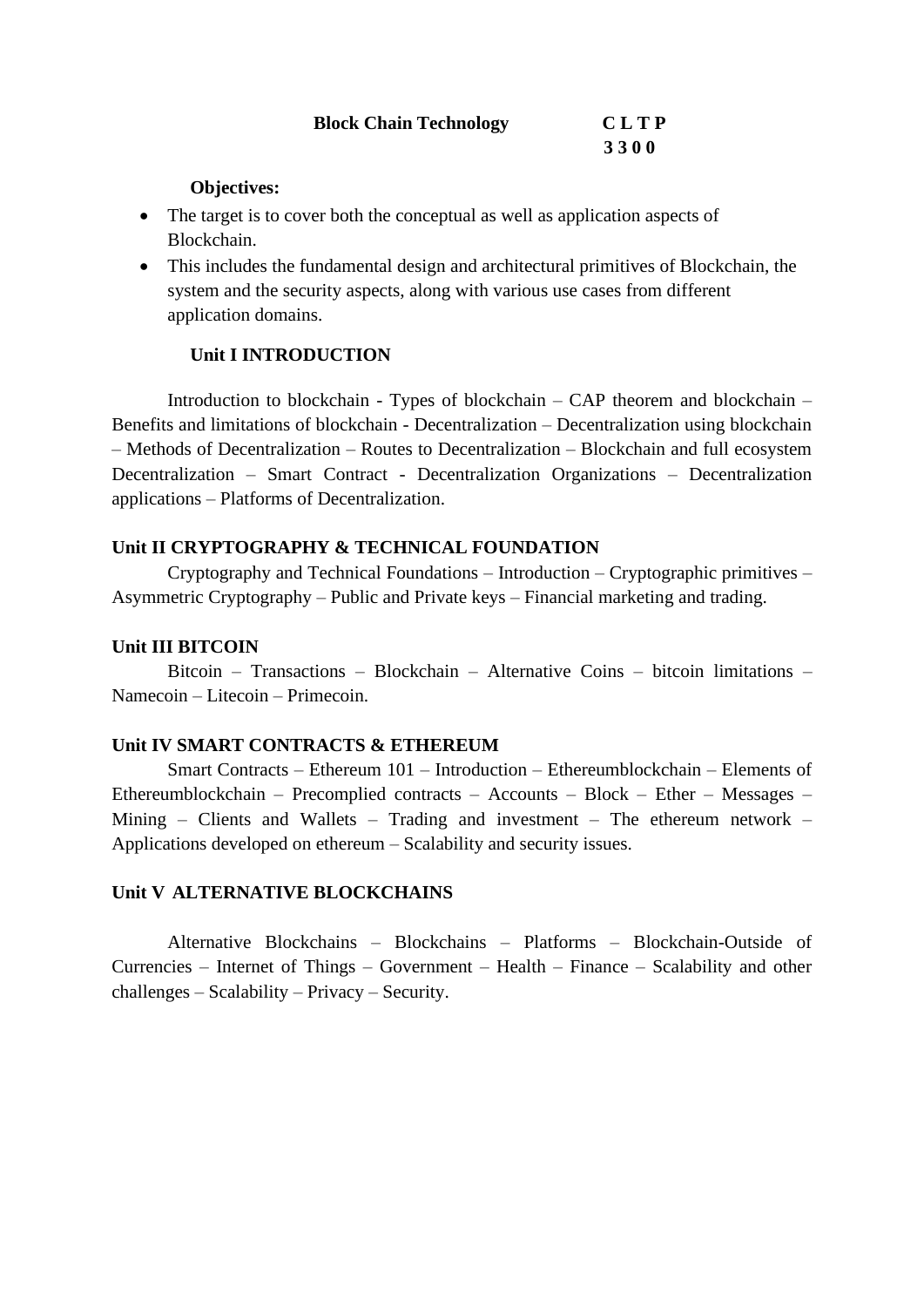### **Outcomes:**

- $\checkmark$  The widespread popularity of digital cryptocurrencies has led the foundation of Blockchain, which is fundamentally a public digital ledger to share information in a trustworthy and secure way.
- $\checkmark$  The concept and applications of Blockchain have now spread from cryptocurrencies to various other domains, including business process management, smart contracts, IoT and so on.

# **Reference:**

1. Mastering Blockchain - Master the theoretical and technical foundations of Blockchain technology and explore future of Blockchain technology, Imran Bashir, Packt Publishing , 2017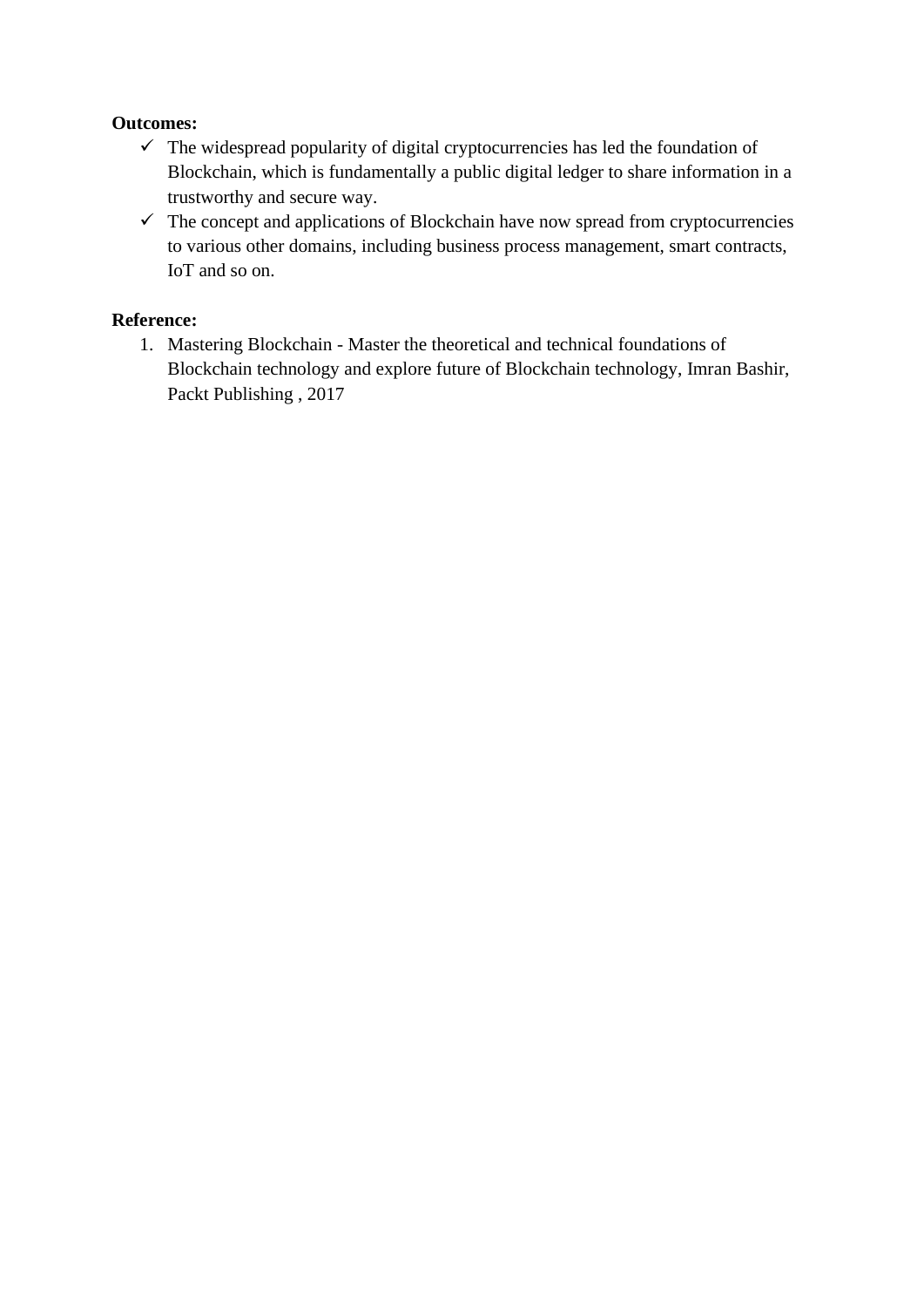#### **Objectives**

- To enable the student to be familiar with distributed services, XML and webservices
- TostudytheuseofwebservicesinB2CandB2Bapplications

#### **Unit – I OVERVIEW**

Overview of Distributed Computing. Introduction to web services – Industrystandards, Technologies and concepts underlying web services – their support to web services. Applications that consumewebservices.

#### **Unit – II XML**

XML – its choice for web services – network protocols to back end databases- technologies – SOAP, WSDL – exchange of information between applications in distributed environment – locating remote web services – its access and usage. UDDI specification – an introduction.

#### **Unit – III SERVICES**

A brief outline of web services – conversation – static and interactive aspects of system interface and its implementation, work flow – orchestration and refinement, transactions, security issues– the common attacks – security attacksfacilitated within web services quality of services – Architecting of systems to meet users requirement with respect to latency, performance, reliability, QOS metrics, Mobile and wireless services – energy consumption, network bandwidth utilization, portals and servicesmanagement.

#### **Unit – IV APPLICATIONS**

Building real worldenterprise applications using web services – sample source codes todevelop web services – steps necessary to build anddeploy web services and client applications to meet customer s requirement – Easier development, customization, maintenance,transactional requirements, seamless porting to multiple devices andplatforms.

#### **Unit – V TECHNOLOGIES**

Deployment of Web services and applications onto Tomcat application server and axis SOAP server (both are free wares) – Web servicesplatform as a set of enabling technologies for XML based distributed computing.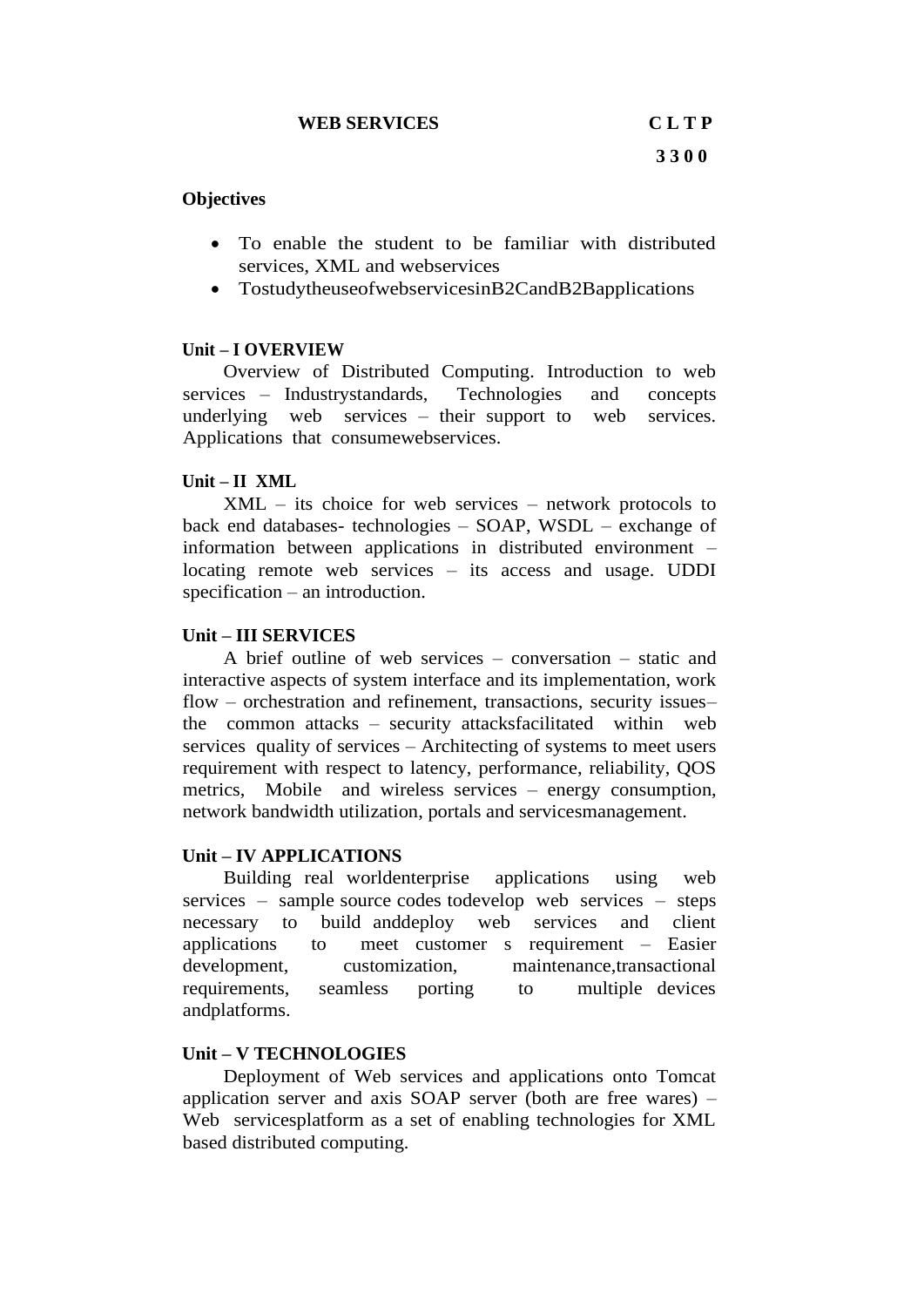#### **Outcomes**

On completion of this course you should be able to:

- ➢ Understand the design principles and application of SOAP and REST based webservices.
- ➢ Design collaborating web services according to aspecification.
- $\triangleright$  Implement an application that uses multiple web services in a realistic businessscenario.
- ➢ Use industry standard open source tools such as Apache Axis2, Tomcat, Derby and Eclipse to build, test, deploy and execute web services and web applications that consumethem.

### **References**

- 1. SandeepChatterjee, James Webber, "Developing Enterprise Web Services:AnArchitectsGuide,PrenticeHall,Nov2003.
- 2. Heather Williamson, "XML: The Complete Reference ",Tata McGraw-Hill EducationIndia.
- 3. Martin Kalin, "Java Web Services: Up and Running", O'Reilly Publishers.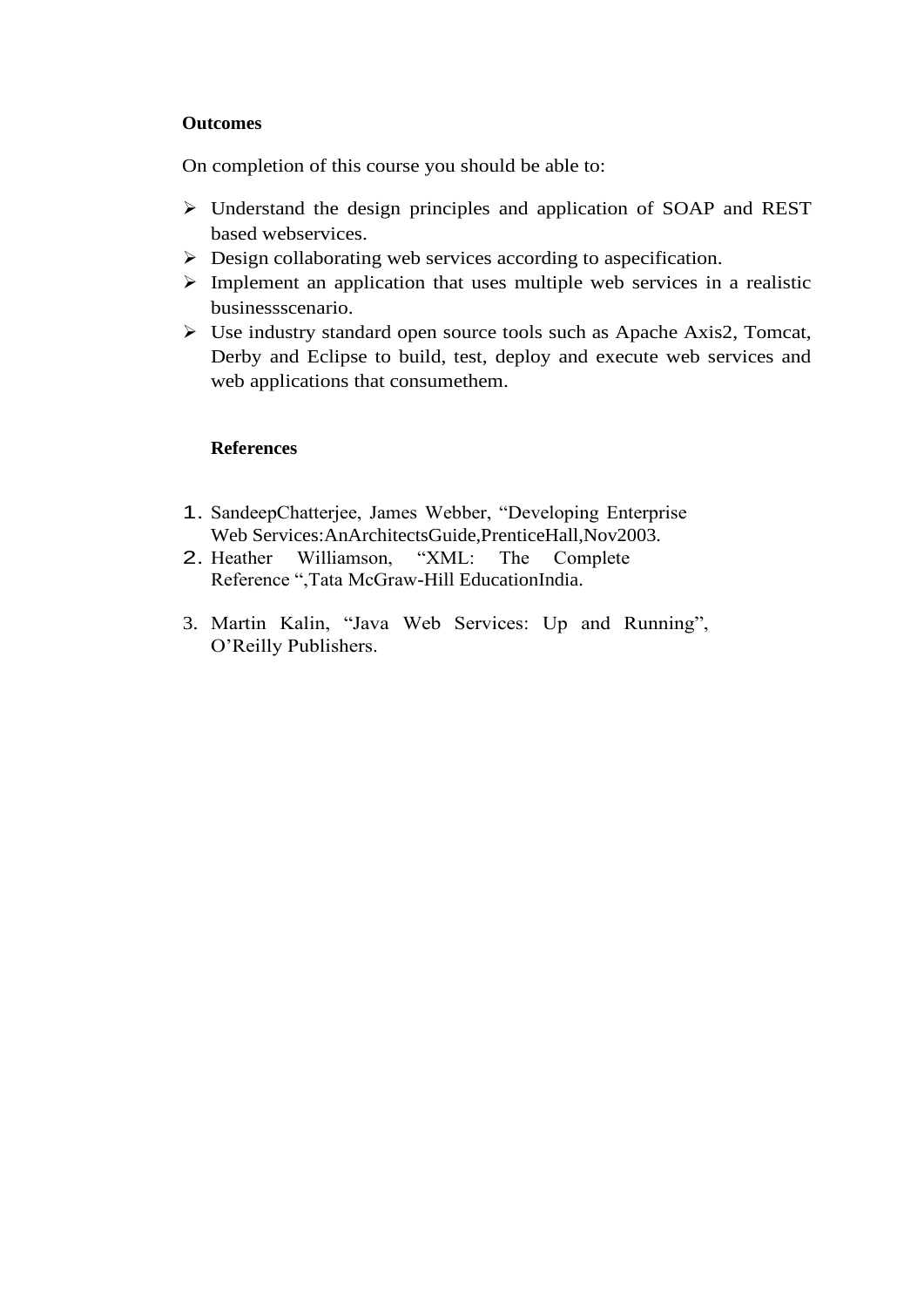#### **SOFT COMPUTING C L T P**

**3 3 0 0** 

#### **Objectives**

- $\triangleright$  Develop the skills to gain a basic understanding of neural network theory and fuzzy logictheory.
- ➢ Introduce students to artificial neural networks and fuzzy theory from an engineeringperspective.

#### **UNIT I INTRODUCTION**

Introduction: Soft Computing Constituents – Soft Computing Vs Hard Computing – Characteristics - Applications - Artificial Neural Network (ANN): Fundamental Concept – ApplicationScope - Basic Terminologies – Neural Network Architecture – Learning Process –Basic Models of ANN: McCulloch-Pitts Model – Hebb Network – Linear Separability.

#### **UNIT II SUPERVISED LEARNING NETWORKS**

Supervised Learning Networks: Perceptron Networks – Adaline and Madaline Networks – Back Propagation Network – Radial Basis Function Network. Associative Memory Networks – BAM - Hopfield Network - Boltzmann Machine. Unsupervised Learning Networks: Kohonen Self Organizing Network – Counter Propagation Network –ARTNetwork.

#### **UNIT III FUZZY SETS**

Fuzzy Sets: Basic Concept – Crisp Set Vs Fuzzy Set Operations onFuzzy Set – Properties of Fuzzy Sets– Fuzzy Relations: Concept – Fuzzy Composition – Fuzzy Equivalence and Tolerance Relation - Membership Functions: Features – Fuzzification – Methods of Membership value assignments – Defuzzification –Methods.

#### **UNIT IV FUZZY CONCEPTS**

Fuzzy Arithmetic – Extension Principle – Fuzzy Measures – FuzzyRules and Fuzzy Reasoning: Fuzzy Propositions – Formation of Rules – Decomposition of Rules – Aggregation of Rules – Approximate Reasoning – Fuzzy Inference and Expert Systems – Fuzzy Decision Making – Fuzzy Logic ControlSystems.

#### **UNIT V GENETIC ALGORITHM**

Genetic Algorithm: Fundamental Concept – Basic Terminologies – Traditional Vs Genetic Algorithm- Elements of GA - Encoding - Fitness Function – Genetic Operators: Selection –Cross Over - Inversion and Deletion - Mutation – Simple and General GA – The Schema Theorem - Classification of Genetic Algorithm – Genetic Programming – Applications of GA.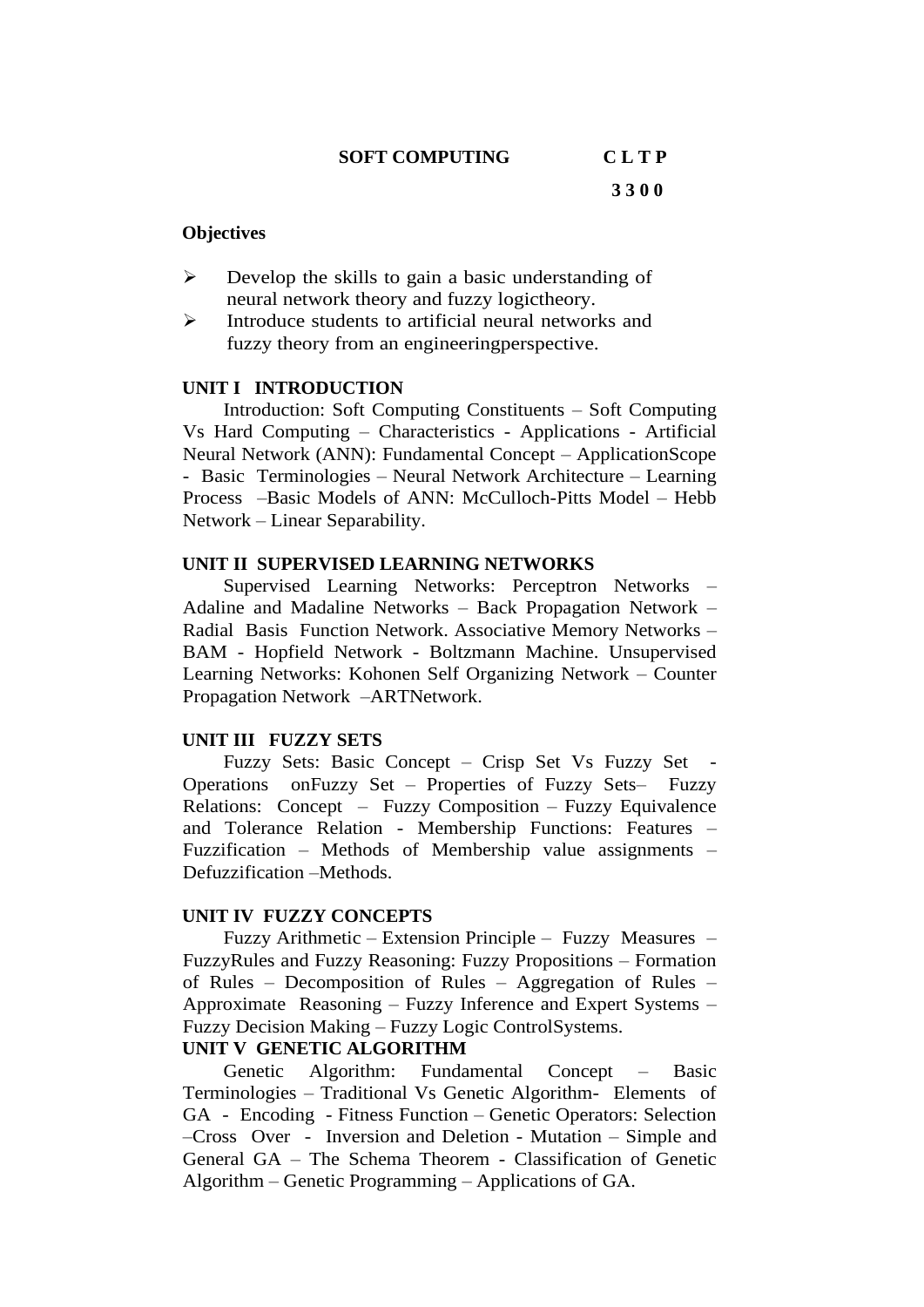#### **Outcomes**

Upon completion of the course, the student are expected to

- ➢ Comprehend the fuzzy logic and the concept of fuzziness involved in various systems and fuzzy settheory.
- ➢ Understand the concepts of fuzzy sets, knowledge representation using fuzzy rules, approximate reasoning, fuzzy inference systems, and fuzzylogic
- ➢ To understand the fundamental theory and concepts of neural networks, Identify different neural network architectures, algorithms, applications and theirlimitations.
- ➢ Understand appropriate learning rules for each of the architectures and learn several neural network paradigms and its applications.
- ➢ Reveal different applications of these models to solve engineering and otherproblems.

#### **Reference Book**

- 1. S.N. Sivanandam, S.N. Deepa, "Principles of Soft Computing", Wiley India,2007.
- 2. S. Rajasekaran, G.A.V. Pai, "Neural Networks, Fuzzy Logic, Genetic Algorithms", Prentice Hall India,2004.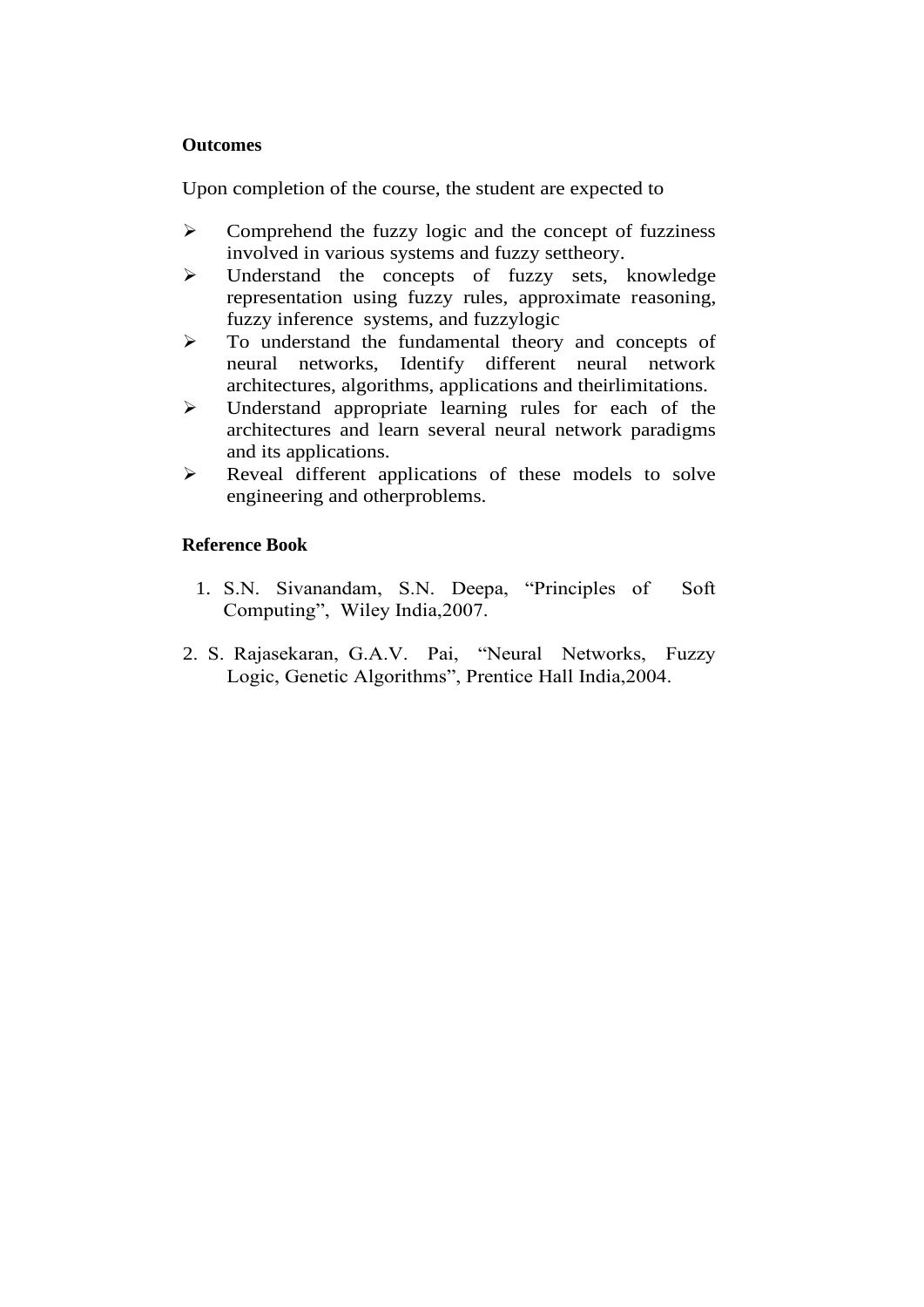| <b>Dot Net Programming</b> | <b>CLTP</b> |
|----------------------------|-------------|
|                            | 3300        |

#### **Objectives :**

To make the students to learn the .NET programming and XML and also prepare them to apply it to the real world problems.

#### **Unit – I**

Introducing .NET-.NET framework-Common Language Runtime-The .NET class library-Data types-Variable operations-Conditional and loop structures-Functions and subroutines-Types, objects and namespaces-Setting up ASP.NET and IIS. ASP.NET applications-Code behind-The Global.asax application file-Understanding Asp.NET classes-ASP.NET configuration-Web controls-Web control classes-Auto PostBack and web control events-Validation and rich controls.

#### **Unit-II**

Introducing C#, Understanding .NET, overview of C#, Literals, Variables, Data Types, Operators, checked and unchecked operators, Expressions, Branching, Looping, Methods, implicit and explicit casting, Constant, Arrays, Array Class, Array List, String, String Builder, Structure, Enumerations, boxing and unboxing.Class, Objects, Constructors and its types, inheritance, properties, indexers, index overloading, polymorphism, sealed class and methods, interface, abstract class, abstract and interface, operator overloading, delegates, events, errors and exception, Threading.

### **Unit III**

Building windows application, Creating our own window forms with events and controls, menu creation, inheriting window forms, SDI and MDI application, Dialog Box(Modal and Modeless), accessing data with ADO.NET, DataSet, typed dataset, Data Adapter, updating database using stored procedures, SQL Server with ADO.NET, handling exceptions, validating controls, windows application configuration.

Overview of ADO.NET- ADO.NET object model- accessing data –creating a connectionusing a command with a data reader- binding data into data binding controls- displaying data with data grid controls.

#### **Unit IV**

Programming web application with web forms, ASP.NET introduction, working with XML and .NET, Creating Virtual Directory and Web Application, session management techniques, web.config, web services, passing datasets, returning datasets from web services, handling transaction, handling exceptions, returning exceptions from SQL Server.XML's hidden role in .NET- XML explained- XML classes: text writer, text reader, XML documents-XML validation- XML display and transforms- XML in ADO.NET- XML Data document. **Unit V** 

Web services architecture-WSDL-Creating web services-Documenting and testing web services-Web service data types-ASP.NET intrinsic objects-Using web services. Assemblies, Versoning, Attributes, reflection, viewing meta data, type discovery, reflection on type, marshalling, remoting, security in .NET.